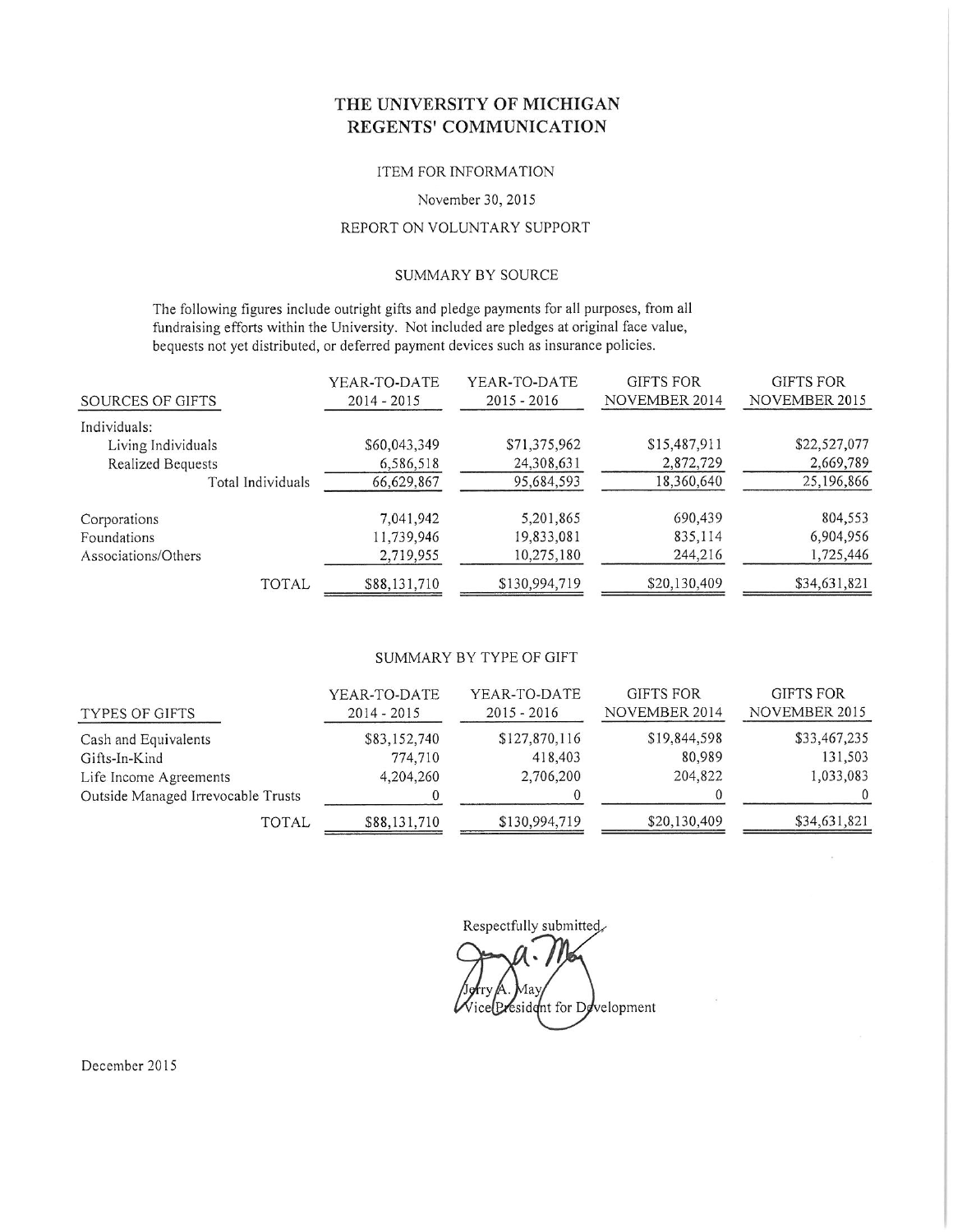# ITEM FOR INFORMATION November 30, 2015 REPORT ON VOLUNTARY SUPPORT

# SUMMARY BY SOURCE

|                          | <b>STATE OF</b>       | <b>OUTSIDE OF</b> | <b>STATE OF</b>    | <b>OUTSIDE OF</b> |
|--------------------------|-----------------------|-------------------|--------------------|-------------------|
|                          | MICHIGAN              | <b>STATE</b>      | MICHIGAN           | <b>STATE</b>      |
|                          | YEAR-TO-DATE          | YEAR-TO-DATE      | YEAR-TO-DATE       | YEAR-TO-DATE      |
| SOURCES OF GIFTS         | $2015 - 2016$         | $2015 - 2016$     | $2015 - 2016$      | $2015 - 2016$     |
|                          | <b>GIFTS RECEIVED</b> |                   | % OF GIFT RECEIPTS |                   |
| Individuals:             |                       |                   |                    |                   |
| Living Individuals       | \$24,233,773          | \$47,142,189      | 34.0%              | 66.0%             |
| <b>Realized Bequests</b> | 17,860,294            | 6,448,337         | 73.5%              | 26.5%             |
| Total Individuals        | 42,094,067            | 53,590,526        | 44.0%              | 56.0%             |
|                          |                       |                   |                    |                   |
| Corporations             | 819,390               | 4,382,475         | 15.8%              | 84.2%             |
| Foundations              | 6,165,006             | 13,668,075        | 31.1%              | 68.9%             |
| Associations/Others      | 587,597               | 9,687,583         | 5.7%               | 94.3%             |
| <b>TOTAL Dollars</b>     | \$49,666,060          | \$81,328,659      | 37.9%              | 62.1%             |
|                          |                       |                   |                    |                   |
|                          | <b>DONORS</b>         |                   | % OF DONORS        |                   |
| Individuals:             |                       |                   |                    |                   |
| Living Individuals       | 34,914                | 14,668            | 70.4%              | 29.6%             |
| <b>Realized Bequests</b> | 51                    | 49                | 51.0%              | 49.0%             |
| Total Individuals        | 34,965                | 14,717            | 70.4%              | 29.6%             |
| Corporations             | 122                   | 316               | 27.9%              |                   |
| Foundations              | 22                    | 56                |                    | 72.1%             |
| Associations/Others      | 135                   |                   | 28.2%              | 71.8%             |
| <b>TOTAL Donors</b>      |                       | 137               | 49.6%              | 50.4%             |
|                          | 35,244                | 15,226            | 69.8%              | 30.2%             |

December 2015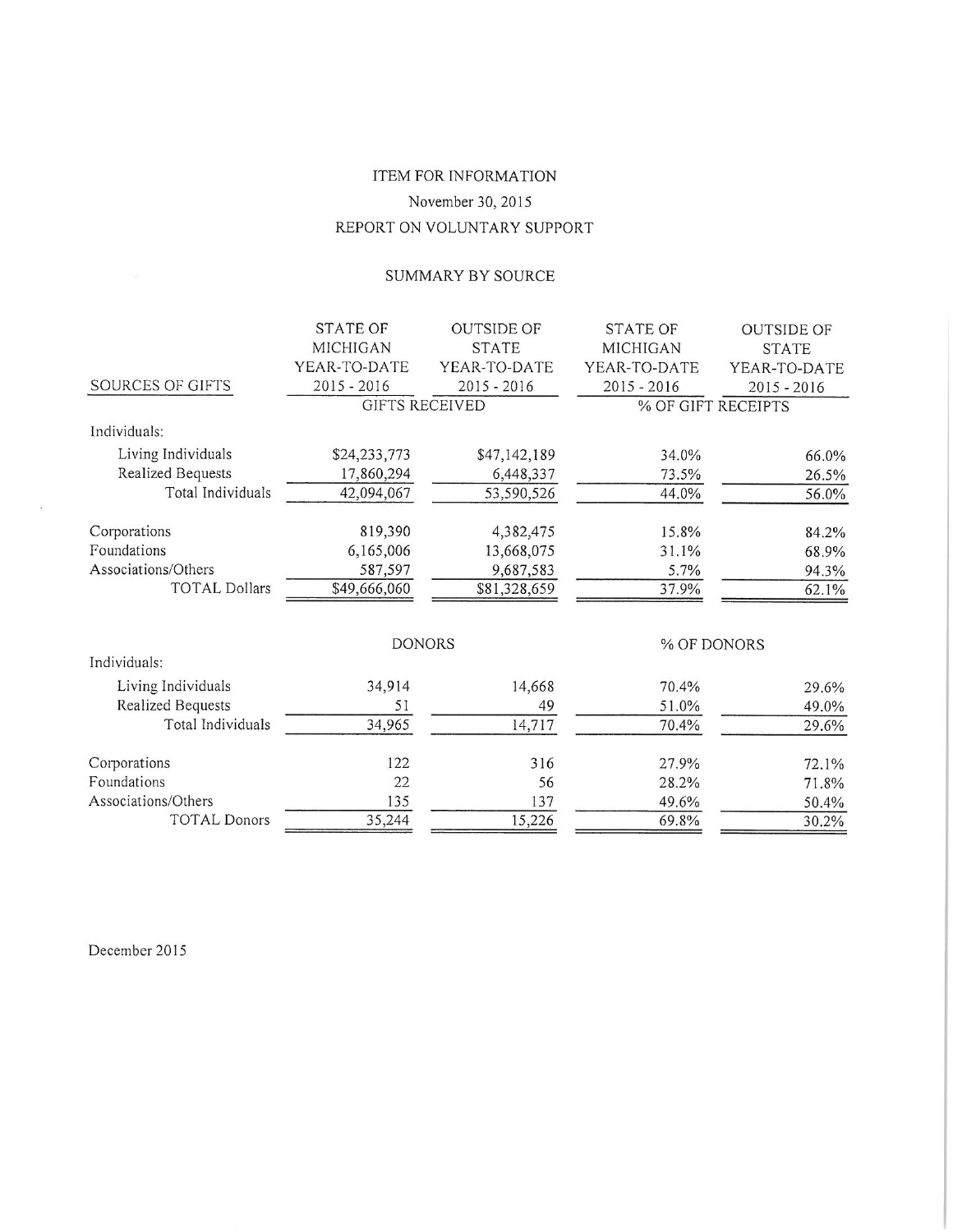## **The University of Michigan Office of Development Unit Report of Gifts Received 4 Year Report as of November 30, 2015**

|                                  |        |                            |        | Transactions      |                   | Dollars |            |                            |                    |              |                   |                               |
|----------------------------------|--------|----------------------------|--------|-------------------|-------------------|---------|------------|----------------------------|--------------------|--------------|-------------------|-------------------------------|
|                                  |        |                            |        | Fiscal            | Fiscal            |         |            |                            |                    |              | Fiscal            | Fiscal                        |
|                                  |        | Fiscal Year Ended June 30, |        | <b>YTD</b>        | <b>YTD</b>        |         |            | Fiscal Year Ended June 30, |                    |              | <b>YTD</b>        | <b>YTD</b>                    |
| <b>UNIT</b>                      | 2013   | 2014                       | 2015   | November 30, 2014 | November 30, 2015 |         | 2013       | 2014                       |                    | 2015         | November 30, 2014 | November 30, 2015             |
| Taubman Arch & Urban             | 765    | 790                        | 813    | 236               | 227               | \$      | 841,056    | $\mathbb{S}$<br>2,433,235  | $\mathbf{\hat{S}}$ | 912,598      | \$<br>446,965     | $\mathbf{\hat{S}}$<br>134,717 |
| Art and Design                   | 519    | 580                        | 678    | 169               | 265               |         | 9,134,128  | 1,074,478                  |                    | 3,388,472    | 158,122           | 172,356                       |
| Ross School of Business          | 8,581  | 7,941                      | 7,177  | 2,167             | 2,114             |         | 15,696,393 | 21,354,723                 |                    | 21,474,230   | 4,471,427         | 8,044,672                     |
| Dentistry                        | 1,844  | 1,923                      | 1,795  | 616               | 687               |         | 2,131,364  | 3,596,109                  |                    | 4,339,336    | 2,279,608         | 316,028                       |
| Education                        | 2,821  | 2,561                      | 2,441  | 812               | 933               |         | 5,320,854  | 2,846,472                  |                    | 4,486,951    | 2,388,134         | 3,251,322                     |
| Engineering                      | 7,449  | 7,947                      | 7,924  | 2,257             | 2,640             |         | 19,380,422 | 31,842,383                 |                    | 31,415,301   | 8,489,712         | 10,931,575                    |
| School of Information            | 1,552  | 1,494                      | 1,177  | 328               | 350               |         | 4,558,058  | 2,280,265                  |                    | 1,206,739    | 390,725           | 182,143                       |
| Kinesiology                      | 603    | 953                        | 683    | 199               | 216               |         | 748,258    | 690,459                    |                    | 1,006,977    | 377,363           | 205,416                       |
| Law School                       | 5,733  | 5,631                      | 5,767  | 1,495             | 1,235             |         | 17,579,895 | 12,888,048                 |                    | 13,846,846   | 3,022,423         | 7,555,203                     |
| <b>LSA</b>                       | 15,574 | 16,070                     | 16,637 | 4,630             | 5,082             |         | 35,202,954 | 36,239,451                 |                    | 37, 343, 465 | 9,505,500         | 9,134,729                     |
| School of Music, Theater & Dance | 3,893  | 3,881                      | 4,331  | 1,265             | 1,412             |         | 10,631,842 | 5,728,305                  |                    | 9,952,524    | 2,325,964         | 5,070,643                     |
| Natural Resources & Env.         | 853    | 837                        | 838    | 246               | 231               |         | 4,363,982  | 3,004,772                  |                    | 1,669,614    | 230,239           | 349,058                       |
| Nursing                          | 1,786  | 1,751                      | 1,610  | 624               | 601               |         | 681,822    | 1,485,607                  |                    | 2,094,888    | 506,397           | 1,753,151                     |
| Pharmacy                         | 1,039  | 1,057                      | 1,074  | 338               | 330               |         | 2,073,572  | 4,689,358                  |                    | 1,218,367    | 220,809           | 323,662                       |
| Public Health                    | 1,841  | 1,614                      | 1,460  | 437               | 521               |         | 7,391,838  | 11,517,636                 |                    | 9,269,394    | 2,152,274         | 2,574,453                     |
| Ford School Public Policy        | 559    | 681                        | 714    | 210               | 147               |         | 800,768    | 897,460                    |                    | 1,994,254    | 225,736           | 422,189                       |
| Rackham Graduate School          | 3,245  | 2,899                      | 2,936  | 994               | 910               |         | 1,613,871  | 1,762,308                  |                    | 6,278,809    | 870,809           | 804,566                       |
| Social Work                      | 1,072  | 1,129                      | 1,116  | 421               | 419               |         | 1,947,463  | 1,423,951                  |                    | 1,148,830    | 498,866           | 761,324                       |
| <b>Health System</b>             |        |                            |        |                   |                   |         |            |                            |                    |              |                   |                               |
| VP for Medical Affairs           | 1,427  | 3,821                      | 1,489  | 458               | 325               |         | 8,837,215  | 5,390,178                  |                    | 5,412,072    | 518,106           | 342,737                       |
| <b>Medical School</b>            | 19,564 | 18,746                     | 19,398 | 7,360             | 6,968             |         | 54,395,035 | 79,070,626                 |                    | 94,563,623   | 18,606,865        | 40,762,081                    |
| Hospital                         | 8,413  | 8,807                      | 10,203 | 2,775             | 2,674             |         | 7,827,090  | 14,425,108                 |                    | 13,844,442   | 4,935,677         | 3,004,116                     |
| Dearborn Campus                  | 3,158  | 3,005                      | 2,795  | 1,009             | 1,273             |         | 1,615,529  | 1,966,388                  |                    | 12,991,897   | 1,206,828         | 4,131,869                     |
| <b>Flint Campus</b>              | 1,543  | 1,361                      | 1,677  | 535               | 727               |         | 1,385,011  | 2,136,223                  |                    | 4,126,918    | 1,237,702         | 836,344                       |
|                                  |        |                            |        | $\Omega$          |                   |         |            |                            |                    |              | $\overline{0}$    |                               |
| Alumni Association               | 2,976  | 2,959                      | 3,661  | 1,395             | 1,706             |         | 843,626    | 702,614                    |                    | 814,725      | 243,297           | 268,966                       |
| Athletics                        | 32,064 | 31,674                     | 32,896 | 2,889             | 4,085             |         | 41,081,605 | 54,807,905                 |                    | 52,246,237   | 9,746,040         | 7,337,600                     |
| Museum of Art                    | 1,138  | 1,036                      | 1,157  | 338               | 348               |         | 6,923,919  | 7,995,342                  |                    | 4,615,316    | 956,477           | 234,379                       |
| Univ Library                     | 720    | 688                        | 645    | 220               | 186               |         | 2,231,193  | 1,667,938                  |                    | 2,379,692    | 471,452           | 878,057                       |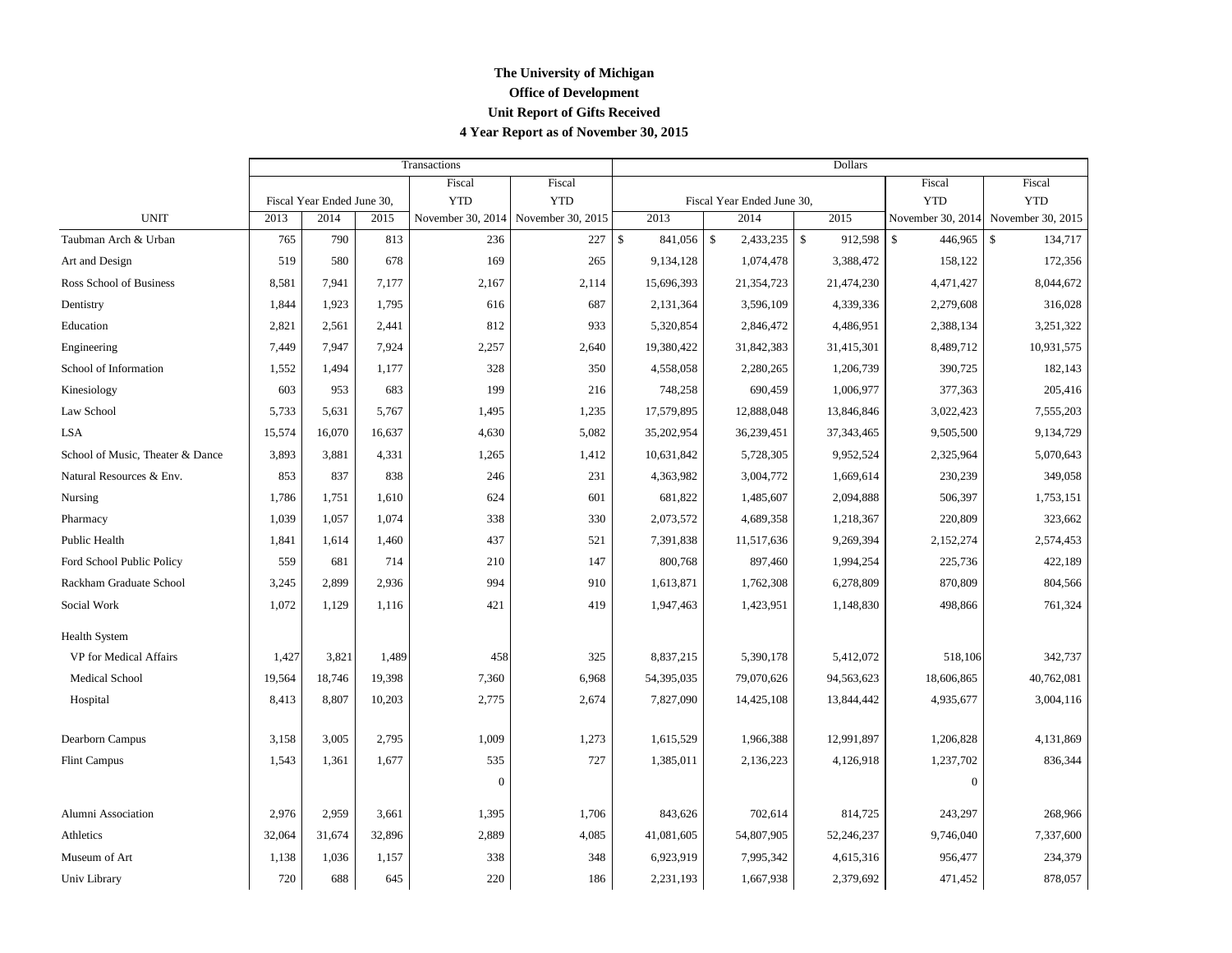## **The University of Michigan Office of Development Unit Report of Gifts Received 4 Year Report as of November 30, 2015**

|                                   |          |                            |          | Transactions                        |            | <b>Dollars</b>     |                            |                                    |                 |                                     |  |  |
|-----------------------------------|----------|----------------------------|----------|-------------------------------------|------------|--------------------|----------------------------|------------------------------------|-----------------|-------------------------------------|--|--|
|                                   |          |                            |          | Fiscal                              | Fiscal     |                    |                            |                                    | Fiscal          | Fiscal                              |  |  |
|                                   |          | Fiscal Year Ended June 30, |          | <b>YTD</b>                          | <b>YTD</b> |                    | Fiscal Year Ended June 30, |                                    | <b>YTD</b>      | <b>YTD</b>                          |  |  |
| <b>UNIT</b>                       | 2013     | 2014                       | 2015     | November 30, 2014 November 30, 2015 |            | 2013               | 2014                       | 2015                               |                 | November 30, 2014 November 30, 2015 |  |  |
| <b>Univ Musical Society</b>       | 2,333    | 2,801                      | 2,581    | 554                                 | 761        | 4,271,446          | 3,138,540                  | 5,566,607                          | 559,143         | 1,758,576                           |  |  |
| Office of the President           | 627      | 1,226                      | 1,585    | 301                                 | 402        | 1,807,583          | 2,242,931                  | 1,899,586                          | 359,764         | 806,170                             |  |  |
| WUOM/WVGR                         | 116,822  | 144,875                    | 153,822  | 53,412                              | 63,906     | 5,064,597          | 5,593,583                  | 6,159,228                          | 2,426,146       | 2,023,505                           |  |  |
| VP Academic & Provost             | 366      | 358                        | 533      | 128                                 | 91         | 5,522,437          | 18,503,139                 | 8,949,688                          | 1,690,681       | 4,449,754                           |  |  |
| <b>CCEW</b>                       | 574      | 473                        | 535      | 148                                 | 153        | 841,617            | 1,214,529                  | 1,088,089                          | 296,162         | 183,499                             |  |  |
| <b>Clements Library</b>           | 647      | 681                        | 716      | 199                                 | 295        | 816,249            | 5,226,161                  | 7,007,954                          | 341,916         | 160,686                             |  |  |
| Office of Financial Aid           | 2,051    | 2,002                      | 2,018    | 641                                 | 817        | 7,853,862          | 17,264,490                 | 9,953,328                          | 2,930,156       | 7,620,275                           |  |  |
| <b>Bentley Historical Library</b> | 215      | 218                        | 228      | 30                                  | 92         | 417,392            | 452,272                    | 578,561                            | 104,567         | 53,375                              |  |  |
| Botanical Gardens & Arboretum     | 2,251    | 2,221                      | 2,392    | 810                                 | 1,049      | 330,565            | 497,984                    | 1,170,714                          | 167,844         | 152,334                             |  |  |
| VP Development                    | 144      | 162                        | 170      | 53                                  | 81         | 707,816            | 6,630,020                  | 2,973,931                          | 620,084         | 477,548                             |  |  |
| <b>VP</b> Finance                 | 463      | 658                        | 790      | 289                                 | 319        | 56,141,271         | 51,305,886                 | 1,983,770                          | 318,564         | 373,157                             |  |  |
| Pending/Unallocated               | $\Omega$ | $\Omega$                   | $\Omega$ | $\overline{0}$                      | $\Omega$   | $\overline{0}$     | $\Omega$                   | $\Omega$                           | $\Omega$        | $\Omega$                            |  |  |
| Unrestricted/Undesignated         | $\Omega$ | $\Omega$                   | $\Omega$ | $\overline{0}$                      | $\Omega$   | $\Omega$           | $\Omega$                   | $\Omega$                           | $\Omega$        |                                     |  |  |
| VP Research                       | 56       | 73                         | 158      | 53                                  | 40         | 703,745            | 3,546,987                  | 2,100,124                          | 490,565         | 438,405                             |  |  |
| Inst of Social Research           | 375      | 339                        | 318      | 118                                 | 207        | 5,255,128          | 4,811,984                  | 4,781,660                          | 859,060         | 1,950,978                           |  |  |
| <b>VP Student Affairs</b>         | 3,327    | 3,745                      | 4,346    | 952                                 | 1,149      | 1,672,130          | 1,419,190                  | 1,859,498                          | 479,363         | 760,172                             |  |  |
|                                   |          |                            |          |                                     |            |                    |                            |                                    |                 |                                     |  |  |
| Other                             | 42       | 46                         | 57       | 49                                  | 47         | 2,824              | 3,210                      | 31,575                             | 4,175           | 2,930                               |  |  |
| <b>TOTAL</b>                      | 261,025  | 291,714                    | 303,341  | 92,160                              | 106,021    | 356,647,427<br>-\$ | \$<br>435,768,251          | $400, 146, 830$ \$<br>$\mathbb{S}$ | 88, 131, 710 \$ | 130,994,719                         |  |  |
| <b>TOTAL DONORS</b>               | 128,775  | 127,516                    | 129,619  | 48,489                              | 50,470     | 23.8%              | 22.2%                      | $-8.2%$                            | $-49.0%$        | 48.6%                               |  |  |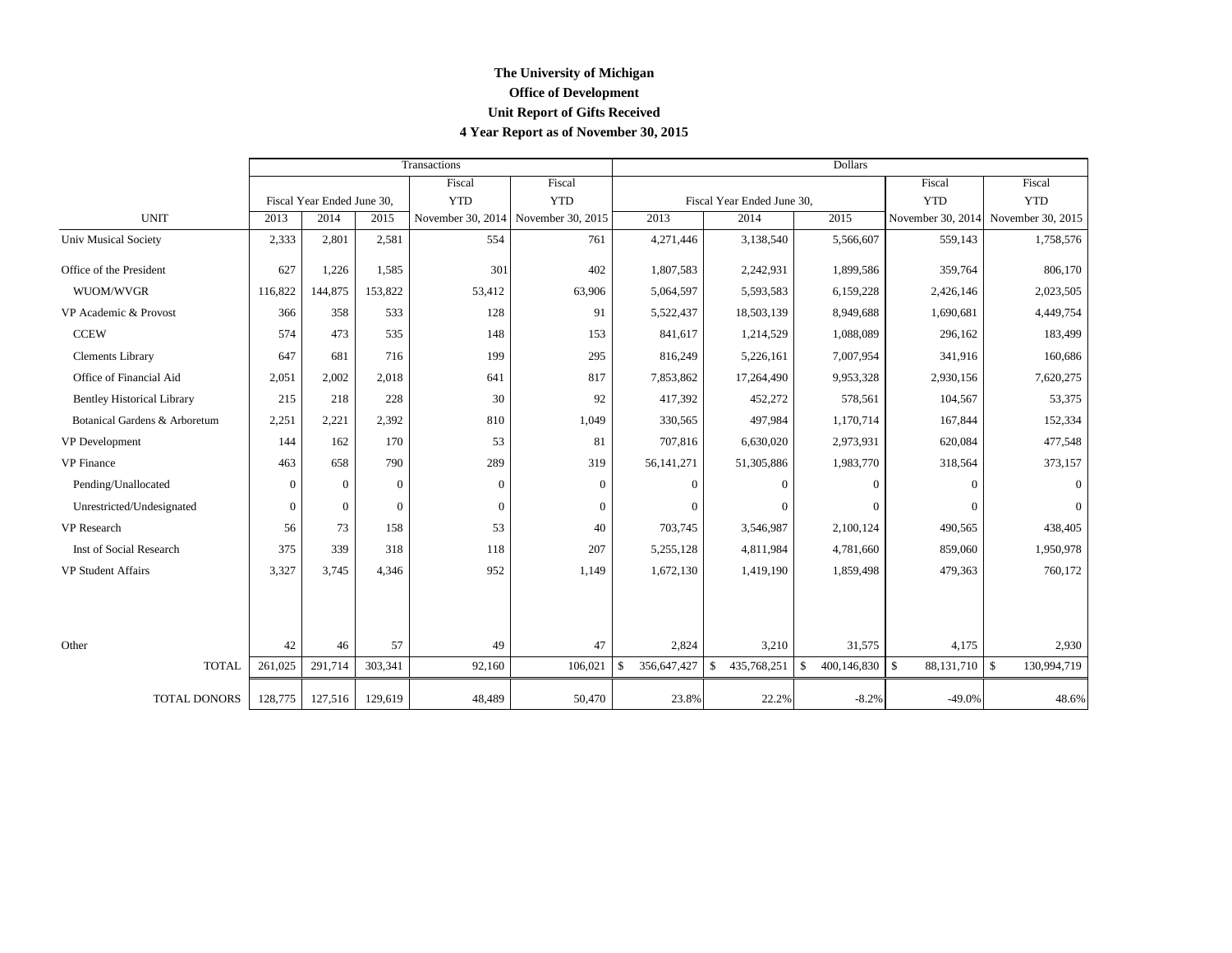## **The University of Michigan Office of Development SOURCE of Gifts as of November 30, 2015**

|                           |                   | Fiscal Year Ended June 30, |          | <b>FYTD</b>  | <b>FYTD</b> |                   |    |                   |
|---------------------------|-------------------|----------------------------|----------|--------------|-------------|-------------------|----|-------------------|
| <b>SOURCE</b>             | 2013              | 2014                       |          | 2015         |             | November 30, 2014 |    | November 30, 2015 |
| Individuals               |                   |                            |          |              |             |                   |    |                   |
| Living Individuals        | 250,960,756<br>\$ | 289,828,512<br>\$.         | <b>S</b> | 250,080,387  | \$          | 60,043,349        | \$ | 71,375,962        |
| <b>Realized Bequests</b>  | 29,723,020        | 40,313,880                 |          | 38,522,592   |             | 6,586,518         |    | 24,308,631        |
| <b>Total Individuals</b>  | 280,683,776       | 330,142,392                |          | 288,602,979  |             | 66,629,867        |    | 95,684,593        |
| Corporations              | 16,984,817        | 21,615,519                 |          | 23,846,910   |             | 7,041,942         |    | 5,201,865         |
| Foundations               | 45,856,482        | 60,539,911                 |          | 60, 311, 743 |             | 11,739,946        |    | 19,833,081        |
| Associations              | 13, 122, 352      | 23,470,429                 |          | 27,385,198   |             | 2,719,955         |    | 10,275,180        |
| <b>TOTAL DOLLARS</b>      | 356,647,427       | 435,768,251                | -S       | 400,146,830  | S.          | 88,131,710        | -S | 130,994,719       |
| <b>Individuals</b>        |                   |                            |          |              |             |                   |    |                   |
| Living Individuals        | 253,707           | 284,481                    |          | 296,313      |             | 90,105            |    | 103,942           |
| Realized Bequests         | 469               | 346                        |          | 444          |             | 150               |    | 145               |
| <b>Total Individuals</b>  | 254,176           | 284,827                    |          | 296,757      |             | 90,255            |    | 104,087           |
| Corporations              | 4,773             | 4,724                      |          | 4,682        |             | 1,416             |    | 1,315             |
| Foundations               | 629               | 599                        |          | 580          |             | 157               |    | 175               |
| Associations/Others       | 1,447             | 1,564                      |          | 1,322        |             | 332               |    | 444               |
| <b>TOTAL TRANSACTIONS</b> | 261,025           | 291,714                    |          | 303,341      |             | 92,160            |    | 106,021           |

We undertook an analysis of 'Private Corporation' reporting and, in keeping with both CASE standards and peer practices, are now reporting this support under 'Corporations' rather than consolidated under 'Indiviuals' based on the Private Owners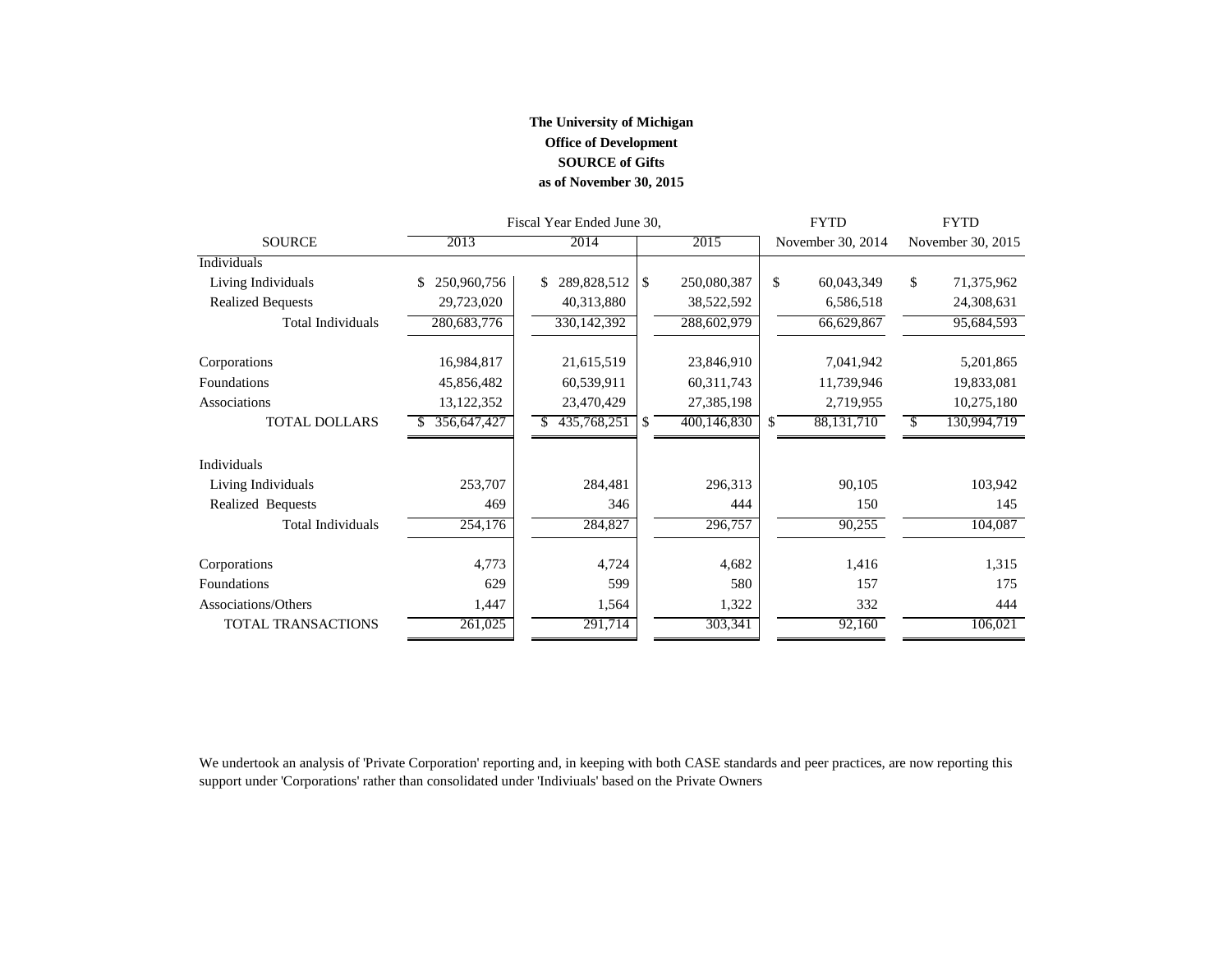### **The University of Michigan Office of Development Distribution Report of Gifts Received as of November 30, 2015**

|                                                     |                    | Fiscal Year Ended June 30, | <b>FYTD</b>               |                                       |
|-----------------------------------------------------|--------------------|----------------------------|---------------------------|---------------------------------------|
| <b>DISTRIBUTION</b>                                 | 2013               | 2014                       | 2015                      | November 30, 2015                     |
| <b>Endowment Restricted - Academic Divisions</b>    | 1,339,560<br>\$    | \$<br>6,669,938            | \$<br>10,124,365          | $\overline{\mathcal{S}}$<br>7,137,991 |
| <b>Endowment Restricted - Athletics</b>             | 105,377            | 103,473                    | 206,560                   | 10,000                                |
| <b>Endowment Restricted - Faculty and Staff</b>     | 13,020,670         | 16,212,806                 | 23,851,974                | 4,811,035                             |
| Endowment Restricted - Library                      | 1,443,730          | 4,434,973                  | 428,576                   | 24,455                                |
| Endowment Restricted - Op and Maint of Plant        | 239,404            | 126,851                    | 409,253                   | 23,947                                |
| Endowment Restricted - Other                        | 7,266,927          | 10,293,760                 | 7,888,449                 | 2,346,586                             |
| Endowment Restricted - Public Service and Extension | 2,674,295          | 3,404,096                  | 2,972,778                 | 755,491                               |
| <b>Endowment Restricted - Research</b>              | 9,945,315          | 16,353,540                 | 15,136,321                | 11,097,493                            |
| Endowment Restricted - Student Financial Aid        | 46,381,326         | 65,485,402                 | 73,098,790                | 23,064,870                            |
| <b>Endowment Unrestricted</b>                       | 22,573             | 155,192                    | 37,153                    | 500                                   |
| Loan Funds                                          | 319,173            | 49,825                     | 27,181                    | 16,286                                |
| Property, Building, Equipment                       | 98,972,388         | 103,381,094                | 37,909,289                | 7,059,921                             |
| <b>Total Capital Purpose Funds</b>                  | 181,730,738<br>\$. | \$226,670,950              | 172,090,689<br>$\sqrt{3}$ | 56,348,575<br>\$                      |
|                                                     |                    |                            |                           |                                       |
| <b>Academic Divisions</b>                           | 20,000,330         | 19,112,274                 | 19,048,167                | 10,651,216                            |
| Athletics                                           | 26,329,449         | 24,563,202                 | 25,111,147                | 2,320,556                             |
| Faculty and Staff                                   | 15,311,942         | 15,138,774                 | 12,131,384                | 4,401,443                             |
| Library                                             | 989.025            | 781,843                    | 7,228,014                 | 1,018,587                             |
| Op and Maint of Plant                               | 718,453            | 5,237,270                  | 4,539,979                 | 1,213,772                             |
| <b>Other Restricted</b>                             | 8,909,375          | 8,156,736                  | 17,518,309                | 3,290,963                             |
| Public Service and Extension                        | 22,006,325         | 27,206,349                 | 31,728,912                | 7,954,372                             |
| Research                                            | 64,153,362         | 81,142,421                 | 86,062,498                | 34,439,783                            |
| <b>Student Financial Aid</b>                        | 14,405,999         | 23,418,301                 | 21,200,932                | 7,852,898                             |
| Unrestricted                                        | 2,092,429          | 4,340,131                  | 3,486,799                 | 1,502,554                             |
| <b>Total Current Operations Funds</b>               | 174,916,689        | \$209,097,301              | 228,056,141<br>\$         | \$<br>74,646,144                      |
| <b>TOTAL DISTRIBUTION</b>                           | 356,647,427        | 435,768,251<br>\$          | 400,146,830<br>\$         | \$<br>130,994,719                     |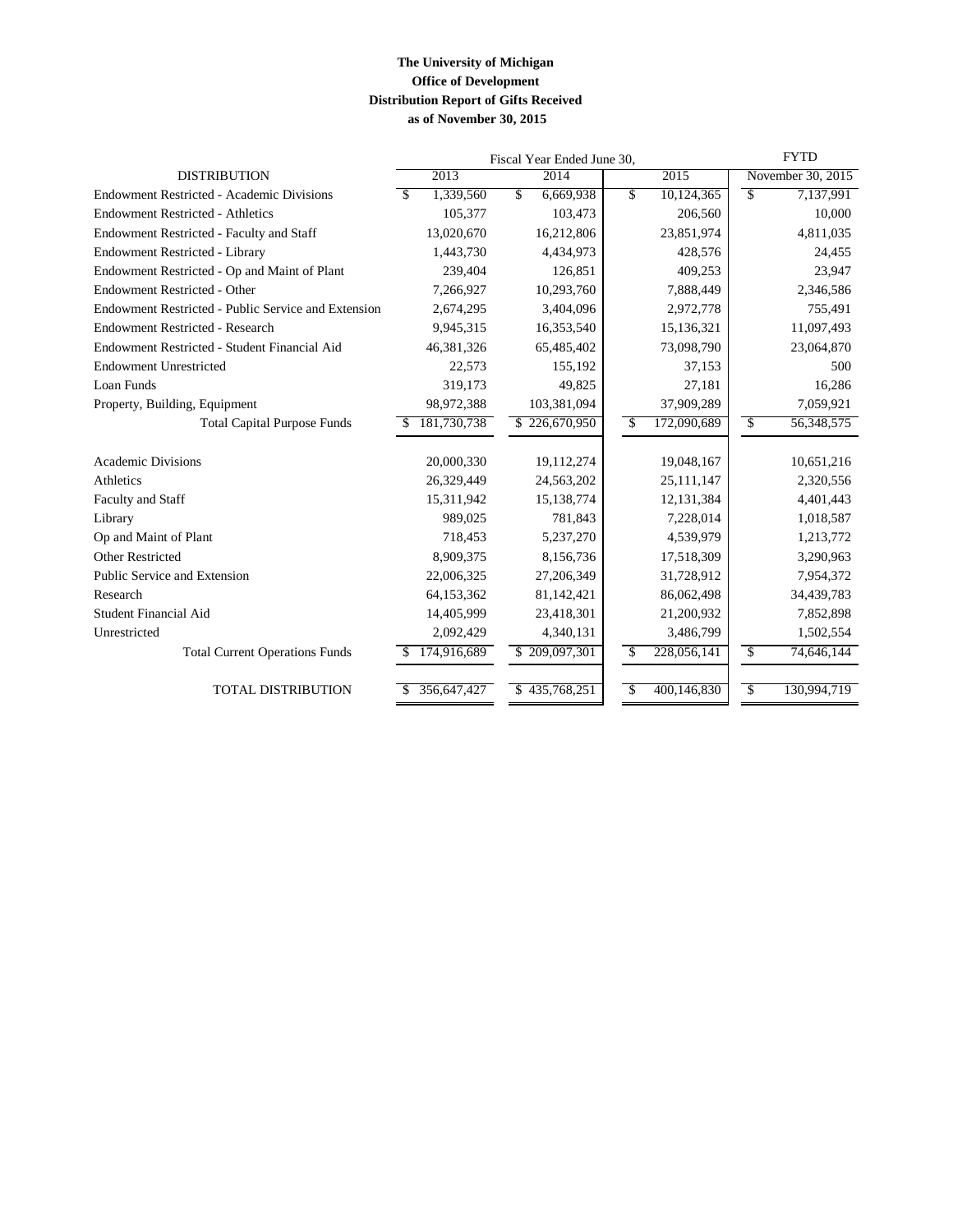#### **The University of Michigan Office of Development Gifts by INDIVIDUALS by Unit as of November 30, 2015**

|                                  |            | Gifts by UNIT ALUMNI<br>Gifts by U-M ALUMNI<br>Gifts by NON-ALUMNI |        |             | <b>TOTAL GIFTS</b> |               |                    |         |        |             |        |        |             |        |
|----------------------------------|------------|--------------------------------------------------------------------|--------|-------------|--------------------|---------------|--------------------|---------|--------|-------------|--------|--------|-------------|--------|
|                                  | Reachable  |                                                                    |        |             |                    |               |                    |         |        |             |        |        |             |        |
| <b>UNIT</b>                      | Liv Alumni | %                                                                  | Donors | Gift Amount | Avg                | <b>Donors</b> | <b>Gift Amount</b> | Avg     | Donors | Gift Amount | Avg    | Donors | Gift Amount | Avg    |
| Taubman Arch & Urban             | 8,565      | 1.5%                                                               | 132    | 39,243      | 297                | 17            | 4,876              | 287     | 20     | 3,388       | 169    | 169    | 47,507      | 281    |
| <b>Stamps Art and Design</b>     | 7,256      | 1.4%                                                               | 98     | 11,384      | 116                | 27            | 16,482             | 610     | 74     | 21,531      | 291    | 199    | 49,397      | 248    |
| Ross School of Business          | 45,252     | 2.5%                                                               | 1,125  | 4,064,906   | 3,613              | 49            | 46,249             | 944     | 170    | 59,309      | 349    | 1,344  | 4,170,464   | 3,103  |
| Dentistry                        | 9,251      | 3.1%                                                               | 291    | 136,717     | 470                | 39            | 5,272              | 135     | 107    | 37,736      | 353    | 437    | 179,725     | 411    |
| Education                        | 44,330     | 1.4%                                                               | 626    | 94,154      | 150                | 68            | 107,114            | 1,575   | 62     | 80,699      | 1,302  | 756    | 281,967     | 373    |
| Engineering                      | 73,822     | 1.8%                                                               | 1,306  | 2,185,300   | 1,673              | 153           | 1,195,462          | 7,813   | 309    | 534,560     | 1,730  | 1,768  | 3,915,322   | 2,215  |
| School of Information            | 8,164      | 2.5%                                                               | 205    | 42,085      | 205                | 21            | 57,581             | 2,742   | 27     | 57,951      | 2,146  | 253    | 157,617     | 623    |
| Kinesiology                      | 6,704      | 1.3%                                                               | 85     | 16,019      | 188                | 20            | 22,700             | 1,135   | 40     | 36,472      | 912    | 145    | 75,191      | 519    |
| Law School                       | 21,783     | 3.8%                                                               | 818    | 1,882,566   | 2,301              | 37            | 1,094,361          | 29,577  | 73     | 2,100,952   | 28,780 | 928    | 5,077,879   | 5,472  |
| <b>LSA</b>                       | 201,099    | 1.2%                                                               | 2,477  | 2,526,386   | 1,020              | 216           | 790,334            | 3,659   | 742    | 1,201,914   | 1,620  | 3,435  | 4,518,634   | 1,315  |
| School of Music, Theater & Dance | 12,193     | 2.4%                                                               | 293    | 214,715     | 733                | 403           | 609,671            | 1,513   | 321    | 203,229     | 633    | 1,017  | 1,027,615   | 1,010  |
| Natural Resources & Env.         | 7,771      | 1.8%                                                               | 143    | 24,346      | 170                | 14            | 3,125              | 223     | 17     | 2,198       | 129    | 174    | 29,669      | 171    |
| Nursing                          | 12,384     | 3.0%                                                               | 376    | 121,291     | 323                | 40            | 29,199             | 730     | 61     | 53,197      | 872    | 477    | 203,687     | 427    |
| Pharmacy                         | 3,883      | 3.7%                                                               | 142    | 129,158     | 910                | 21            | 6,060              | 289     | 31     | 36,145      | 1,166  | 194    | 171,363     | 883    |
| Public Health                    | 14,211     | 2.1%                                                               | 302    | 1,004,296   | 3,325              | 19            | 17,965             | 946     | 39     | 33,125      | 849    | 360    | 1,055,386   | 2,932  |
| Ford School Public Policy        | 3,118      | 2.4%                                                               | 76     | 13,973      | 184                | 6             | 3,350              | 558     | 9      | 11,245      | 1,249  | 91     | 28,568      | 314    |
| Rackham Graduate School          | 105,678    | 0.6%                                                               | 630    | 155,848     | 247                | 38            | 13,170             | 347     | 58     | 38,146      | 658    | 726    | 207,164     | 285    |
| Social Work                      | 14,454     | 1.9%                                                               | 268    | 251,125     | 937                | 18            | 3,205              | 178     | 26     | 324,201     | 12,469 | 312    | 578,531     | 1,854  |
| <b>Health System</b>             |            |                                                                    |        |             |                    |               |                    |         |        |             |        |        |             |        |
| VP for Medical Affairs           |            |                                                                    |        |             |                    | 52            | 40,022             | 770     | 182    | 56,109      | 308    | 234    | 96,131      | 411    |
| <b>Medical School</b>            | 21,742     | 2.2%                                                               | 487    | 1,535,494   | 3,153              | 751           | 2,034,804          | 2,709   | 3,632  | 2,369,242   | 652    | 4,870  | 5,939,540   | 1,220  |
| Hospital                         |            |                                                                    |        |             |                    | 388           | 168,624            | 435     | 1,616  | 327,927     | 203    | 2,004  | 496,551     | 248    |
| Dearborn Campus                  | 48,329     | 0.7%                                                               | 338    | 629,267     | 1,862              | 70            | 31,831             | 455     | 336    | 159,013     | 473    | 744    | 820,111     | 1,102  |
| <b>Flint Campus</b>              | 37,031     | 0.6%                                                               | 221    | 145,710     | 659                | 57            | 9,227              | 162     | 124    | 55,295      | 446    | 402    | 210,232     | 523    |
|                                  |            |                                                                    |        |             |                    |               |                    |         |        |             |        |        |             |        |
| Alumni Association               |            |                                                                    |        |             |                    | 667           | 120,213            | 180     | 787    | 105,916     | 135    | 1,454  | 226,129     | 156    |
| Athletics                        |            |                                                                    |        |             |                    | 1,901         | 4,438,668          | 2,335   | 1,229  | 657,393     | 535    | 3,130  | 5,096,061   | 1,628  |
| Museum of Art                    |            |                                                                    |        |             |                    | 124           | 146,260            | 1,180   | 138    | 37,864      | 274    | 262    | 184,124     | 703    |
| Univ Library                     |            |                                                                    |        |             |                    | 86            | 230,907            | 2,685   | 53     | 619,350     | 11,686 | 139    | 850,257     | 6,117  |
| Univ Musical Society             |            |                                                                    |        |             |                    | 256           | 444,155            | 1,735   | 295    | 691,203     | 2,343  | 551    | 1,135,358   | 2,061  |
| Office of the President          |            |                                                                    |        |             |                    | 163           | 59,296             | 364     | 71     | 23,962      | 337    | 234    | 83,258      | 356    |
| WUOM/WVGR                        |            |                                                                    |        |             |                    | 3,741         | 331,175            | 89      | 16,500 | 1,145,725   | 69     | 20,241 | 1,476,900   | 73     |
| VP Academic & Provost            |            |                                                                    |        |             |                    | 17            | 1,720,901          | 101,229 | 12     | 201,523     | 16,794 | 29     | 1,922,424   | 66,290 |
| <b>CCEW</b>                      |            |                                                                    |        |             |                    | 49            | 34,935             | 713     | 33     | 36,586      | 1,109  | 82     | 71,521      | 872    |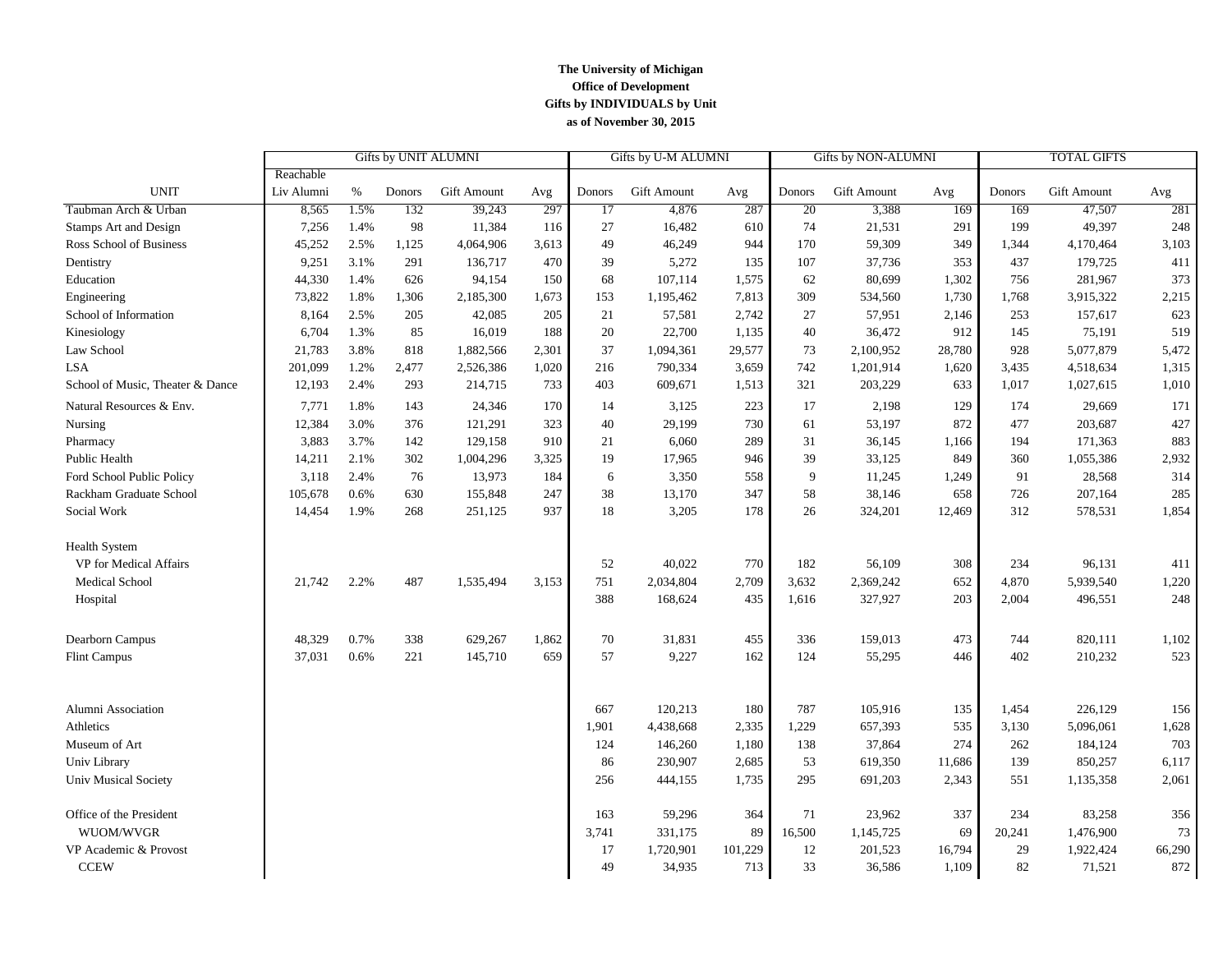#### **The University of Michigan Office of Development Gifts by INDIVIDUALS by Unit as of November 30, 2015**

|                                   | Gifts by UNIT ALUMNI |      |        |              | Gifts by U-M ALUMNI |        | Gifts by NON-ALUMNI |             |        | <b>TOTAL GIFTS</b> |       |               |                     |                |
|-----------------------------------|----------------------|------|--------|--------------|---------------------|--------|---------------------|-------------|--------|--------------------|-------|---------------|---------------------|----------------|
|                                   | Reachable            |      |        |              |                     |        |                     |             |        |                    |       |               |                     |                |
| <b>UNIT</b>                       | Liv Alumni           | $\%$ | Donors | Gift Amount  | Avg                 | Donors | <b>Gift Amount</b>  | Avg         | Donors | <b>Gift Amount</b> | Avg   | <b>Donors</b> | <b>Gift Amount</b>  | Avg            |
| <b>Clements Library</b>           |                      |      |        |              |                     | 112    | 26,407              | 236         | 121    | 40,639             | 336   | 233           | 67,046              | 288            |
| Office of Financial Aid           |                      |      |        |              |                     | 393    | 1,672,032           | 4,255       | 222    | 139,008            | 626   | 615           | 1,811,040           | 2,945          |
| <b>Bentley Historical Library</b> |                      |      |        |              |                     | 24     | 7,175               | 299         | 35     | 18,841             | 538   | 59            | 26,016              | 441            |
| Botanical Gardens & Arboretum     |                      |      |        |              |                     | 367    | 44,761              | 122         | 558    | 73,977             | 133   | 925           | 118,738             | 128            |
| VP Development                    |                      |      |        |              |                     | 19     | 305,964             | 16,103      | 25     | 29,759             | 1,190 | 44            | 335,723             | 7,630          |
| <b>VP</b> Finance                 |                      |      |        |              |                     | 24     | 31,920              | 1,330       | 59     | 3,183              | 54    | 83            | 35,103              | 423            |
| Pending/Unallocated               |                      |      |        |              |                     |        |                     |             |        |                    |       | $\Omega$      | $\Omega$            | $\theta$       |
| Unrestricted/Undesignated         |                      |      |        |              |                     |        |                     |             |        |                    |       | $\theta$      | $\theta$            | $\overline{0}$ |
| <b>VP</b> Research                |                      |      |        |              |                     | 8      | 2,890               | 361         | 5      | 10,802             | 2,160 | 13            | 13,692              | 1,053          |
| Inst of Social Research           |                      |      |        |              |                     | 37     | 21,018              | 568         | 107    | 44,291             | 414   | 144           | 65,309              | 454            |
| <b>VP Student Affairs</b>         |                      |      |        |              |                     | 519    | 485,048             | 935         | 174    | 102,427            | 589   | 693           | 587,475             | 848            |
|                                   |                      |      |        |              |                     |        |                     |             |        |                    |       |               |                     |                |
|                                   |                      |      |        |              |                     |        |                     |             |        |                    |       |               |                     |                |
|                                   |                      |      |        |              |                     |        |                     |             |        |                    |       |               |                     |                |
| Other                             |                      |      |        |              |                     | 14     | 675                 | 48          | 28     | 1,855              | 66    | 42            | 2,530               | $\overline{0}$ |
| <b>TOTAL</b>                      |                      |      | 10,439 | \$15,223,983 | \$1,458             | 11,045 | 16,435,084<br>-S    | 1,488<br>-S | 28,528 | $$11,787,888$ \;   | 413   | 50,012        | 43,446,955 \$<br>-S | 869            |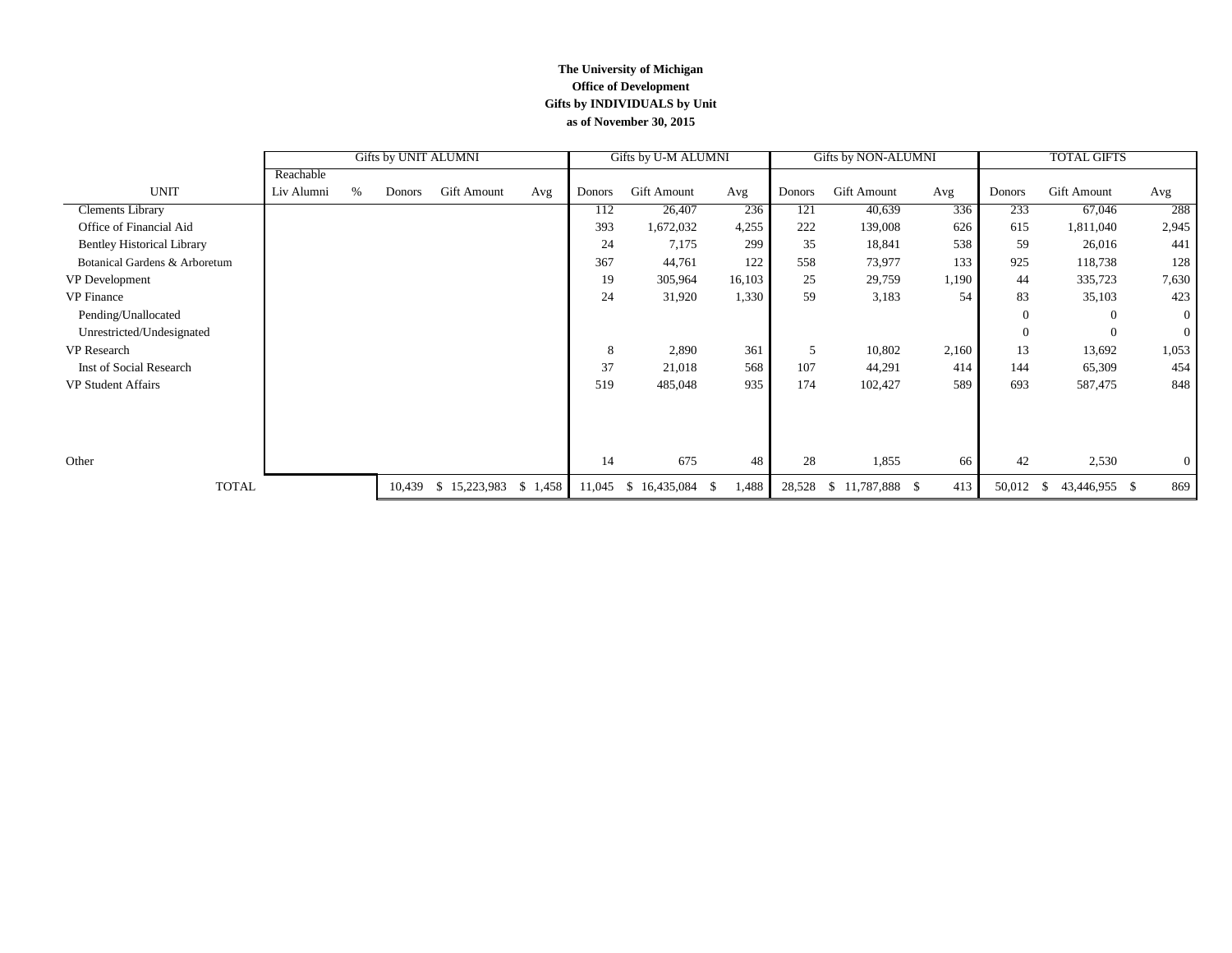### **The University of Michigan Office of Development as of November 30, 2015 Gifts by SOURCE by Unit**

|                                  |       |                 | Transactions   |                |                |              | Dollars      |           |           |           |           |              |  |
|----------------------------------|-------|-----------------|----------------|----------------|----------------|--------------|--------------|-----------|-----------|-----------|-----------|--------------|--|
| <b>UNIT</b>                      | Indiv | Beq             | Corp           | Fdn            | Other          | <b>TOTAL</b> | Indiv        | Beq       | Corp      | Fdn       | Other     | <b>TOTAL</b> |  |
| Taubman Arch & Urban             | 216   |                 | $\overline{4}$ | $\overline{3}$ | $\overline{4}$ | 227          | 62,267       |           | 5,350     | 49,500    | 17,600    | 134,717      |  |
| Stamps Art and Design            | 261   |                 | $\mathbf{1}$   | $\overline{2}$ | $\overline{1}$ | 265          | 117,206      |           | 100       | 55,000    | 50        | 172,356      |  |
| Ross School of Business          | 1,814 | 6               | 284            | $\overline{4}$ | 6              | 2,114        | 6,994,705    | 220,399   | 687,578   | 136,890   | 5,100     | 8,044,672    |  |
| Dentistry                        | 650   | 2               | 28             |                | $\overline{7}$ | 687          | 254,845      | 1,560     | 55,926    |           | 3,697     | 316,028      |  |
| Education                        | 920   | 2               | 3              | 5              | 3              | 933          | 852,736      | 7,454     | 20,650    | 2,370,357 | 125       | 3,251,322    |  |
| Engineering                      | 2,366 | 10              | 243            | 3              | 18             | 2,640        | 6,855,268    | 825,870   | 2,090,214 | 920,000   | 240,223   | 10,931,575   |  |
| School of Information            | 346   |                 | $\overline{4}$ |                |                | 350          | 169,543      |           | 12,600    |           |           | 182,143      |  |
| Kinesiology                      | 210   |                 | $\mathbf{1}$   |                | 5              | 216          | 156,691      |           | 14,700    |           | 34,025    | 205,416      |  |
| Law School                       | 1,193 | 8               | 23             | 6              | $\sqrt{5}$     | 1,235        | 6,680,801    | 318,610   | 70,923    | 400,700   | 84,169    | 7,555,203    |  |
| <b>LSA</b>                       | 4,916 | 18              | 121            | 13             | 14             | 5,082        | 6,990,365    | 1,000,940 | 207,668   | 821,150   | 114,605   | 9,134,729    |  |
| School of Music, Theater & Dance | 1,378 | 6               | 23             | $\mathbf{1}$   | $\overline{4}$ | 1,412        | 2,258,293    | 2,578,500 | 27,825    | 200,000   | 6,025     | 5,070,643    |  |
| Natural Resources & Env.         | 226   |                 | 3              | $\mathbf{2}$   |                | 231          | 176,194      |           | 650       | 172,214   |           | 349,058      |  |
| Nursing                          | 592   |                 | 5              |                | $\overline{4}$ | 601          | 1,373,018    |           | 250,275   |           | 129,858   | 1,753,151    |  |
| Pharmacy                         | 305   |                 | 24             |                | $\mathbf{1}$   | 330          | 194,063      |           | 19,599    |           | 110,000   | 323,662      |  |
| Public Health                    | 486   | -1              | 22             | 2              | 10             | 521          | 1,309,878    | 5,000     | 129,350   | 352,489   | 777,736   | 2,574,453    |  |
| Ford School Public Policy        | 142   |                 | $\overline{4}$ | $\mathbf{1}$   |                | 147          | 168,168      |           | 1,130     | 252,891   |           | 422,189      |  |
| Rackham Graduate School          | 890   | 3               | 17             |                |                | 910          | 226,055      | 553,711   | 24,800    |           |           | 804,566      |  |
| Social Work                      | 410   |                 | 3              | $\mathbf{2}$   | $\overline{4}$ | 419          | 667,643      |           | 4,800     | 45,000    | 43,881    | 761,324      |  |
| <b>Health System</b>             |       |                 |                |                |                |              |              |           |           |           |           |              |  |
| VP for Medical Affairs           | 320   |                 | 4              |                | -1             | 325          | 335,787      |           | 6,850     |           | 100       | 342,737      |  |
| Medical School                   | 6,563 | 44              | 94             | 63             | 204            | 6,968        | 13, 131, 782 | 9,515,028 | 768,193   | 9,888,728 | 7,458,351 | 40,762,081   |  |
| Hospital                         | 2,553 | $7\phantom{.0}$ | 65             | $\tau$         | 42             | 2,674        | 2,367,523    | 336,119   | 209,950   | 16,975    | 73,549    | 3,004,116    |  |
| Dearborn Campus                  | 1,210 | -1              | 47             | 3              | 12             | 1,273        | 1,274,493    | 2,700,000 | 97,290    | 54,000    | 6,085     | 4,131,869    |  |
| <b>Flint Campus</b>              | 698   |                 | 9              | 6              | 14             | 727          | 251,336      |           | 4,008     | 577,200   | 3,800     | 836,344      |  |
|                                  |       |                 |                |                |                |              |              |           |           |           |           |              |  |
| Alumni Association               | 1,692 |                 | 13             |                | $\mathbf{1}$   | 1,706        | 261,847      |           | 5,430     |           | 1,690     | 268,966      |  |
| Athletics                        | 4,014 |                 | 62             | 3              | 6              | 4,085        | 7,244,817    |           | 42,603    | 25,000    | 25,180    | 7,337,600    |  |
| Museum of Art                    | 341   |                 | 1              | $\mathbf{1}$   | 5              | 348          | 221,693      |           | 10,000    | 1,645     | 1,041     | 234,379      |  |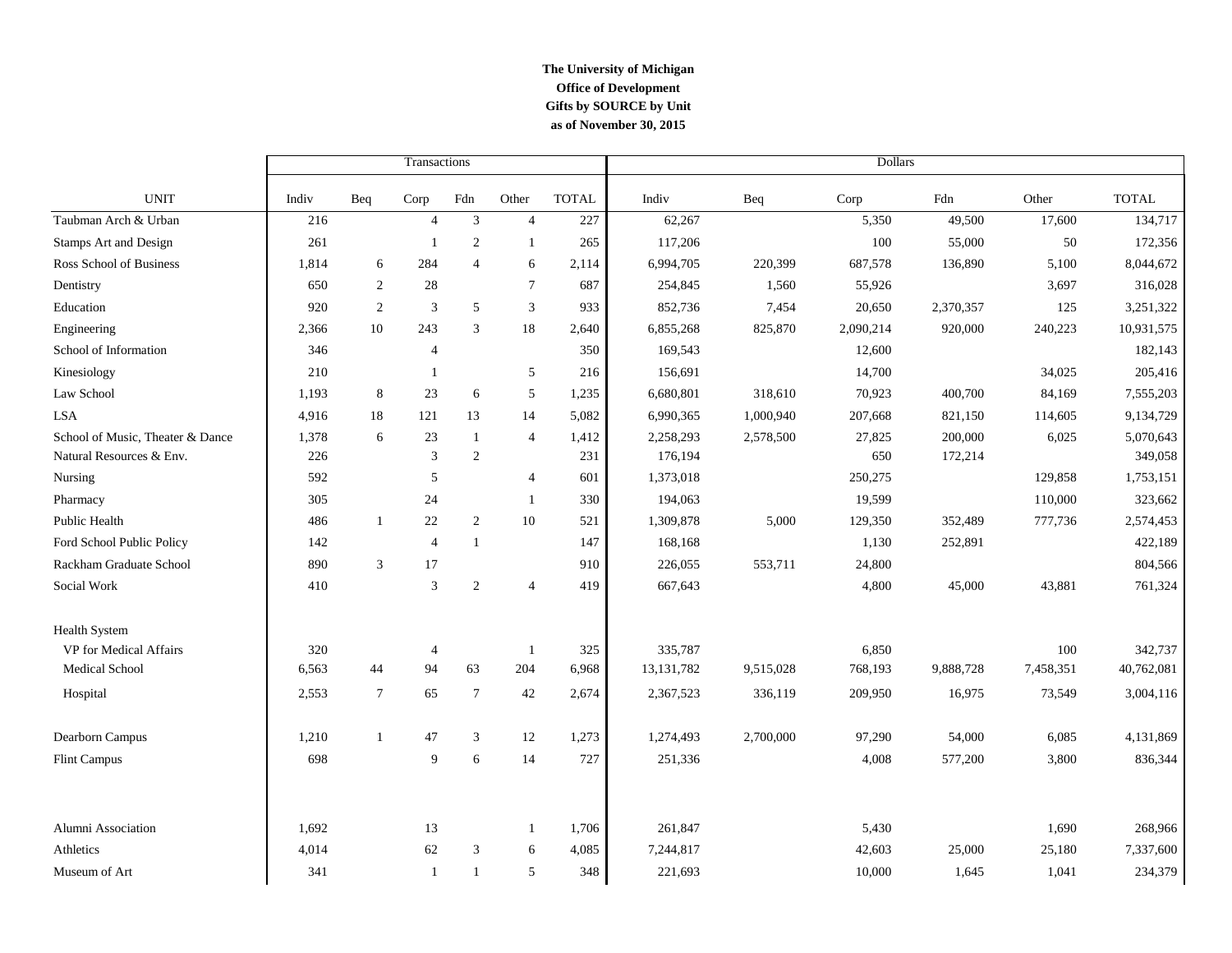### **The University of Michigan Office of Development as of November 30, 2015 Gifts by SOURCE by Unit**

|                                   |         |                | Transactions     |                |                |              | <b>Dollars</b>                 |               |              |            |                                     |              |
|-----------------------------------|---------|----------------|------------------|----------------|----------------|--------------|--------------------------------|---------------|--------------|------------|-------------------------------------|--------------|
| <b>UNIT</b>                       | Indiv   | Beq            | Corp             | Fdn            | Other          | <b>TOTAL</b> | Indiv                          | Beq           | Corp         | Fdn        | Other                               | <b>TOTAL</b> |
| Univ Library                      | 184     |                | $\overline{2}$   |                |                | 186          | 877,607                        |               | 450          |            |                                     | 878,057      |
| Univ Musical Society              | 742     |                | 13               | $\overline{2}$ | $\overline{4}$ | 761          | 1,538,002                      |               | 158,970      | 46,951     | 14,654                              | 1,758,576    |
| Office of the President           | 354     | 15             | 32               |                |                | 402          | 106,526                        | 685,718       | 3,926        | 10,000     |                                     | 806,170      |
| WUOM/WVGR                         | 63,787  | 5              | 79               | 25             | 10             | 63,906       | 1,660,707                      | 325           | 6,899        | 353,070    | 2,504                               | 2,023,505    |
| VP Academic & Provost             | 67      | $\overline{4}$ | $\overline{4}$   | $\overline{7}$ | 9              | 91           | 2,317,925                      | 115,739       | 7,017        | 1,614,500  | 394,574                             | 4,449,754    |
| <b>CCEW</b>                       | 147     | $\overline{1}$ | $\overline{2}$   | $\mathbf{1}$   | 2              | 153          | 155,621                        | 12,412        | 4,467        | 1,000      | 10,000                              | 183,499      |
| Clements Library                  | 292     |                | $\boldsymbol{2}$ |                |                | 295          | 160,486                        |               | 150          |            | 50                                  | 160,686      |
| Office of Financial Aid           | 769     | 9              | $10\,$           | 2              | 27             | 817          | 2,064,834                      | 5,415,964     | 20,300       | 36,152     | 83,025                              | 7,620,275    |
| <b>Bentley Historical Library</b> | 84      |                |                  |                | 8              | 92           | 53,367                         |               |              |            | 8                                   | 53,375       |
| Botanical Gardens & Arboretum     | 1,043   |                | 3                | $\overline{2}$ |                | 1,049        | 135,929                        |               | 2,954        | 13,400     | 50                                  | 152,334      |
| VP Development                    | 79      | $\overline{1}$ |                  |                |                | 81           | 436,748                        | 15,000        | 25,800       |            |                                     | 477,548      |
| <b>VP</b> Finance                 | 316     |                |                  |                | 2              | 319          | 263,757                        |               | 1,000        |            | 108,400                             | 373,157      |
| Pending/Unallocated               |         |                |                  |                |                |              |                                |               |              |            |                                     |              |
| Unrestricted/Undesignated         |         |                |                  |                |                |              |                                |               |              |            |                                     |              |
| <b>VP</b> Research                | 23      |                | 12               |                | $\overline{4}$ | 40           | 154,865                        |               | 123,540      | 12,000     | 148,000                             | 438,405      |
| Inst of Social Research           | 194     |                | $\overline{4}$   | 6              | 3              | 207          | 170,359                        |               | 12,157       | 1,393,670  | 374,792                             | 1,950,978    |
| <b>VP Student Affairs</b>         | 1,102   | 2              | 42               |                | 2              | 1,149        | 679,282                        | 283           | 65,772       | 12,600     | 2,235                               | 760,172      |
|                                   |         |                |                  |                |                |              |                                |               |              |            |                                     |              |
| Other                             | 47      |                |                  |                |                | 47           | 2,930                          |               |              |            |                                     | 2,930        |
| <b>TOTAL</b>                      | 103,942 | 145            | 1,315            | 175            | 444            | 106,021      | $\mathcal{S}$<br>71,375,962 \$ | 24,308,631 \$ | 5,201,865 \$ | 19,833,081 | 10,275,180 \$<br>$\mathbf{\hat{s}}$ | 130,994,719  |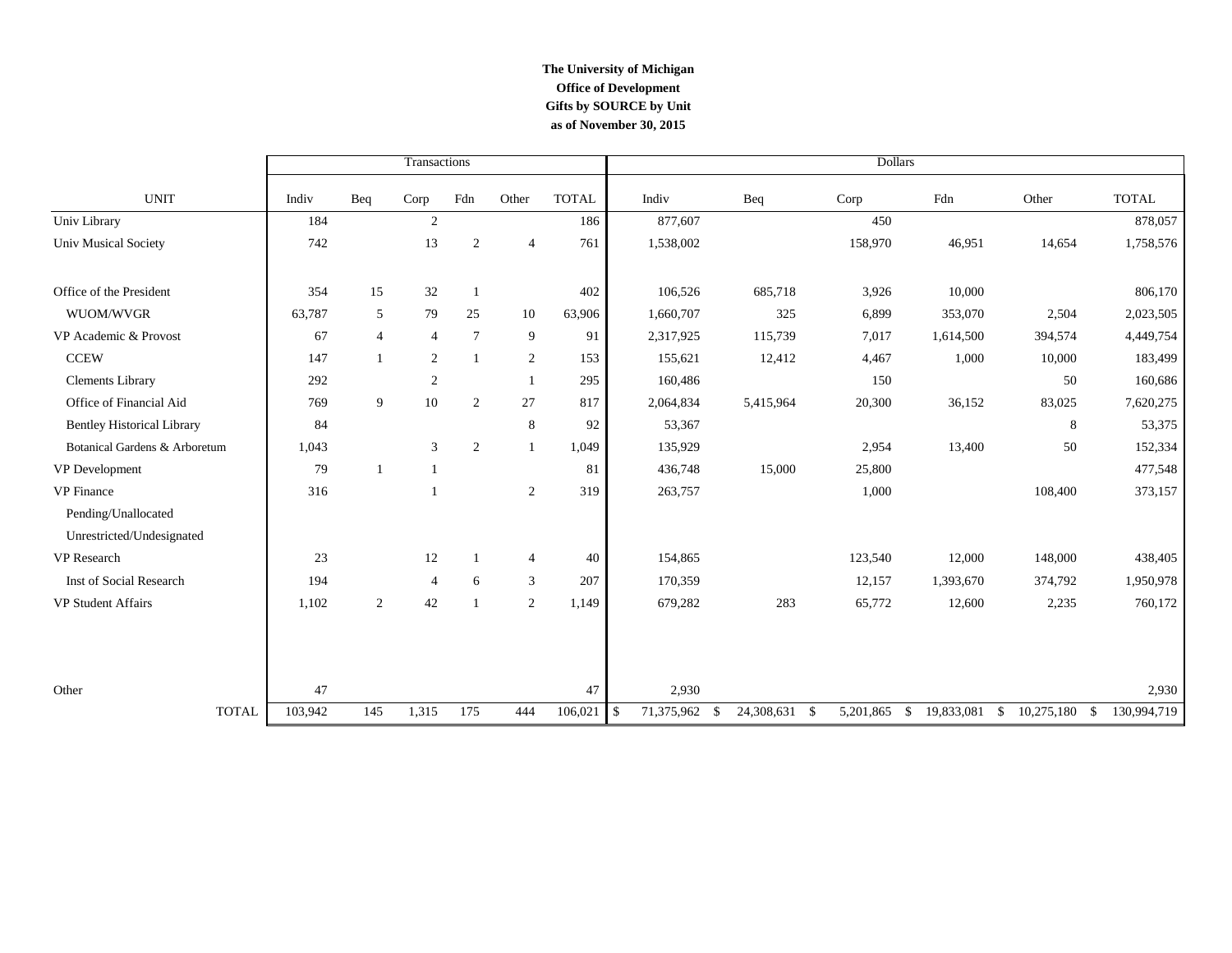# **LISTING OF GIFTS \$10,000 AND OVER FOR NOVEMBER 2015**

| 1011 Foundation, Inc., Santa Monica, California                              |         |
|------------------------------------------------------------------------------|---------|
| For the President's Fund                                                     | 10,000  |
| <b>Patrice K. Aaron Family Foundation, Ann Arbor</b>                         |         |
| For research in the College of Literature, Science, and the Arts             | 75,000  |
| <b>AbbVie, Inc., North Chicago, Illinois</b>                                 |         |
| For support in the School of Public Health                                   | 10,000  |
| <b>Adenoid Cystic Carcinoma Research Foundation, Needham Heights,</b>        |         |
| <b>Massachusetts</b>                                                         |         |
| For research in the Life Sciences Institute                                  | 50,000  |
| Alcoa, Inc., Pittsburgh, Pennsylvania                                        |         |
| For support in the College of Engineering and the Stephen M. Ross School of  |         |
| <b>Business</b>                                                              | 50,000  |
| <b>Charles R. Aldrich Revocable Trust, Avon, Ohio</b>                        |         |
| For the Charles R. Aldrich Scholarship Fund in the College of Literature,    |         |
| Science, and the Arts                                                        | 20,000  |
| Alex's Lemonade Stand Foundation, Ardmore, Pennsylvania                      |         |
| For research in the Medical School                                           | 50,000  |
| Joseph Allen, Palm Beach, Florida                                            |         |
| 440 shares of Precision Castparts Corp. common stock;                        |         |
| For support in the Museum of Art                                             | 101,594 |
| Alliance of Automobile Manufacturing, Inc., Washington, District of Columbia |         |
| For research at the University of Michigan                                   | 62,500  |
| Maria D. Allo, Los Altos, California                                         |         |
| For the Maria D. Allo, M.D., Endowed Scholarship Fund in the Medical         |         |
| School                                                                       | 20,000  |
| <b>Alro Steel Corporation, Jackson</b>                                       |         |
| For support in the Department of Athletics                                   | 61,840  |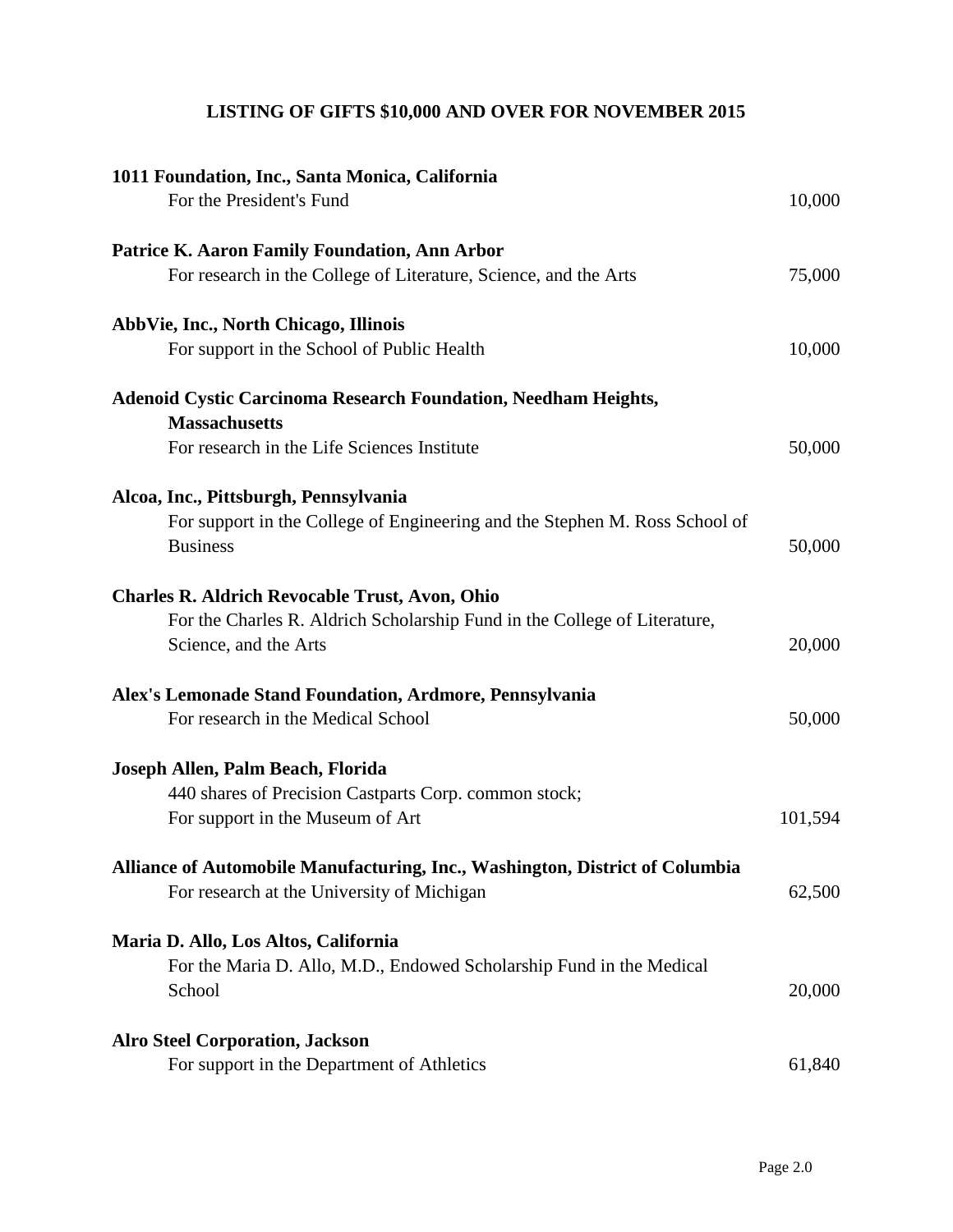| American Association for Cancer Research, Inc., Philadelphia, Pennsylvania<br>For research in the Medical School | 507,752   |
|------------------------------------------------------------------------------------------------------------------|-----------|
| American Gastroenterological Association Foundation, Bethesda, Maryland<br>For research in the Medical School    | 22,500    |
| <b>American Heart Association Midwest, Southfield</b>                                                            |           |
| For research in the College of Engineering                                                                       | 12,608    |
| <b>American Society of Colon and Rectal Surgeons Research Foundation, Arlington</b><br><b>Heights, Illinois</b>  |           |
| For research in the Medical School                                                                               | 75,000    |
| American Society of Hematology, Washington, District of Columbia<br>For research in the Medical School           | 12,500    |
| <b>Analog Devices, Norwood, Massachusetts</b><br>For research in the College of Engineering                      | 85,000    |
| <b>Stanley R. Andrie, Muskegon</b><br>For support in the Department of Athletics                                 | 15,840    |
| <b>Anonymous Donor</b><br>For support in the College of Literature, Science, and the Arts                        | 50,000    |
| <b>Anonymous Donor</b><br>For research in the Life Sciences Institute                                            | 1,700,000 |
| <b>Anonymous Donor</b><br>For student support at the University of Michigan                                      | 18,780    |
| <b>Anonymous Donor</b><br>For support in the School of Nursing                                                   | 10,000    |
| <b>Anonymous Donor</b><br>For research in the Medical School                                                     | 100,000   |
| <b>Anonymous Donor</b><br>For research in the Medical School                                                     | 250,000   |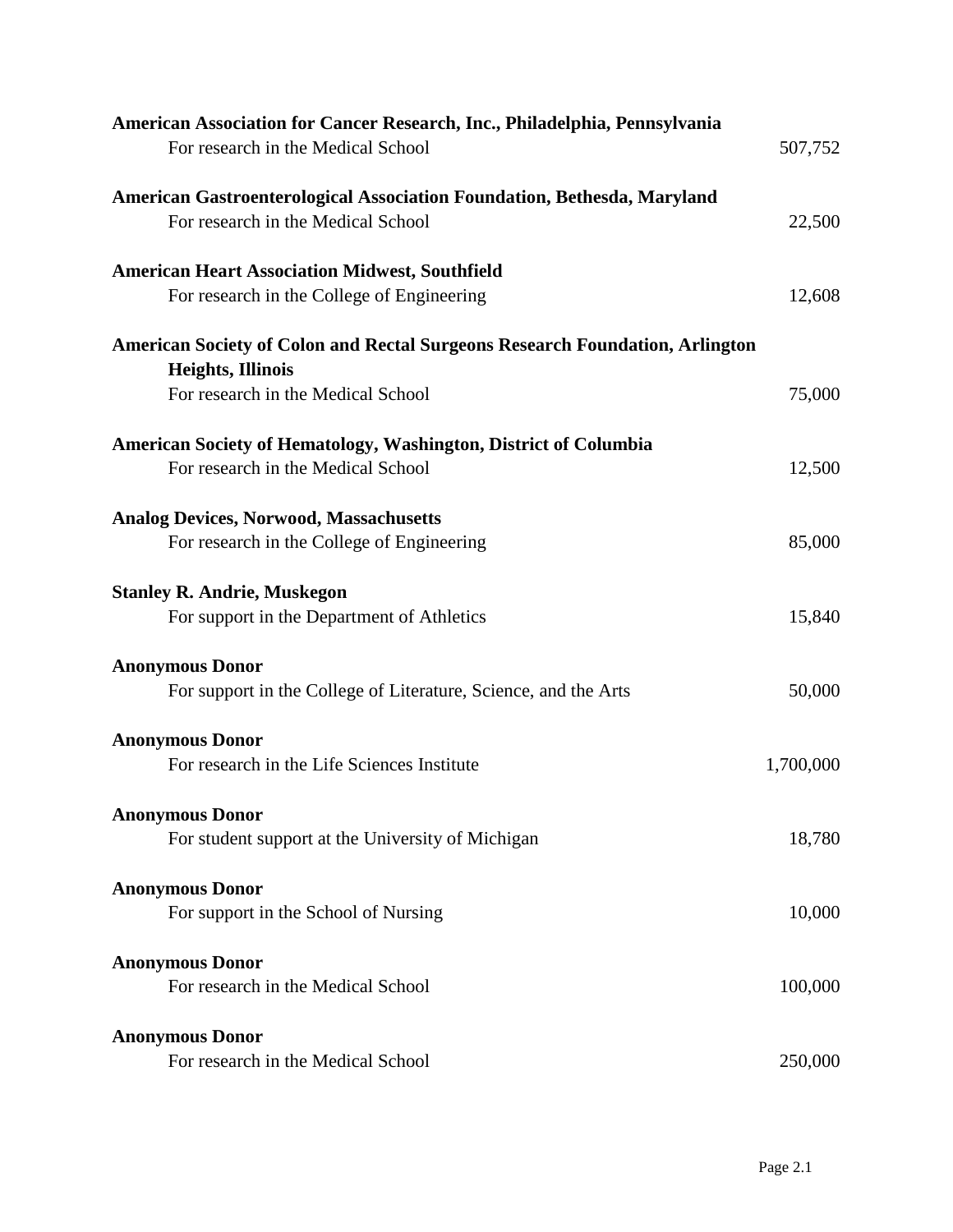| Michael D. Auerbach, Hillsborough, New Jersey                              |        |
|----------------------------------------------------------------------------|--------|
| For the Ford School BA Future Leaders Fund in the Gerald R. Ford School of |        |
| Public Policy and for support in the College of Engineering                | 20,000 |
| <b>Baiardi Family Foundation, Inc., Harbor Springs</b>                     |        |
| For the Cindy J. Baiardi Research Fund in the Medical School               | 15,000 |
| <b>Bettie J. Baker Estate</b>                                              |        |
| For support in the Center for the Education of Women                       | 12,412 |
| Thomas O. Ballard Trust, San Francisco, California                         |        |
| For student support in the School of Dentistry                             | 10,000 |
| Arthur D. Barondes, Alexandria, Virginia                                   |        |
| For the Marjorie Vaughan Barondes Fund in the School of Education and for  |        |
| support at the University of Michigan                                      | 48,592 |
| Dail R. Bay Estate                                                         |        |
| For the Dail R. and Rose Marie Bay Endowed Fund in the College of          |        |
| Engineering                                                                | 45,000 |
| A. Louise Bazil, Bloomfield Hills                                          |        |
| 75 shares of International Business Machines Corp. common stock;           |        |
| For the Gilbert M. Bazil M.D. Scholarship Fund in the Medical School       | 10,356 |
| Arthur & Melissa Bechhoefer Fund, Cincinnati, Ohio                         |        |
| For research in the Medical School                                         | 10,000 |
| Bell Charitable Foundation, Rancho Santa Fe, California                    |        |
| For support in the Medical School                                          | 20,000 |
| Jack L. Berman, Los Angeles, California                                    |        |
| For the Drs. Jack L. and Barbara A. Berman Merit Scholarship Fund in the   |        |
| <b>Medical School</b>                                                      | 20,000 |
| Mark J. Bevington, Ottawa Hills, Ohio                                      |        |
| For the Bevington Family Scholarship Fund at the University of Michigan    | 10,000 |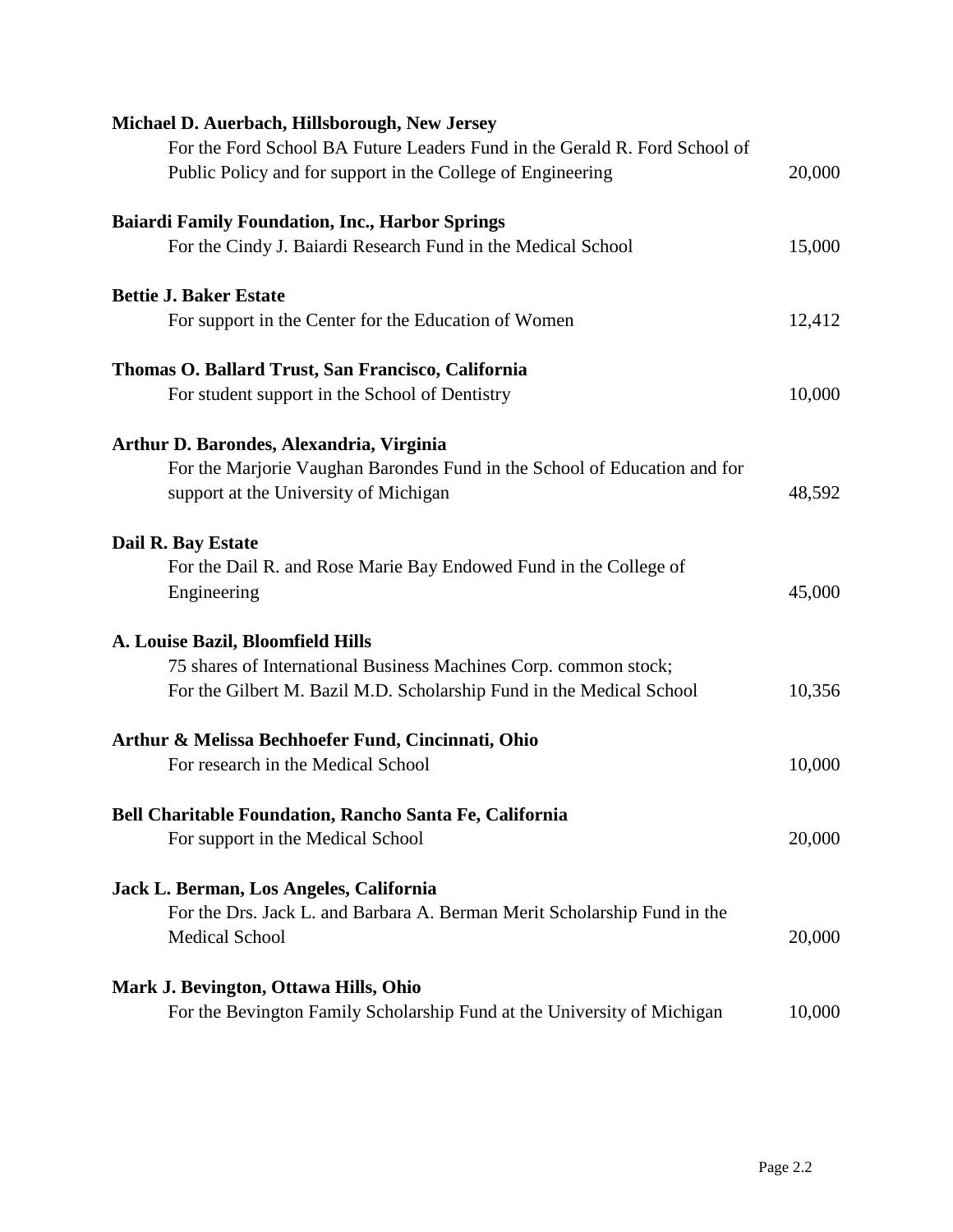| The Bishop Foundation, Lebanon, Pennsylvania                                 |         |
|------------------------------------------------------------------------------|---------|
| For research in the Medical School                                           | 10,000  |
| Paul W. Blavin, Los Angeles, California                                      |         |
| For support in the Department of Athletics and at the University of Michigan | 13,670  |
| Bliss Family Trust at the Fidelity Charitable Gift Fund, Cincinnati, Ohio    |         |
| For support in the School of Information                                     | 10,000  |
| The George and June Block Family Foundation, Deerfield, Illinois             |         |
| For research in the Medical School                                           | 10,000  |
| William J. Bogaard, Pasadena, California                                     |         |
| 1,900 shares of Wells Fargo & Co. common stock;                              |         |
| For the William J. and Claire W. Bogaard Endowed Scholarship Fund in the     |         |
| Law School                                                                   | 104,206 |
| Joseph A. Boshart, Boca Raton, Florida                                       |         |
| 100 shares of W.R. Grace & Co. common stock;                                 |         |
| For the Geraldine L. Boshart Scholarship Fund in the College of Literature,  |         |
| Science, and the Arts                                                        | 10,098  |
| Frederick W. Buckman, Vancouver, Washington                                  |         |
| 1,500 shares of Stancorp Financial Group common stock;                       |         |
| For the John C. Lee Fellowship Fund in the College of Engineering            | 170,258 |
| <b>Buhr Foundation, Ann Arbor</b>                                            |         |
| For the Buhr Family Fund for Aortic Valve & Aortic Disease Research in the   |         |
| Medical School                                                               | 10,000  |
| Valerie F. Bullen, Ann Arbor                                                 |         |
| For support in the C.S. Mott Children's Hospital and the Medical School in   |         |
| memory of G. Rex Bullen, for support in the College of Literature, Science,  |         |
| and the Arts in memory of Otto Graf, for the Frank J. Lemper Scholarship     |         |
| Fund in Civil Engineering in the College of Engineering in memory of Frank   |         |
| J. Lemper and for support in the Law School                                  | 10,000  |
| The Burroughs Wellcome Fund, Research Triangle Park, North Carolina          |         |
| For research in the School of Public Health                                  | 349,989 |
|                                                                              |         |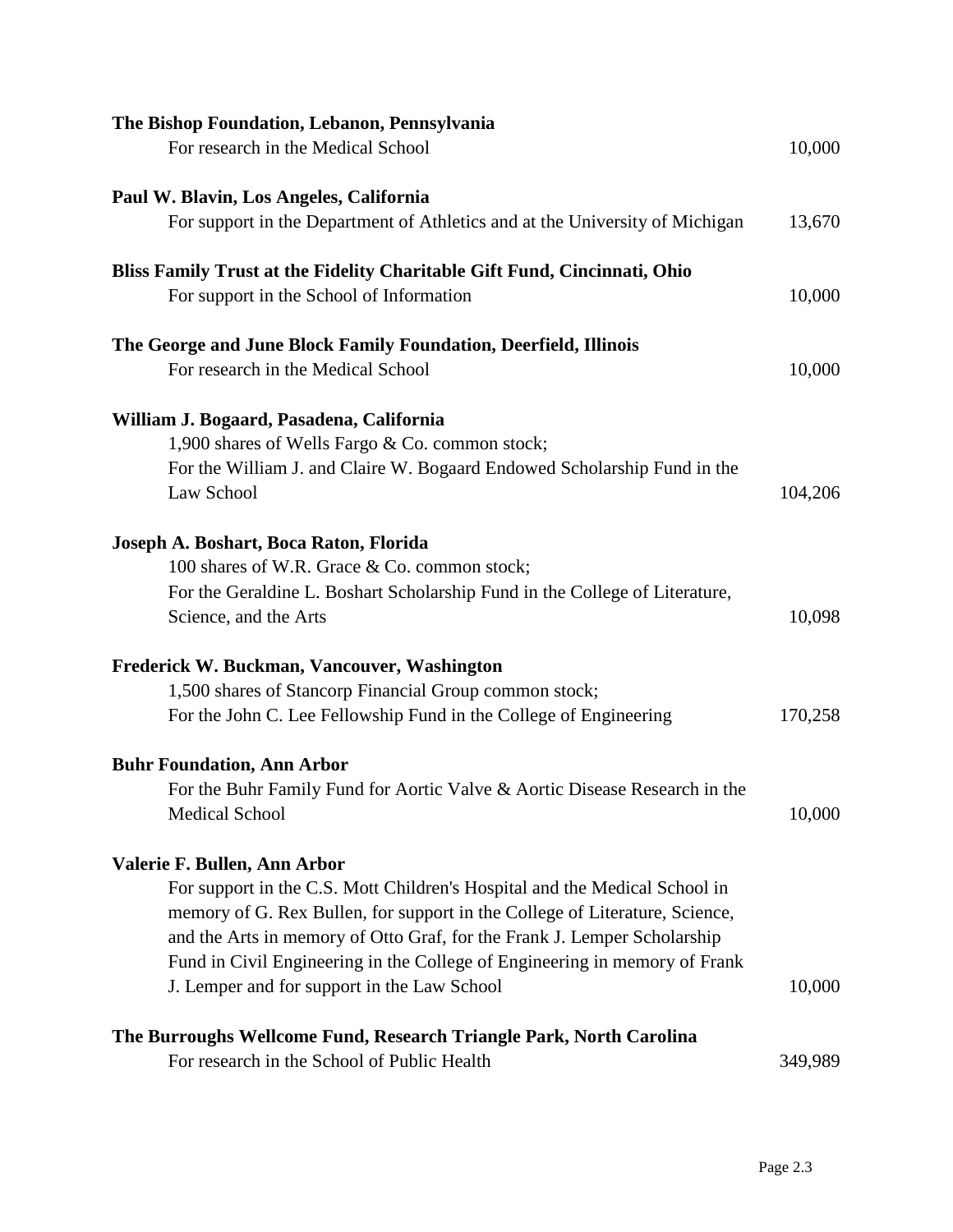| <b>Randall W. Buss, Fort Myers, Florida</b>                                     |         |
|---------------------------------------------------------------------------------|---------|
| For the Mark B. Orringer, M.D., Collegiate Professorship in Thoracic Surgery    |         |
| Fund in the Medical School                                                      | 30,000  |
| <b>Car City, Grand Rapids</b>                                                   |         |
| For support in the Department of Athletics                                      | 14,720  |
| Wai T. Chang, Danville, California                                              |         |
| 5,494 shares of various corporate common stocks;                                |         |
| For the Chang Fund and for support in the College of Engineering                | 516,477 |
| John Q. Cheng, Hong Kong                                                        |         |
| For the Jean Zhang and John Cheng Endowed Fund, the Mei Juan and Jia Xin        |         |
| Endowed Fund, and for the Da and Rui Ke Endowed Fund in the College of          |         |
| Engineering                                                                     | 27,500  |
| The Children's Heart Foundation, Lincolnshire, Illinois                         |         |
| For support in the Medical School                                               | 12,500  |
| Cisco Systems, Inc., San Jose, California                                       |         |
| For the C.S. Mott Children's Hospital Golf Classic Benefit Fund                 | 22,500  |
| <b>Joel D. Clark, Plymouth</b>                                                  |         |
| For research in the Medical School                                              | 20,000  |
| President Emerita Mary Sue Coleman and Dr. Kenneth Coleman, Ann Arbor           |         |
| 650 shares of Johnson & Johnson common stock;                                   |         |
| For the Mary Sue Coleman and Kenneth M. Coleman Student Global                  |         |
| Experience Fund at the University of Michigan                                   | 65,904  |
| <b>Community Foundation for Southeast Michigan, Detroit</b>                     |         |
| For research at the University of Michigan and for support at the University of |         |
| Michigan-Dearborn                                                               | 62,000  |
| <b>Concern Foundation, Los Angeles, California</b>                              |         |
| For research in the Medical School                                              | 30,000  |
| Howard J. Cooper Jr., Ann Arbor                                                 |         |
| For support in the Department of Athletics                                      | 12,560  |
|                                                                                 |         |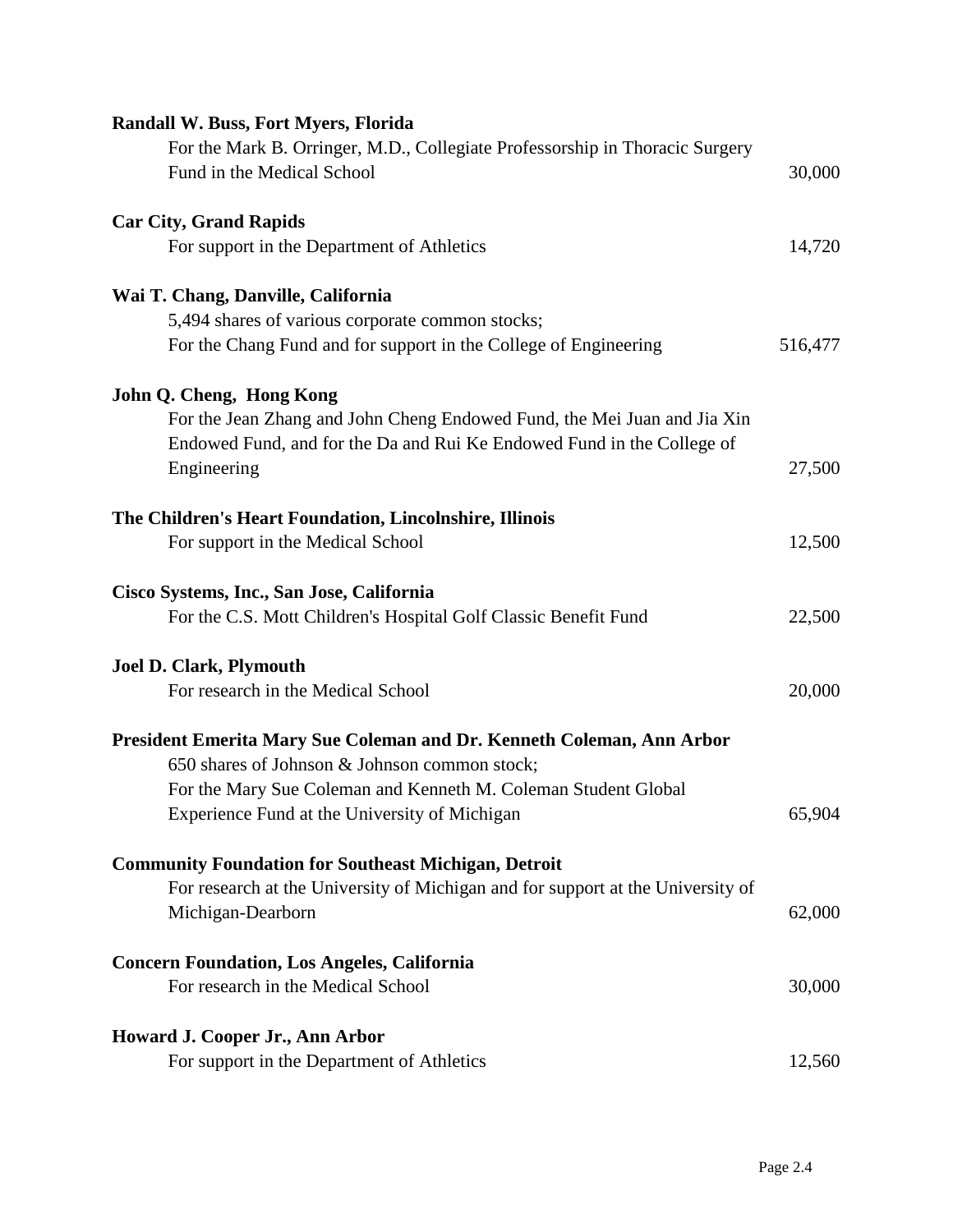| Robert D. Coven, New York, New York                                       |         |
|---------------------------------------------------------------------------|---------|
| For support in the Department of Athletics                                | 10,880  |
| Crohn's & Colitis Foundation of America, Inc., New York, New York         |         |
| For research in the Medical School                                        | 42,063  |
| <b>CSquared Innovations, Inc., Farmington Hills</b>                       |         |
| For research at the University of Michigan-Dearborn                       | 30,000  |
| <b>Curvey Family Foundation, Boston, Massachusetts</b>                    |         |
| For the Ronald and Eileen Weiser Food Allergy Fund in the Medical School  | 10,000  |
| <b>Sheldon H. Davis, Northville</b>                                       |         |
| 705 shares of Coca-Cola Co. common stock;                                 |         |
| For research in the Medical School                                        | 30,037  |
| <b>Deloitte Foundation, Wilton, Connecticut</b>                           |         |
| For employee matching gifts                                               | 227,424 |
| <b>Dermatology Foundation, Evanston, Illinois</b>                         |         |
| For research in the Medical School                                        | 13,750  |
| Detroit Tigers, Inc., Detroit                                             |         |
| For the Bernard Maloy Scholarship Fund in the School of Kinesiology       | 14,700  |
| <b>Timothy L. Dickinson, Ann Arbor</b>                                    |         |
| 500 shares of Tempur Sealy International Inc. common stock;               |         |
| For the Timothy L. Dickinson and Anja Lehmann Global Education            |         |
| Fellowship Fund in the Law School                                         | 39,980  |
| Bill & Molly Dobson Fund of the Ann Arbor Area Community Fdn, Ann Arbor   |         |
| For the Molly Dobson Development Summer Internship Fund at the            |         |
| University of Michigan and for the Beth Halloran Endowed Scholarship Fund |         |
| in the Center for the Education of Women                                  | 40,000  |
| Sarah H. Doran, New Providnce, New Jersey                                 |         |
| For support in the Stephen M. Ross School of Business                     | 10,000  |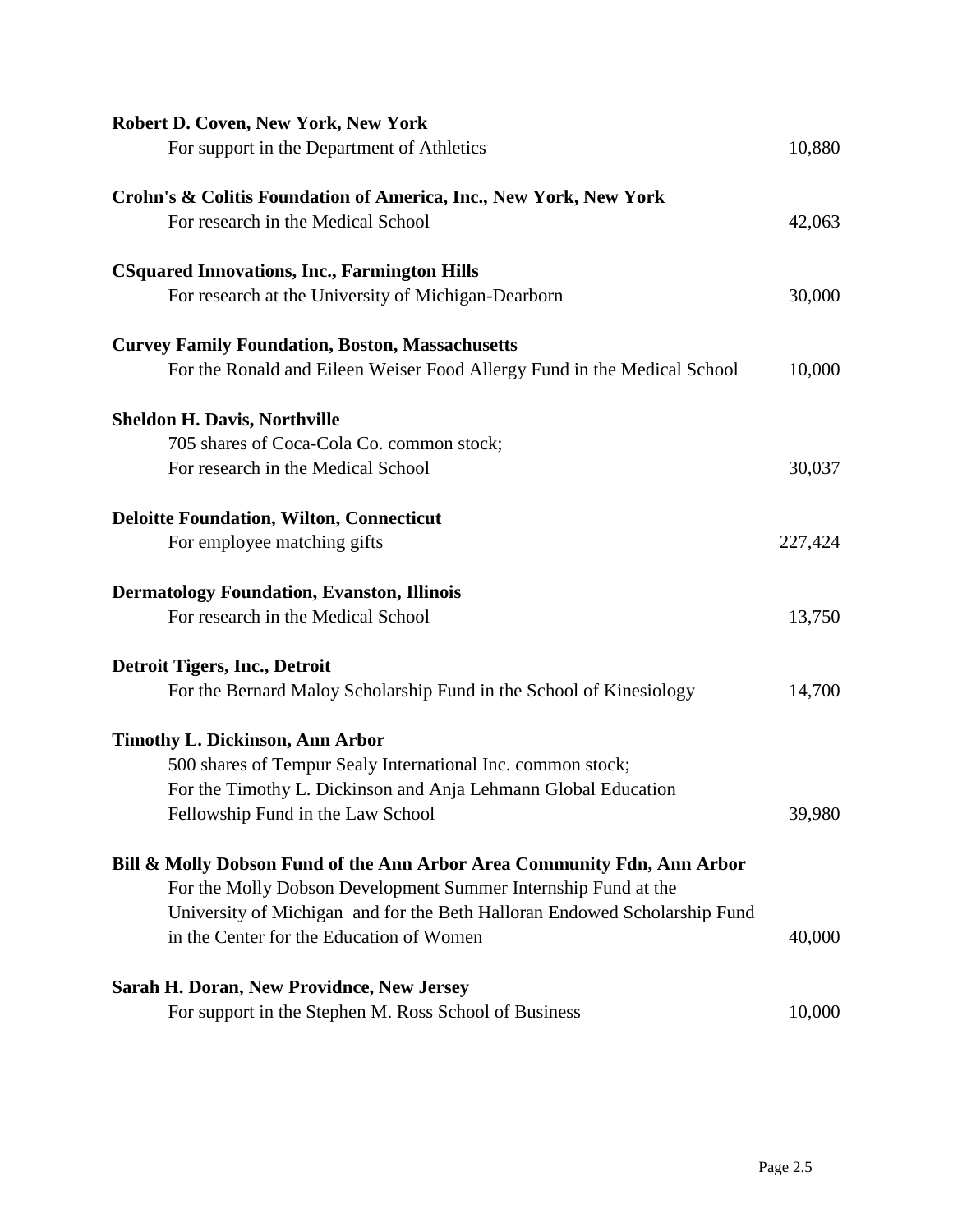| Linda G. Dorman, Los Angeles, California                                                            |           |
|-----------------------------------------------------------------------------------------------------|-----------|
| For the Gary J. Dorman Memorial Endowment Fund in the College of                                    |           |
| Literature, Science, and the Arts                                                                   | 10,000    |
|                                                                                                     |           |
| <b>Connie R. Dunlap, Ann Arbor</b>                                                                  |           |
| For research in the Medical School                                                                  | 10,000    |
| The Ellison Medical Foundation, Mount Airy, Maryland                                                |           |
| For research in the Medical School                                                                  | 100,000   |
| Fred A. and Barbara M. Erb Family Foundation, Bloomfield Hills                                      |           |
|                                                                                                     | 1,000,000 |
| For research at the University of Michigan                                                          |           |
| David S. Evans, Chicago, Illinois                                                                   |           |
| 1,965 shares of various corporate common stocks;                                                    |           |
| For the Evans Family Fund in the Medical School                                                     | 76,166    |
| Jay and Wendi Farner Fund of the Community Foundation for Southeast<br>Michigan, Detroit            |           |
| For the Elyse (Lakritz) Weinbaum and Gaven Lakritz Research Fund in the<br><b>Medical School</b>    | 20,000    |
| Jonathan P. Ferrando, Fort Lauderdale, Florida                                                      |           |
| For support in the Department of Athletics                                                          | 11,440    |
| <b>Fighting Against Sarcoma Together (FAST), Saint Clair</b><br>For research in the Medical School  | 16,756    |
|                                                                                                     |           |
| Dolores M. Finger, White Lake                                                                       |           |
| For the Dolores M. and John E. Finger, M.D., Forensic Lectureship Fund in                           |           |
| the Medical School in memory of Lee Steiner and John E. Finger                                      | 30,300    |
| <b>Stuart M. Finkelstein, New York, New York</b>                                                    |           |
| 51 shares of SPDR S&P 500 ETF Trust common stock;                                                   |           |
| For the Building Fund in the Law School                                                             | 10,381    |
|                                                                                                     |           |
| Robert J. Fisher, Ypsilanti                                                                         |           |
| For the Robert J. Fisher Charitable Gift Annuity, for the ultimate benefit of<br>the Medical School | 40,000    |
|                                                                                                     |           |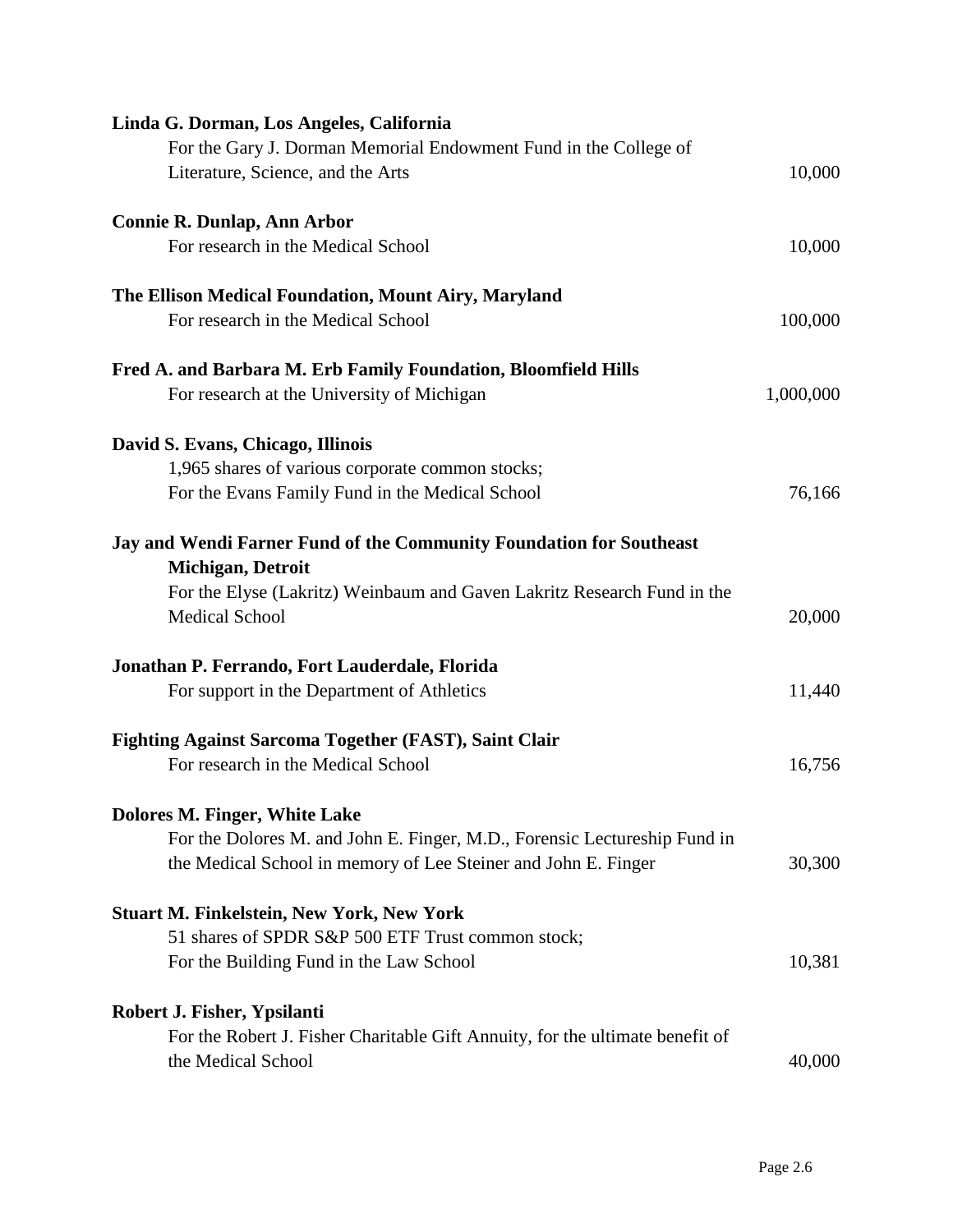| Food Allergy Research & Education, New York, New York                       |           |
|-----------------------------------------------------------------------------|-----------|
| For the Mary H. Weiser Food Allergy Center Fund and for research in the     |           |
| <b>Medical School</b>                                                       | 275,000   |
| <b>Ford Motor Company, Dearborn</b>                                         |           |
| For research in the College of Engineering                                  | 10,000    |
| John B. Frank, Pasadena, California                                         |           |
| 3082 shares of various corporate common stocks;                             |           |
| For the Building Fund in the Law School                                     | 320,946   |
| The Frankel Family Foundation, Inc., Great Neck, New York                   |           |
| For support at the University of Michigan                                   | 10,000    |
| <b>Samuel and Jean Frankel Jewish Heritage Foundation, Troy</b>             |           |
| For the Zvi Y. Gitelman Fellowship Fund and the Todd M. Endelman            |           |
| Fellowship Fund in the College of Literature, Science, and the Arts         | 250,000   |
| Robert L. Fregolle Jr., Cincinnati, Ohio                                    |           |
| 2,275 shares of various corporate common stocks;                            |           |
| For the Stephen M. Ross Athletic Campus Fund in the Department of           |           |
| Athletics and for student support in the Stephen M. Ross School of Business | 159,061   |
| Eric A. Friedland, New York, New York                                       |           |
| For the Stephen M. Ross Athletic Campus Fund in the Department of           |           |
| Athletics                                                                   | 20,000    |
| Barbara R. Friedman-Kohler, West Bloomfield                                 |           |
| For support in the College of Engineering                                   | 185,000   |
| <b>Bill and Melinda Gates Foundation, Seattle, Washington</b>               |           |
| For research in the School of Education                                     | 2,100,000 |
| <b>Timothy P. Gerios, Chicago, Illinois</b>                                 |           |
| For the Timothy P. Gerios Endowed Scholarship Fund in the College of        |           |
| Engineering                                                                 | 10,000    |
| <b>Steven G. Geye, Dundee, Illinois</b>                                     |           |
| For research in the Medical School                                          | 10,000    |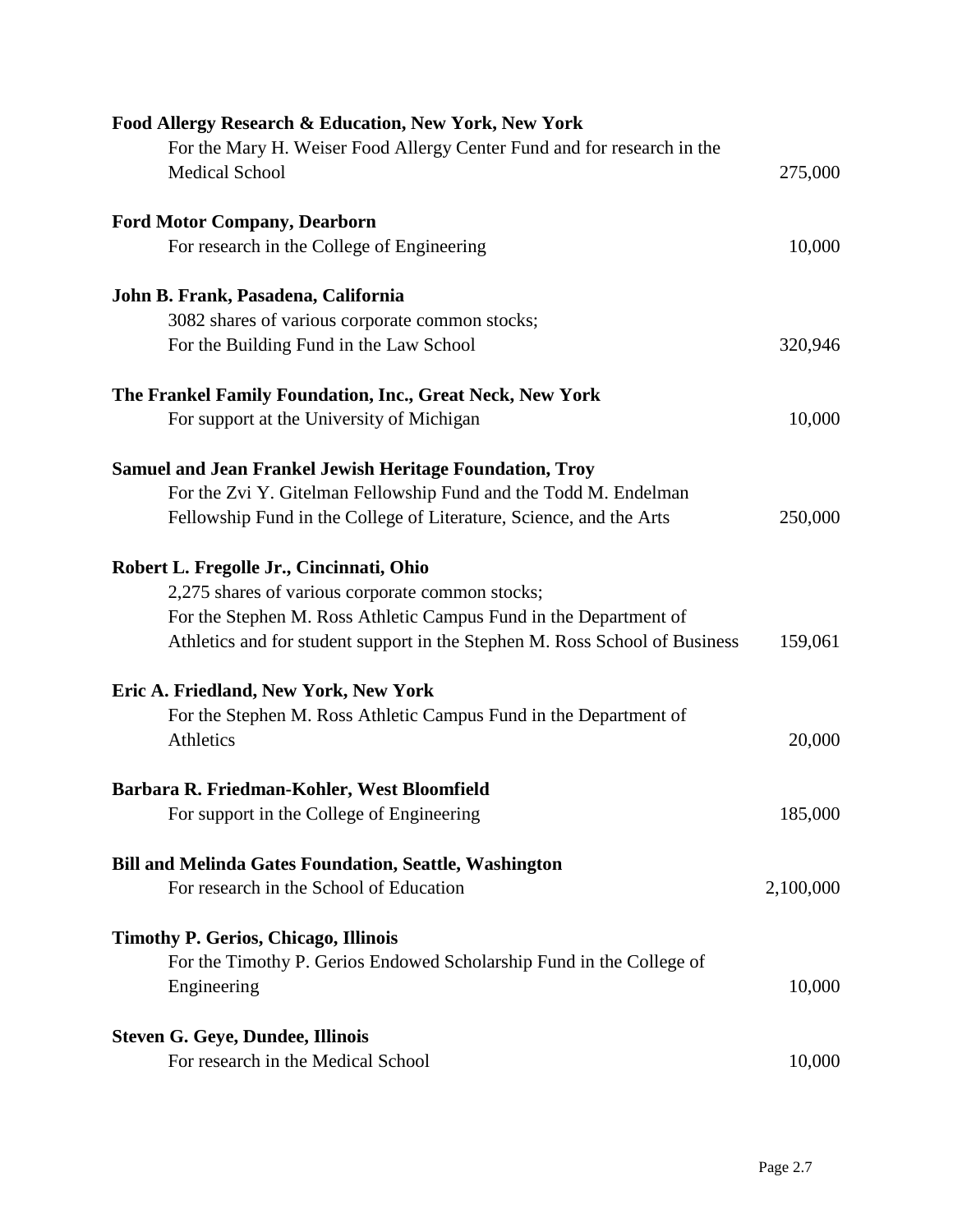| Global Probiotics Council, Alexandria, Virginia                                                   |         |
|---------------------------------------------------------------------------------------------------|---------|
| For research in the Medical School                                                                | 25,000  |
| Nancy W. Goble, Studio City, California                                                           |         |
| 119 shares of UnitedHealth Group Inc. common stock;                                               |         |
| For the support in the Medical School                                                             | 13,358  |
| Keow Mei Goh, Ann Arbor                                                                           |         |
| For research and support in the Medical School                                                    | 16,000  |
| Goldman, Sachs & Co., Princeton, New Jersey                                                       |         |
| For employee matching gifts                                                                       | 23,550  |
| <b>Goldring Family Foundation, Sherman, Connecticut</b>                                           |         |
| For the Goldring Field-Based Education Program Fund in the School of                              |         |
| <b>Natural Resources and Environment</b>                                                          | 25,000  |
| Howard J. Gourwitz Philanthropic Fund of the United Jewish Foundation,<br><b>Bloomfield Hills</b> |         |
| For the Rebecca Anne Gourwitz Drum Major Scholarship Fund, for the MMB                            |         |
| Instrument Endowment Fund, for the Kevin L. Sedatole Marching Band                                |         |
| Scholarship Fund, the John Wilkins Marching Band Scholarship Fund and the                         |         |
| 1998 Centennial MMB Scholarship Fund in the School of Music, Theatre &                            |         |
| Dance                                                                                             | 21,500  |
| J. Kevin Graffagnino, Saline                                                                      |         |
| For the Building Fund in the Clements Library                                                     | 10,000  |
| <b>Great Lakes Protection Fund, Evanston, Illinois</b>                                            |         |
| For research in the college of Engineering                                                        | 118,750 |
|                                                                                                   |         |
| Daniel A. Greenberg, Farmington Hills                                                             |         |
| For the Miriam Baron Zerman Memorial Fund in the College of Literature,                           |         |
| Science, and the Arts, for support in the Horace H. Rackham School of                             |         |
| Graduate Studies, for research in the College of Engineering and for Camp                         |         |
| Michigania                                                                                        | 11,000  |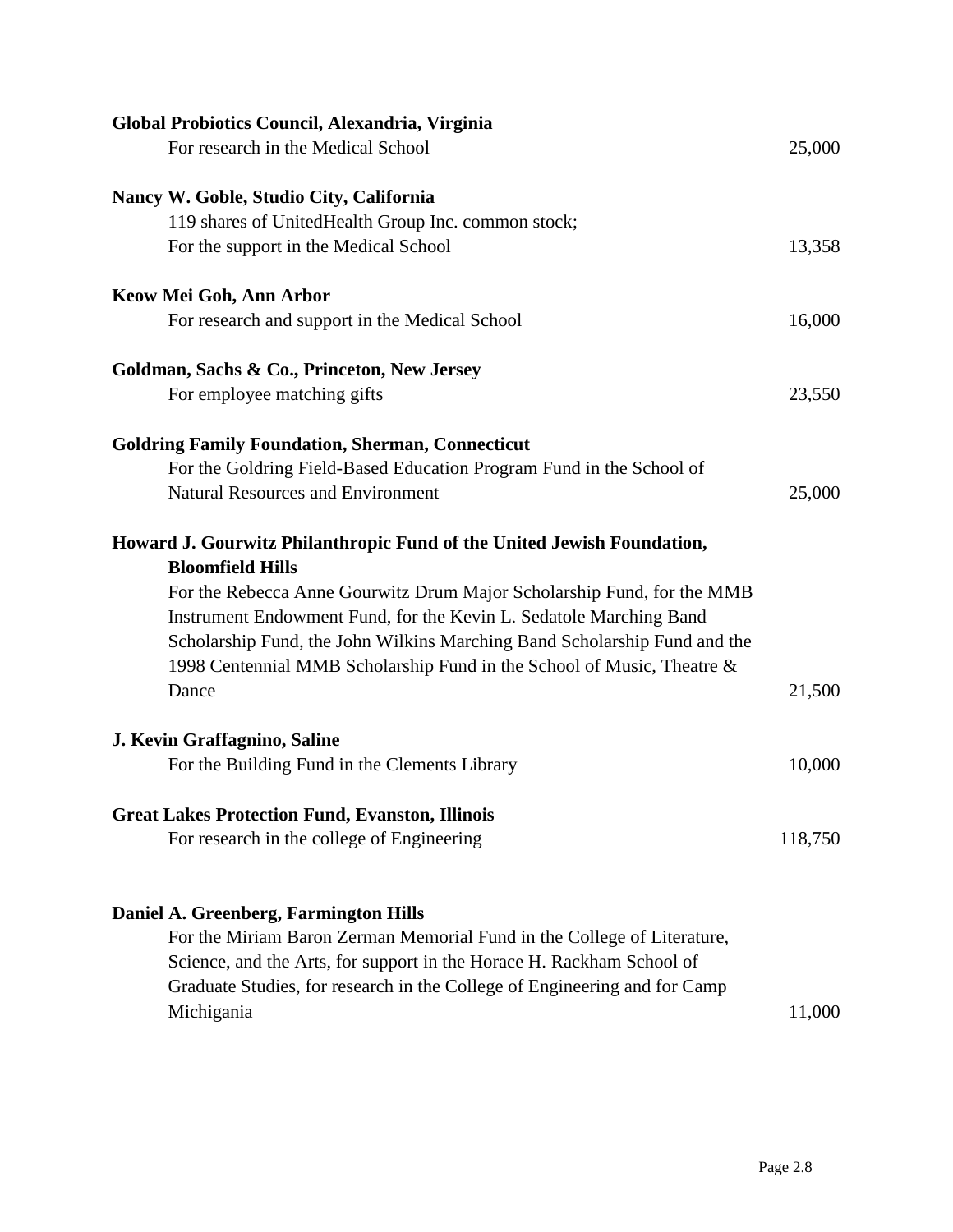| Robert Z. Gussin, Longboat Key, Florida                                                          |         |
|--------------------------------------------------------------------------------------------------|---------|
| 205 shares of Johnson & Johnson common stock;                                                    |         |
| For the Robert and Patricia Gussin Endowed Fund and for student support in<br>the Medical School | 20,850  |
| <b>James P. Hackett, Grand Rapids</b>                                                            |         |
| 12,469 shares of Steelcase Inc. Cl A common stock;                                               |         |
| For support in the Medical School                                                                | 249,941 |
| Michael E. Hanson, Naples, Florida                                                               |         |
| 485 shares of The Coca-Cola Co. common stock;                                                    |         |
| For the Michelle Fry Hanson Scholarship Fund in the School of Nursing                            | 20,222  |
| Julie T. Hartshorn, Grand Junction, Colorado                                                     |         |
| For the Dr. Shan R. Baker Collegiate Professorship in Facial Plastic and                         |         |
| Reconstructive Surgery Fund in the Medical School                                                | 10,000  |
| <b>Gordon S. Hassing, Hilton Head, South Carolina</b>                                            |         |
| For the Dr. Gordon S. and Mrs. Sharon Hassing Scholarship Fund in the                            |         |
| <b>Medical School</b>                                                                            | 50,000  |
| <b>Scott A. Henderson, Huntington Woods</b>                                                      |         |
| For support in the Medical School and in the Department of Athletics                             | 11,840  |
| <b>Herman Miller Cares, Zeeland</b>                                                              |         |
| For the Earl V. Moore Building Renovation and Brehm Pavilion Fund in the                         |         |
| School of Music, Theatre & Dance                                                                 | 10,000  |
| Hirshberg Foundation for Pancreatic Cancer Research, Los Angeles, California                     |         |
| For research in the Medical School                                                               | 50,000  |
| <b>Samuel B. Holcman, Farmington Hills</b>                                                       |         |
| For support in the Department of Athletics                                                       | 12,040  |
| James & Lynelle Holden Fund, Troy                                                                |         |
| For the James and Lynelle Holden Fund Investigative Research Award Fund                          |         |
| and for the Charles Woodson Clinical Research Fund in the Medical School                         | 30,000  |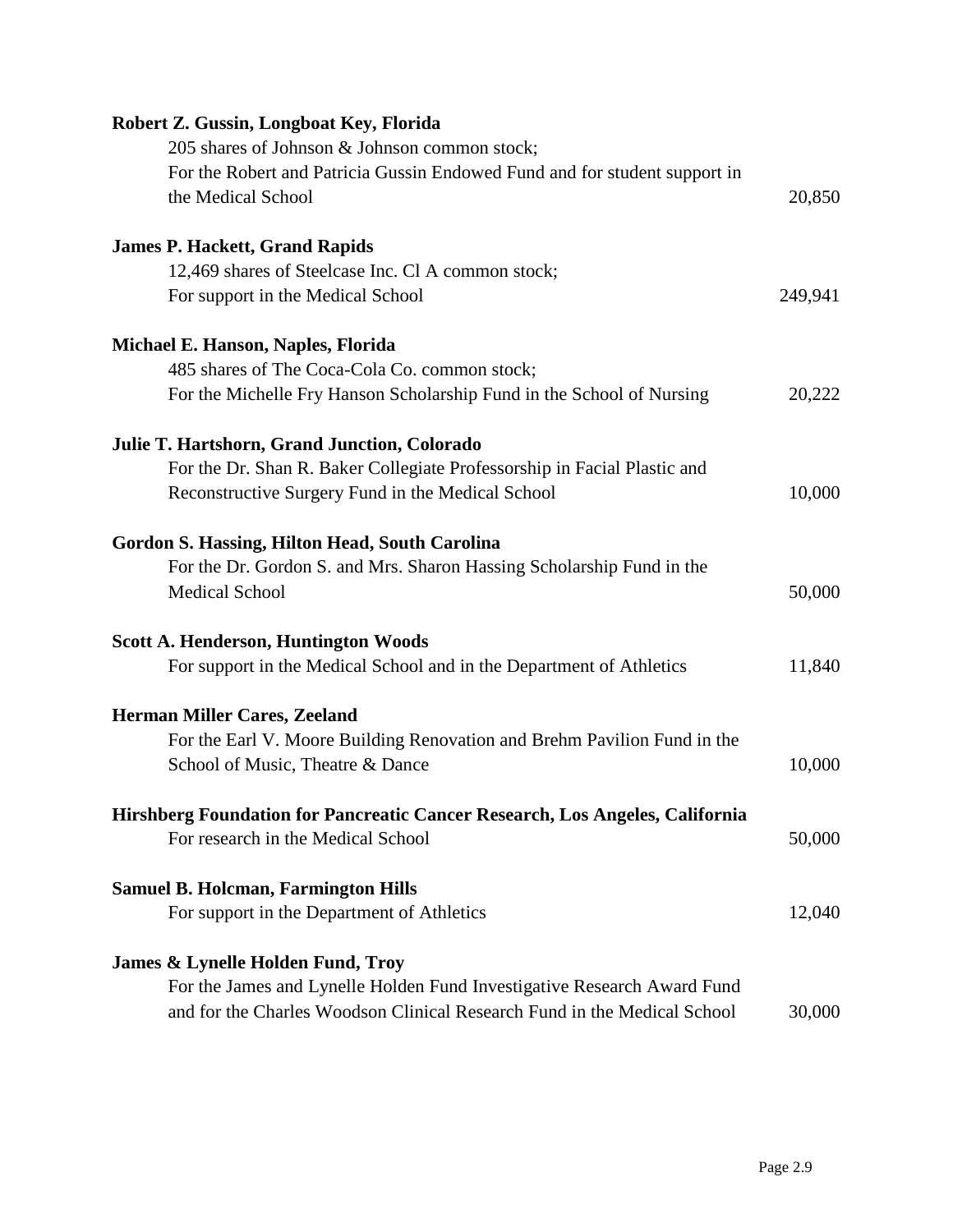| Samantha B. Holloway, Denver, Colorado                                         |         |
|--------------------------------------------------------------------------------|---------|
| For the Bonderman Travel Fund and the Bonderman Travel Fellowship              |         |
| Program Fund in the College of Literature, Science, and the Arts               | 105,000 |
| Paul J. Huff, Chicago, Illinois                                                |         |
| For the Building Fund in the Law School                                        | 10,000  |
| Jeffrey R. Immelt, Fairfield, Connecticut                                      |         |
| For the Jeffrey and Andrea Immelt Scholarship Fund in the College of           |         |
| Engineering                                                                    | 250,000 |
| <b>Independent Charities of America, Larkspur, California</b>                  |         |
| For Michigan Radio                                                             | 36,123  |
| Verne G. Istock, Chicago, Illinois                                             |         |
| 1,500 shares of JPM organ Chase & Co. common stock and a cash gift;            |         |
| For the Istock Family Scholarship Fund and the Verne G. Istock Scholarship     |         |
| Fund and other support in the Stephen M. Ross School of Business, for the      |         |
| Verne G. Istock Economics Graduate Student Support Fund and the Donald F.      |         |
| and Arleen G. Warnke Scholarship Fund and other support in the College of      |         |
| Literature, Science, and the Arts, for the Mildred W. Istock Scholarship Fund  |         |
| and the Deborah Loewenberg Ball Scholarship Fund and other support in the      |         |
| School of Education, for research in the Medical School, for the Istock Family |         |
| Men's Gymnastics Scholarship Fund, the Judy Istock Women's Basketball          |         |
| Scholarship Fund and other support in the Department of Athletics, for the     |         |
| Judith A. Istock Scholarship Fund and other support in the School of Music,    |         |
| Theatre & Dance and for support in the Alumni Association                      | 116,850 |
| Johnson & Johnson, Skillman, New Jersey                                        |         |
| For employee matching gifts                                                    | 16,300  |
| <b>Richard R. Johnson Estate</b>                                               |         |
| For support in the Stephen M. Ross School of Business                          | 90,901  |
| <b>Robert Wood Johnson Foundation, Princeton, New Jersey</b>                   |         |
| For research in the Medical School                                             | 921,748 |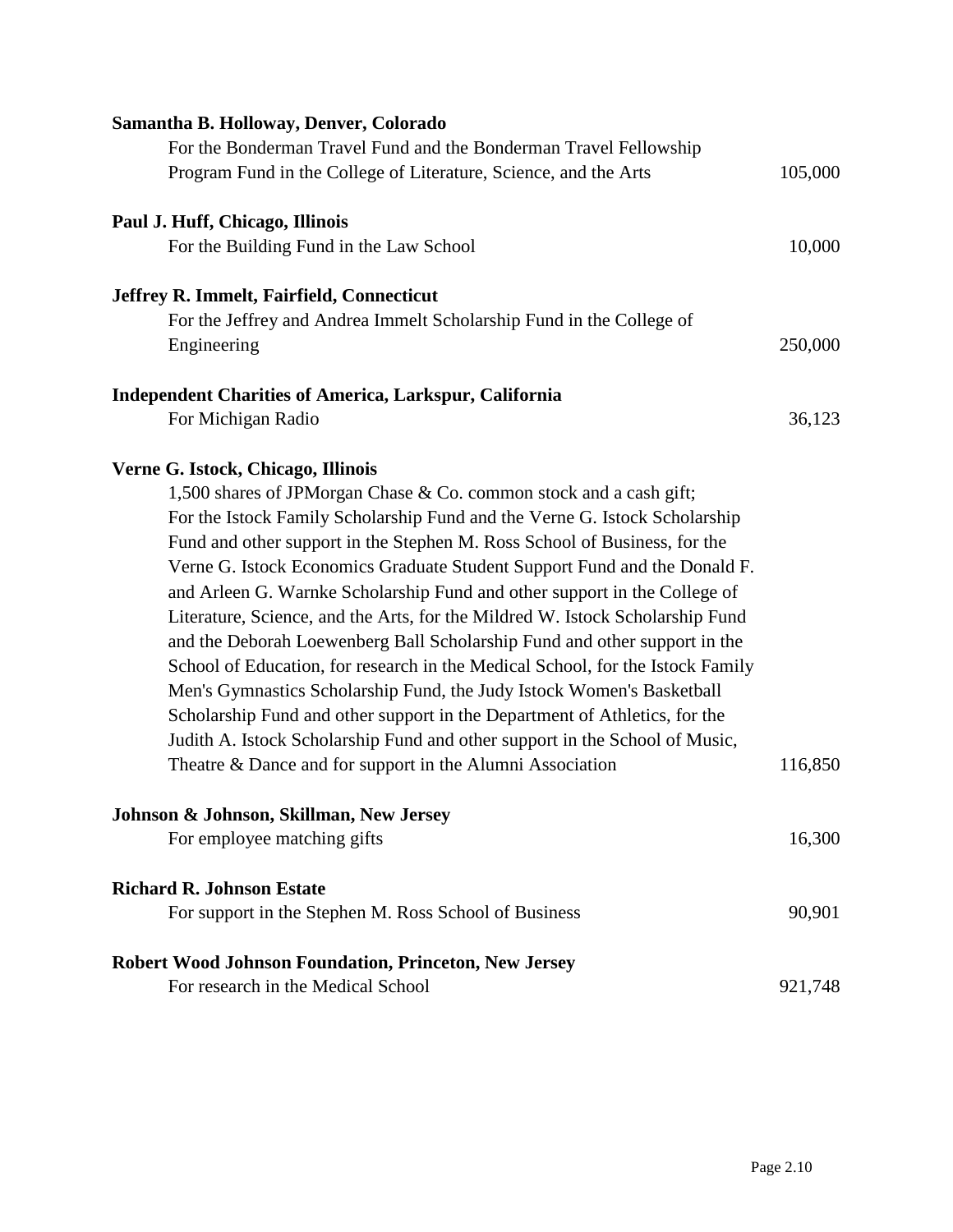| Roger C. Johnson, Washington, District of Columbia                                  |         |
|-------------------------------------------------------------------------------------|---------|
| 300 shares of American Tower Corp. common stock;                                    |         |
| For the Roger and Carolyn Johnson Scholarship Fund in the College of                |         |
| Literature, Science, and the Arts and for the Stephen M. Ross Athletic              |         |
| Campus Fund in the Department of Athletics                                          | 30,962  |
| <b>Jones Family Foundation, Saline</b>                                              |         |
| For the Robert B. Sweet, M.D. Endowment Fund in the Medical School                  | 25,000  |
| Juvenile Diabetes Research Foundation International, New York, New York             |         |
| For research in the Medical School                                                  | 50,000  |
| Fred J. Karsch, Ann Arbor                                                           |         |
| For the Fred J. Karsch Collegiate Professorship in Physiology Fund in the           |         |
| <b>Medical School</b>                                                               | 20,000  |
| <b>Ewing Marion Kauffman Foundation, Kansas City, Missouri</b>                      |         |
| For research in the Institute for Social Research                                   | 321,529 |
| Allan S. Kaufman, Lambertville                                                      |         |
| For support in the Department of Athletics                                          | 10,160  |
| David L. Kaufman, Virginia Beach, Virginia                                          |         |
| For the Charles L. Kaufman Jr. Scholarship Fund in the College of Literature,       |         |
| Science, and the Arts                                                               | 10,000  |
| The Wayne T. Kennedy and Lorelei F. Rockwell Family Foundation, San                 |         |
| Carlos, California                                                                  |         |
| For the Charles Barnhill Jr. Scholarship Fund in the Law School                     | 50,000  |
| George L. Kenyon, Ann Arbor                                                         |         |
| For the George L. Kenyon Fund for Academic Excellence in the College of<br>Pharmacy | 10,000  |
|                                                                                     |         |
| Goldman Sachs Gives Chris Keogh Fund, Albany, New York                              |         |
| For the Keogh Family Study Abroad Scholarship Fund in the College of                |         |
| Literature, Science, and the Arts                                                   | 25,000  |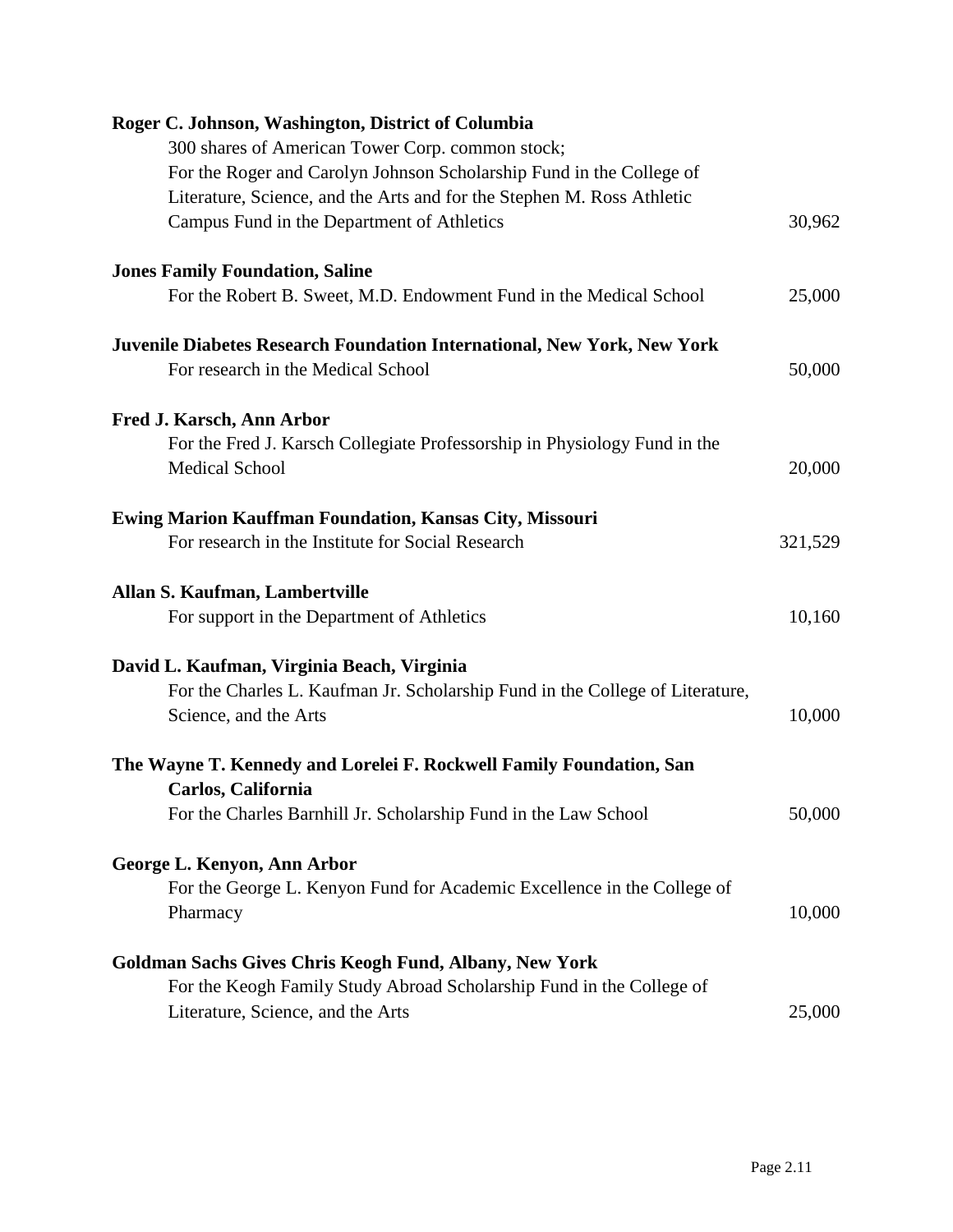| C. Robert Kidder and Mary G. Kidder Fund, Columbus, Ohio                               |           |
|----------------------------------------------------------------------------------------|-----------|
| For the Kidder Residency in the Arts Fund in the College of Literature,                |           |
| Science, and the Arts                                                                  | 25,000    |
| <b>Gladys H. Knoll, Ann Arbor</b>                                                      |           |
| 1,170 shares of various corporate common stocks;                                       |           |
| For the Glenn Knoll Undergraduate Scholarship Fund in the College of<br>Engineering    | 100,230   |
| Joan C. Kreager, Fort Myers, Florida                                                   |           |
| For the Carl A. and Joan C. Kreager Concussion Research Fund in the School             |           |
| of Kinesiology                                                                         | 10,000    |
| David E. Krehbiel, Ann Arbor                                                           |           |
| 70 shares of 3M Co. common stock;                                                      |           |
| For the Blavin Scholars Program Fund at the University of Michigan, for                |           |
| student support in the School of Social Work and for the University Musical<br>Society | 11,146    |
| F. Edward & Carol J. Lake Charitable Fund, Phoenix, Arizona                            |           |
| For the Carol J. and F. Edward Lake Community Health Initiative Fund in the            |           |
| School of Nursing                                                                      | 50,000    |
| <b>James R. Lang, Saline</b>                                                           |           |
| For the James R. Lang Scholarship Fund in the College of Pharmacy                      | 10,000    |
| Ursula K. Lapeza Estate                                                                |           |
| For support in the University Library and for the University Musical Society           | 1,165,072 |
| Michael J. Lashendock, Norwalk, Connecticut                                            |           |
| 368 shares of Citigroup Inc. common stock and a cash gift;                             |           |
| For the Lashendock Family Swimming and Diving Scholarship Fund and                     |           |
| other support in the Department of Athletics                                           | 32,129    |
| Larry D. Leinweber, Bloomfield Hills                                                   |           |
| 9,819 shares of various corporate common stocks;                                       |           |
| For the Leinweber Software Scholars Program Fund and the Leinweber                     |           |
| Software Program Fund in the College of Engineering                                    | 581,491   |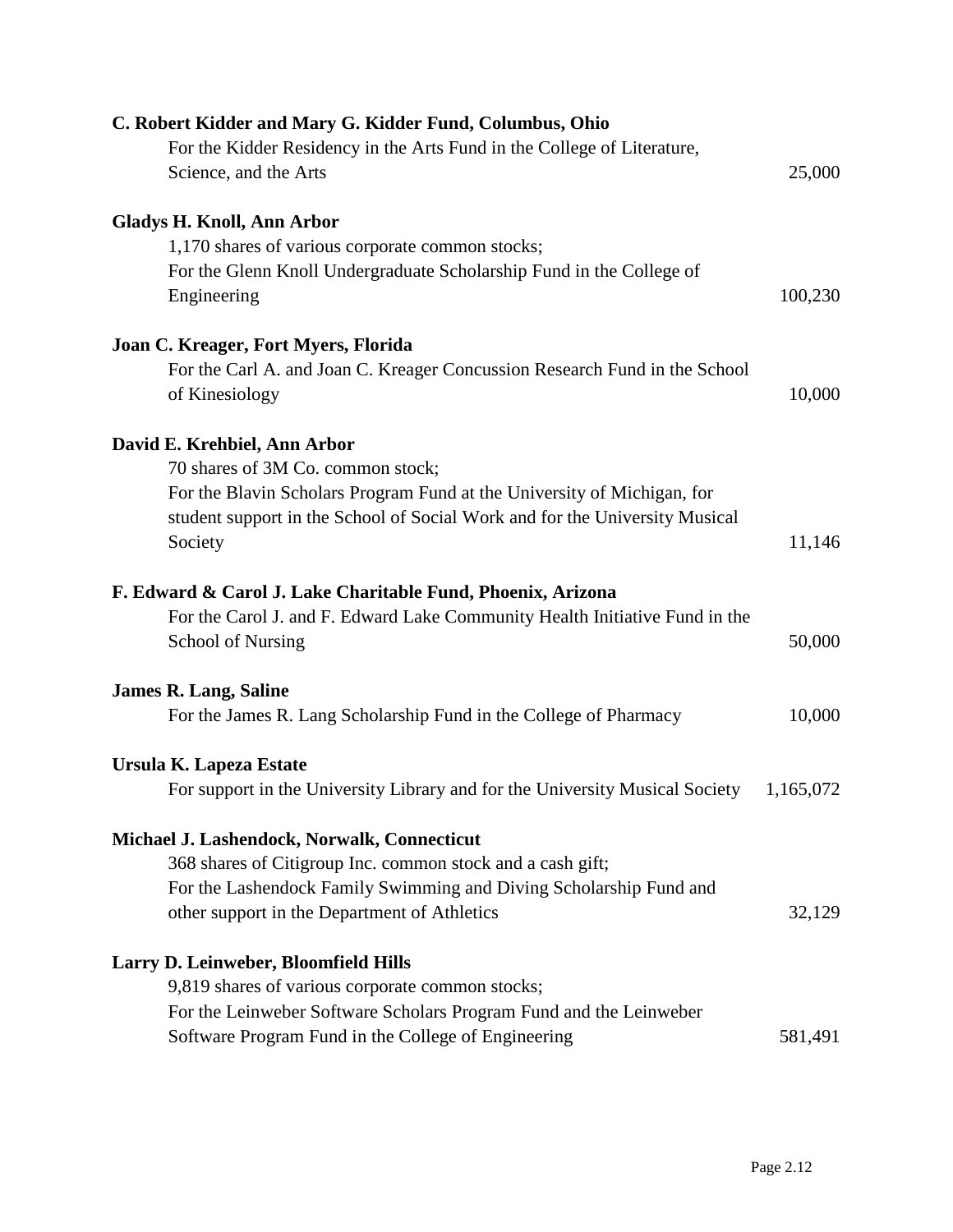| The Leukemia and Lymphoma Society, White Plains, New York                  |         |
|----------------------------------------------------------------------------|---------|
| For research in the Life Sciences Institute and in the Medical School      | 352,079 |
| <b>Edward C. and Linda Dresner Levy Foundation, Detroit</b>                |         |
| For the Emerging Scholars Program of the A. Alfred Taubman Medical         |         |
| Research Institute Fund in the Medical School                              | 50,000  |
| Jane W. Linsky, New York, New York                                         |         |
| For the Jane W. Linsky Charitable Remainder Unitrust, for the ultimate     |         |
| benefit of the College of Literature, Science, and the Arts                | 50,000  |
| Loeb Classical Library Foundation, Cambridge, Massachusetts                |         |
| For research in the College of Literature, Science, and the Arts           | 29,500  |
| David M. Love, La Jolla, California                                        |         |
| For the David M. Love MBA Scholarship Fund in the Stephen M. Ross          |         |
| <b>School of Business</b>                                                  | 10,000  |
| Mary T. Lucchesi, Cleveland, Ohio                                          |         |
| For the Tom and Mary Lucchesi Family Scholarship Fund at the University of |         |
| Michigan                                                                   | 20,000  |
| James E. Lurie, Bethesda, Maryland                                         |         |
| For support in the Law School                                              | 10,000  |
| John W. Madigan, Winnetka, Illinois                                        |         |
| For the John and Holly Madigan Student Publications Scholarship Fund and   |         |
| the Student Publications Building Fund at the University of Michigan       | 250,000 |
| Edward L. Maier Sr., Punta Gorda, Florida                                  |         |
| For the Edward L. Maier Sr. and Mary Jo Maier Fund in the College of       |         |
| Engineering                                                                | 34,956  |
| Marigot LTD T/A Celtic Sea Minerals, Carrigaline, Ireland                  |         |
| For research in the Medical School                                         | 49,968  |
| Chris Marinakos, Scottsdale, Arizona                                       |         |
| For support in the Department of Athletics                                 | 10,000  |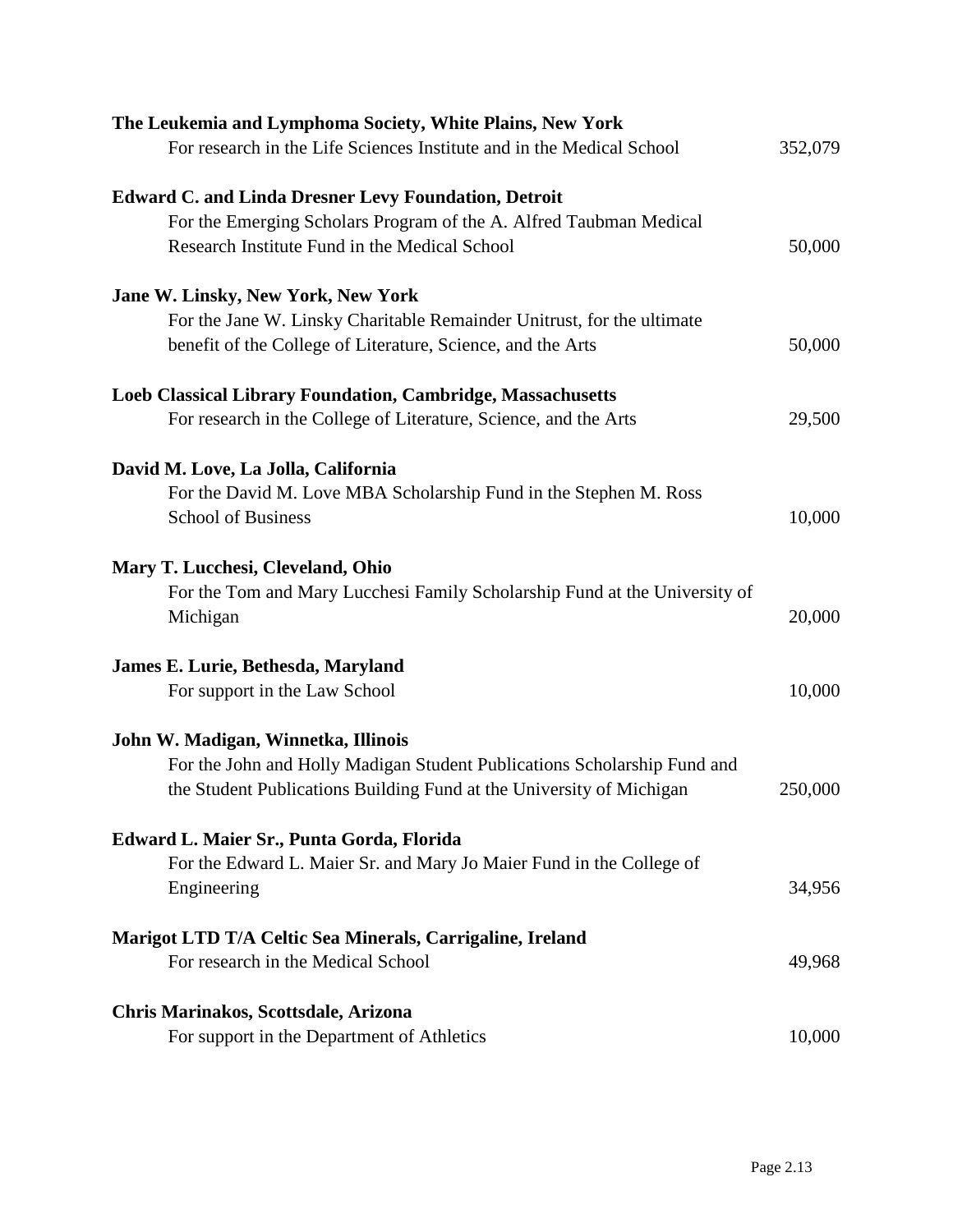| Marine Charitable Foundation, San Fernando, California                     |         |
|----------------------------------------------------------------------------|---------|
| For support at the University of Michigan                                  | 10,000  |
| Richard E. Marsh, San Marino, California                                   |         |
| For student support in the College of Literature, Science, and the Arts    | 800,000 |
| Toni M. Mayfield, Southlake, Texas                                         |         |
| For student support and other support in the Department of Athletics       | 17,800  |
| Susan H. McCannell, Burke, Virginia                                        |         |
| 294 shares of various corporate common stocks;                             |         |
| For the Robert J. McCannell Scholarship Fund in the College of Literature, |         |
| Science, and the Arts                                                      | 20,597  |
| <b>Martha E. McClatchey, Ann Arbor</b>                                     |         |
| For the Kenneth D. McClatchey Endowed Scholarship Fund in the Medical      |         |
| School                                                                     | 18,000  |
| Richard K. McCord, Findlay, Ohio                                           |         |
| For support in the Department of Athletics                                 | 10,960  |
| <b>James S. McDonnell Foundation, Saint Louis, Missouri</b>                |         |
| For the McDonnell Foundation Postdoctoral Fellowship Fund in the College   |         |
| of Literature, Science, and the Arts                                       | 100,000 |
| Anita Mehra, Ann Arbor                                                     |         |
| For the Mehra Endowed Scholarship Fund in the School of Music, Theatre &   |         |
| Dance                                                                      | 100,000 |
| Randy Mehrberg and Michele Schara Family Foundation, Princeton, New        |         |
| <b>Jersey</b>                                                              |         |
| For the Law School Gifts in Honor of Evan Caminker Fund in the Law School  | 15,000  |
| <b>Michigan State Bar Foundation, Lansing</b>                              |         |
| For support in the Law School                                              | 37,700  |
| Monroe-Brown Foundation Fund at the Kalamazoo Community Foundation,        |         |
| <b>Kalamazoo</b>                                                           |         |
| For the Maria Reinhardt DeCesare Research Fund in the Medical School       | 15,000  |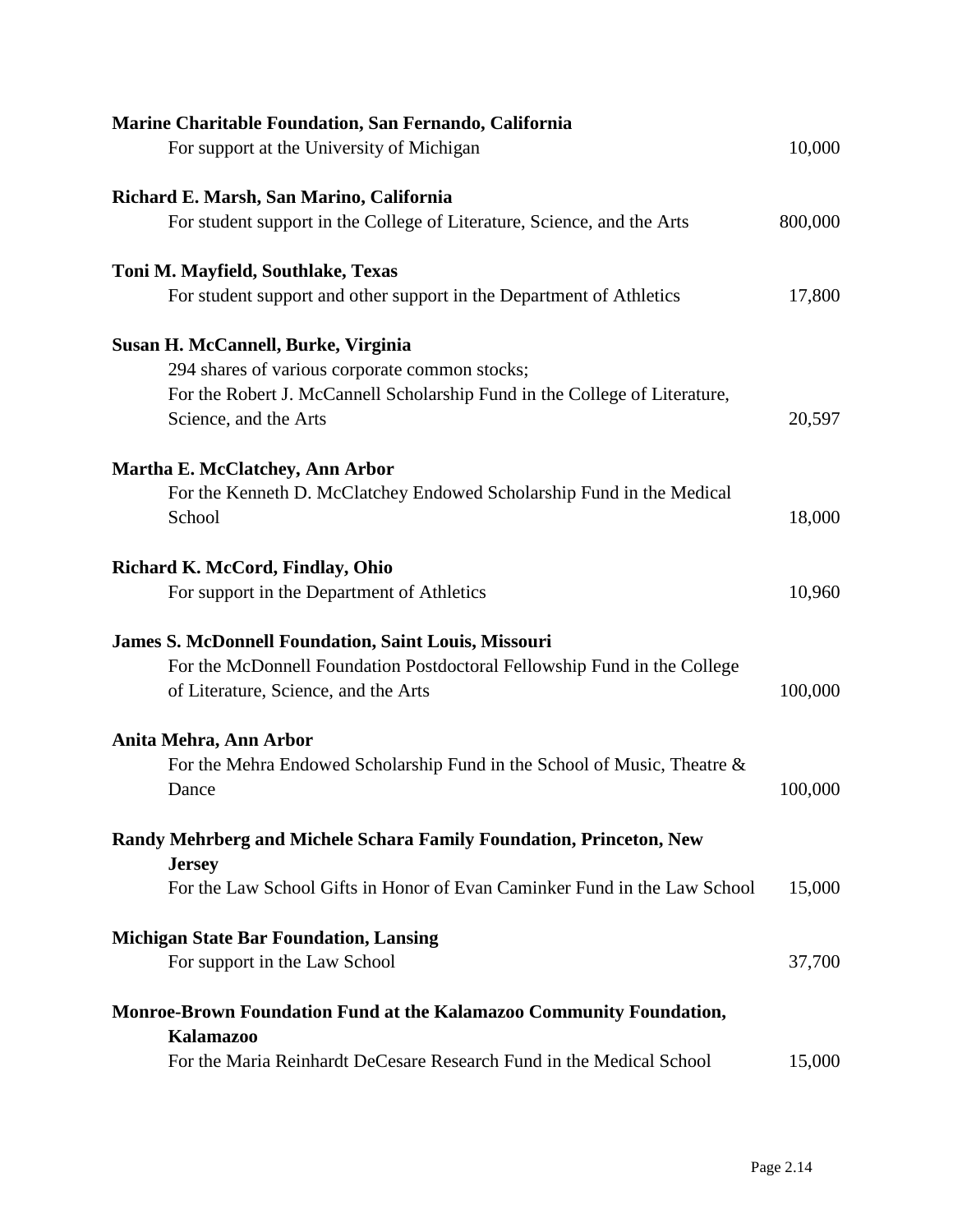| Michael P. Morris, Zionsville, Indiana                                      |         |
|-----------------------------------------------------------------------------|---------|
| For for research in the Medical School, in memory of Mildred Barnhorst      | 17,000  |
| Kenneth H. Mortenson, New York, New York                                    |         |
| 300 shares of Marriott International Inc. Cl A common stock;                |         |
| For support in the Department of Athletics                                  | 14,626  |
| <b>Charles Stewart Mott Foundation, Flint</b>                               |         |
| For support in the University Hospitals and at the University of Michigan-  |         |
| Flint                                                                       | 50,125  |
| <b>Mary C. Murphy Estate</b>                                                |         |
| For the Percy and Mary Murphy Endowed Children's Research Fund in the       |         |
| <b>Medical School</b>                                                       | 800,000 |
| <b>Paula M. Muvrin Estate</b>                                               |         |
| For support in the University Hospitals                                     | 20,000  |
| The National Hemophilia Foundation, New York, New York                      |         |
| For research in the Life Sciences Institute                                 | 21,000  |
| <b>National Multiple Sclerosis Society, New York, New York</b>              |         |
| For research and support in the Medical School                              | 62,231  |
| <b>National Neuromonitoring Services, LLC, San Antonio, Texas</b>           |         |
| For the National Neuromonitoring Services Scholarship Fund in the School of |         |
| Kinesiology                                                                 | 50,000  |
| Cyndi Nazarian, Agoura Hills, California                                    |         |
| For the Lawrence B. Seewack Adrenal Cancer Research Fund in the Medical     |         |
| School                                                                      | 16,700  |
| Craig H. Neilsen Foundation, Encino, California                             |         |
| For research in the Medical School                                          | 120,000 |
| The Rona and Randolph M. Nelson Foundation, New York, New York              |         |
| For support at the University of Michigan                                   | 50,000  |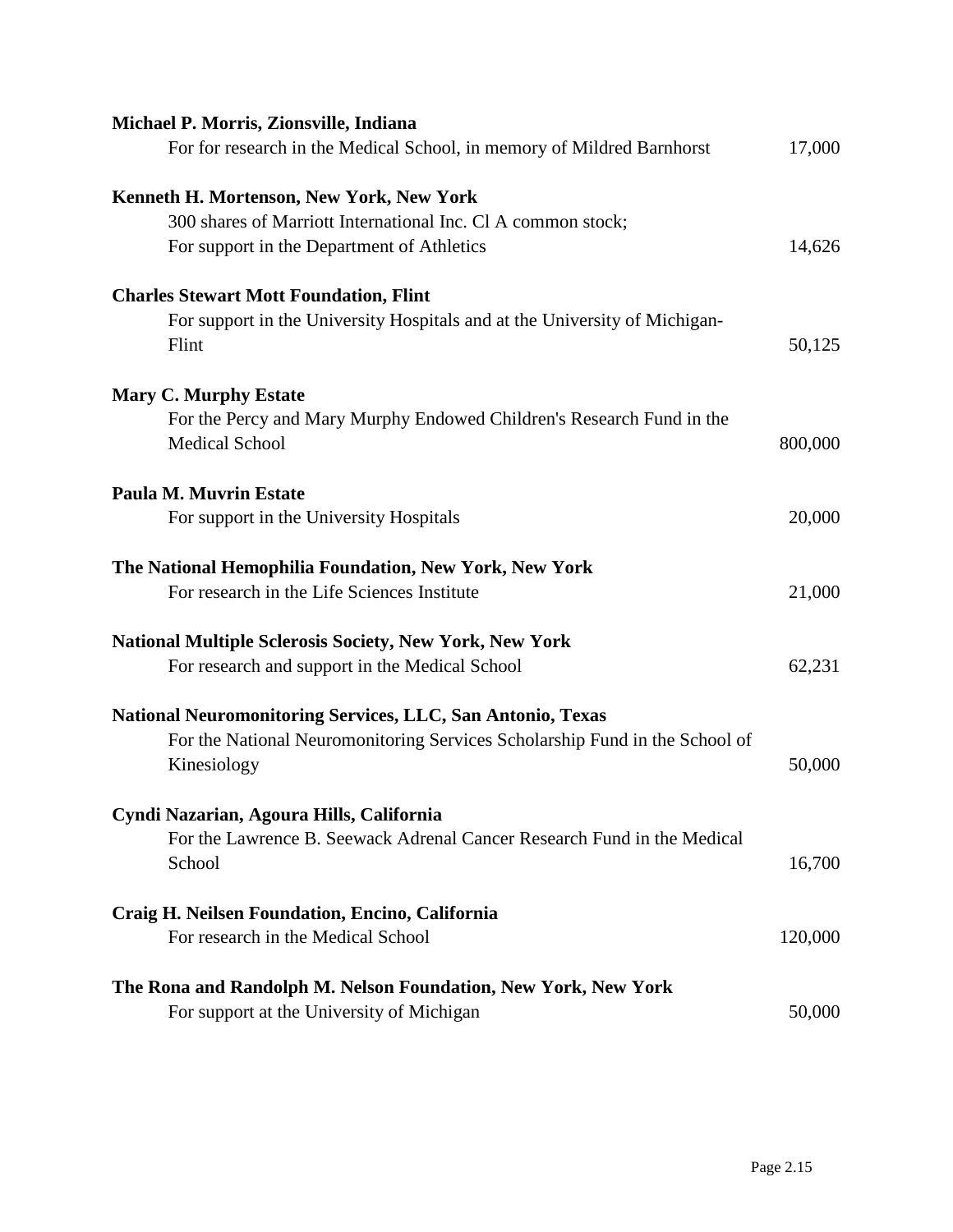| Ronald and Paulette Nessim Fund of the Schwab Charitable Gift Fund, San    |           |
|----------------------------------------------------------------------------|-----------|
| Francisco, California                                                      |           |
| For the Building Fund and other support in the Law School                  | 15,000    |
| <b>George Nishioka Estate</b>                                              |           |
| For the Nishioka Family Endowed Scholarship Fund and the Nishioka Family   |           |
| Endowed Scholarship Fund in Anatomy in the Medical School                  | 1,125,000 |
| Gary M. Olson, Laguna Niguel, California                                   |           |
| For the Judy and Gary Olson Doctoral Scholarship Fund in the School of     |           |
| Information                                                                | 50,000    |
| <b>Oracle Racing Inc., Walnut, California</b>                              |           |
| For research in the College of Engineering                                 | 40,000    |
| David and Lucile Packard Foundation, Los Altos, California                 |           |
| For the Packard Fellowship Grant Fund and for research in the College of   |           |
| Literature, Science, and the Arts                                          | 175,000   |
| <b>Elsa U. Pardee Foundation, Midland</b>                                  |           |
| For research in the Medical School                                         | 161,000   |
| Drs. Kamlesh and Deepika Parekh Fund of the Fidelity Charitable Gift Fund, |           |
| Cincinnati, Ohio                                                           |           |
| For student support in the School of Public Health                         | 10,000    |
| <b>Timothy J. Patton, Ann Arbor</b>                                        |           |
| For support in the Department of Athletics                                 | 12,240    |
| <b>Jeffrey M. Pawlik, Howell</b>                                           |           |
| For support in the Department of Athletics                                 | 14,000    |
| <b>Steven W. Percy Revocable Trust, Akron, Ohio</b>                        |           |
| For the Steven W. Percy Erb Institute Scholarship Fund in the School of    |           |
| <b>Natural Resources and Environment</b>                                   | 20,000    |
| Karen & Drew Peslar Foundation, Birmingham                                 |           |
| For the Building Fund in the Clements Library                              | 30,000    |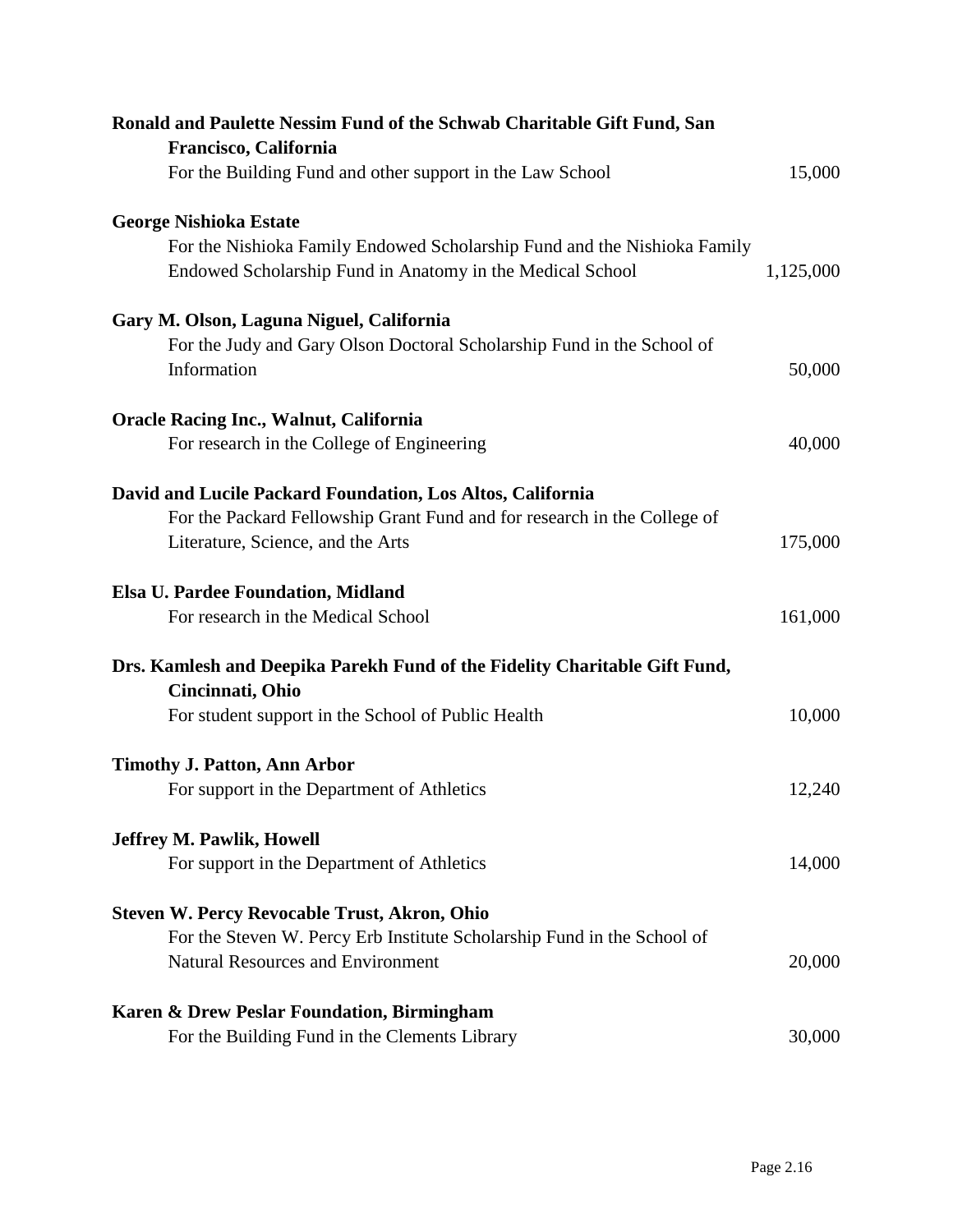| PhRMA Foundation, Washington, District of Columbia                       |         |
|--------------------------------------------------------------------------|---------|
| For research in the Medical School                                       | 25,000  |
| <b>PNC Foundation, Troy</b>                                              |         |
| For support in the University Hospitals                                  | 10,000  |
| <b>Ellen I. Pochert Estate</b>                                           |         |
| For research in the Medical School                                       | 225,000 |
| Richard L. Postma, Holland                                               |         |
| For the Stephen M. Ross Athletic Campus Fund in the Department of        |         |
| <b>Athletics</b>                                                         | 500,000 |
| <b>Praxair Inc., Danbury, Connecticut</b>                                |         |
| For research at the University of Michigan                               | 20,000  |
| <b>Martin R. Prince Charitable Foundation, New York, New York</b>        |         |
| For research in the College of Engineering                               | 50,000  |
| <b>Susan E. Quackenbush, Ann Arbor</b>                                   |         |
| For the Susan E. Quackenbush Charitable Gift Annuity, for the ultimate   |         |
| benefit of the School of Information                                     | 10,000  |
| Andrew J. Raab, San Mateo, California                                    |         |
| 3,325 shares of Arch Capital Group Ltd. common stock;                    |         |
| For the Raab Family Michigan Marching Band Scholarship Fund in the       |         |
| School of Music, Theatre & Dance and the Stephen M. Ross Athletic Campus |         |
| Fund in the Department of Athletics                                      | 251,437 |
| Ahmad Rahbar, Wheeling, West Virginia                                    |         |
| For the Habibollah and Masomeh Rahbar Memorial Scholarship Fund in the   |         |
| <b>Medical School</b>                                                    | 100,000 |
| <b>Robert T. Rahr, New York, New York</b>                                |         |
| For the Rahr Family Men's Tennis Scholarship Fund in the Department of   |         |
| Athletics                                                                | 25,000  |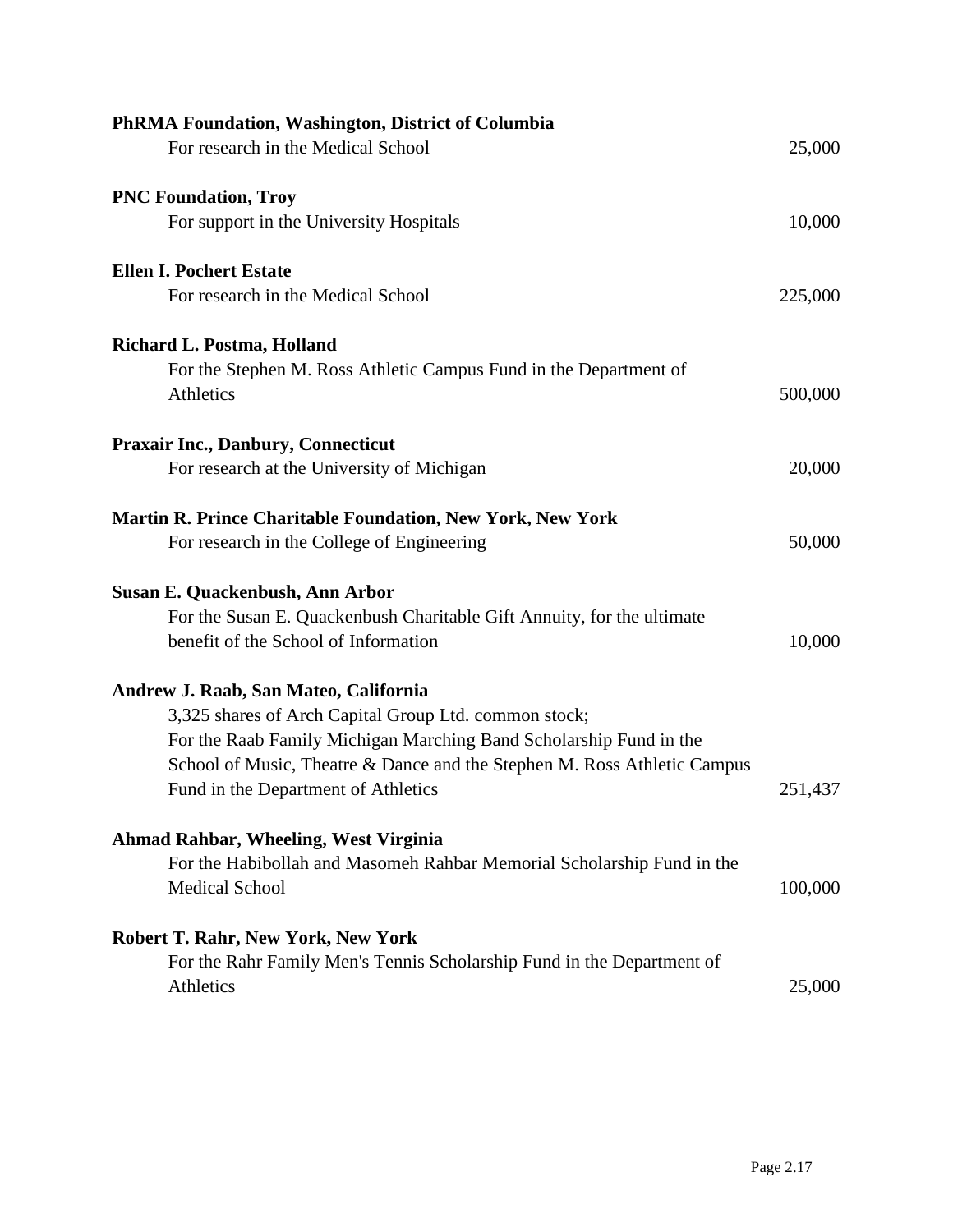# **Tamara K. Real, Ann Arbor**

| For the Carl Rinne Lewy Body Dementia Support, Education and Awareness<br>Fund in the Medical School and for Michigan Radio                                                      | 50,040  |
|----------------------------------------------------------------------------------------------------------------------------------------------------------------------------------|---------|
| <b>Gary R. Rice, Wilton, Connecticut</b><br>For student support in the College of Literature, Science, and the Arts                                                              | 10,000  |
| David W. Riddell, Glenview, Illinois                                                                                                                                             |         |
| For the David W. Riddell Charitable Remainder Unitrust, for the ultimate<br>benefit of the Department of Athletics and a cash gift for support in the<br>Department of Athletics | 296,891 |
| <b>River City Foundation, Rockford</b>                                                                                                                                           |         |
| For the River City Women's Basketball Scholarship Fund in the Department<br>of Athletics                                                                                         | 96,432  |
| <b>Rockwell Automation, Milwaukee, Wisconsin</b>                                                                                                                                 |         |
| For support in the College of Engineering                                                                                                                                        | 15,000  |
| Richard H. Rogel, Avon, Colorado                                                                                                                                                 |         |
| 85 shares of Amazon.com Inc. common stock;                                                                                                                                       |         |
| For support at the University of Michigan                                                                                                                                        | 56,604  |
| Roger L. Rosenberger, Miami, Florida                                                                                                                                             |         |
| For student support in the College of Literature, Science, and the Arts                                                                                                          | 10,000  |
| <b>David Rosevelt, Dexter</b>                                                                                                                                                    |         |
| For support in the Department of Athletics                                                                                                                                       | 11,160  |
| Alfred and Jane Ross Foundation, Inc., New York, New York                                                                                                                        |         |
| For the Nancy King Oboe Studio Fund in the School of Music, Theatre &<br>Dance                                                                                                   | 10,000  |
| <b>Stephen M. Ross, New York, New York</b>                                                                                                                                       |         |
| For the Building Fund in the Stephen M. Ross School of Business                                                                                                                  | 588,117 |
| <b>Robert B. Rothschild Trust, Holderness, New Hampshire</b>                                                                                                                     |         |
| For the Sara and Robert Rothschild Global Health Scholars Program Fund in                                                                                                        |         |
| the School of Nursing                                                                                                                                                            | 100,000 |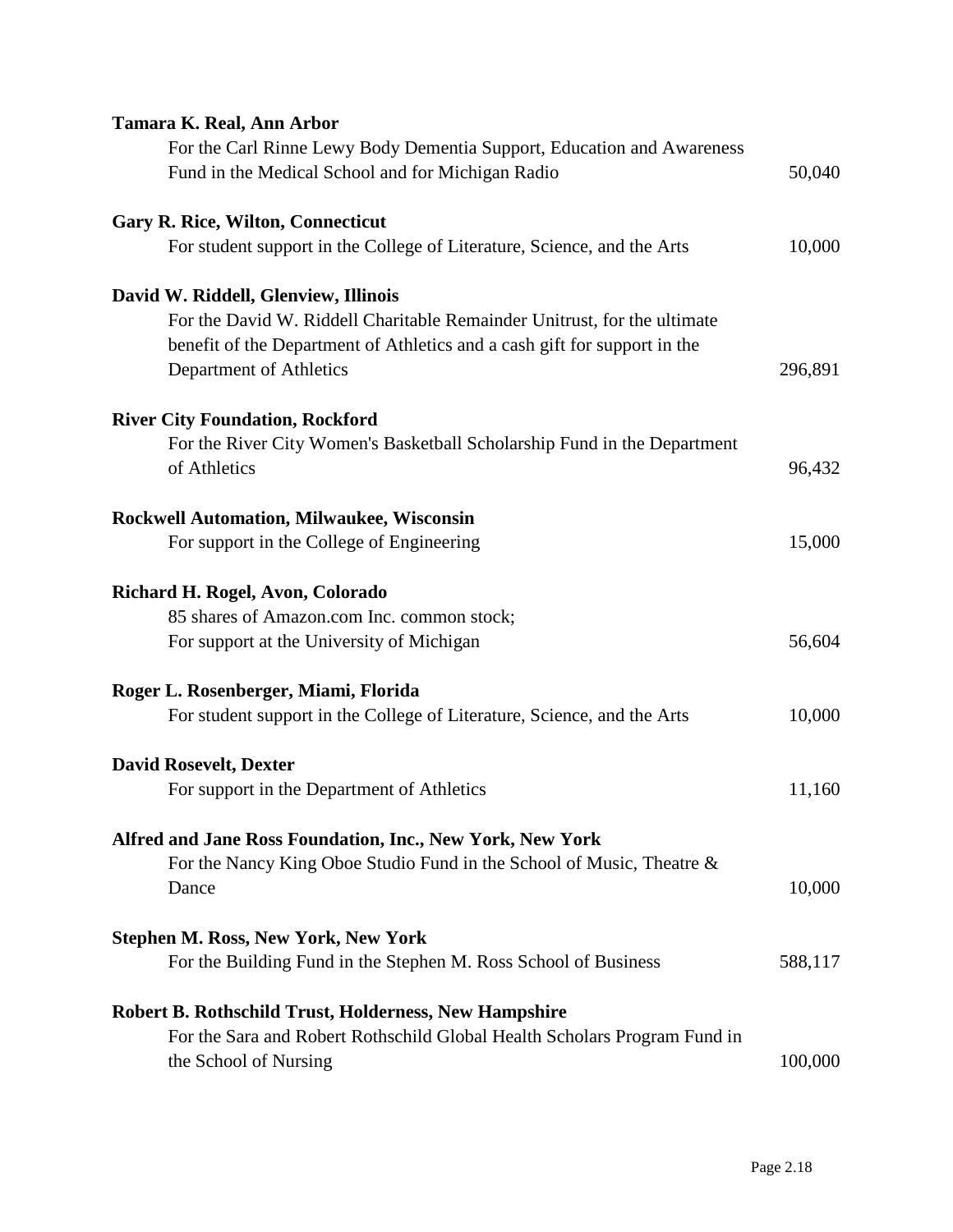| Raymond W. Ruddon Jr., Ann Arbor                                           |           |
|----------------------------------------------------------------------------|-----------|
| For the Raymond W. Ruddon, M.D., Ph.D. Research Fund in Cancer Biology     |           |
| in the Medical School                                                      | 11,000    |
| Marjorie A. Ruddon-Gurnik, Mendham, New Jersey                             |           |
| 250 shares of Wyndham Worldwide Corp. common stock;                        |           |
| For the Raymond W. Ruddon, M.D., Ph.D. Research Fund in Cancer Biology     |           |
| in the Medical School                                                      | 19,411    |
| <b>Rygate LLC, Clarkston</b>                                               |           |
| For the C.S. Mott Children's Hospital Golf Classic Benefit Fund            | 10,000    |
| S & G Press and Machinery Sales, LLC, Fraser                               |           |
| For the C.S. Mott Children's Hospital Golf Classic Benefit Fund and for    |           |
| student support in the College of Literature, Science, and the Arts        | 21,500    |
| <b>Saeed M. Farhat Trust, Ann Arbor</b>                                    |           |
| For the Saeed M. Farhat M.D. Endowed Lecture Fund in the Medical School    | 15,000    |
| Perry J. Samson, Ann Arbor                                                 |           |
| For the Perry J. Samson Student Support Fund in the College of Engineering |           |
| and for Michigan Radio                                                     | 100,030   |
| Stephen W. Sanger, Wayzata, Minnesota                                      |           |
| 40,000 shares of General Mills Inc. common stock;                          |           |
| For the Sanger Leadership Initiative Fund in the Stephen M. Ross School of |           |
| <b>Business</b>                                                            | 2,311,200 |
| Marc and Susan Schechter Philanthropic Fund of the United Jewish           |           |
| <b>Foundation, Bloomfield Hills</b>                                        |           |
| For the Marc and Susie Schechter Scholarship Fund (MBA) in the Stephen M.  |           |
| Ross School of Business and for the Robert V. Schechter Research Fund for  |           |
| Pancreatic Cancer in the Medical School                                    | 10,000    |
| The Shirley K. Schlafer Foundation, Birmingham                             |           |
| For the Edith S. Briskin/Shirley K. Schlafer Foundation Endowed            |           |
| Professorship in Pediatrics Fund and for the Emerging Scholars Program of  |           |
| the A. Alfred Taubman Medical Research Institute Fund in the Medical       |           |
| School                                                                     | 85,000    |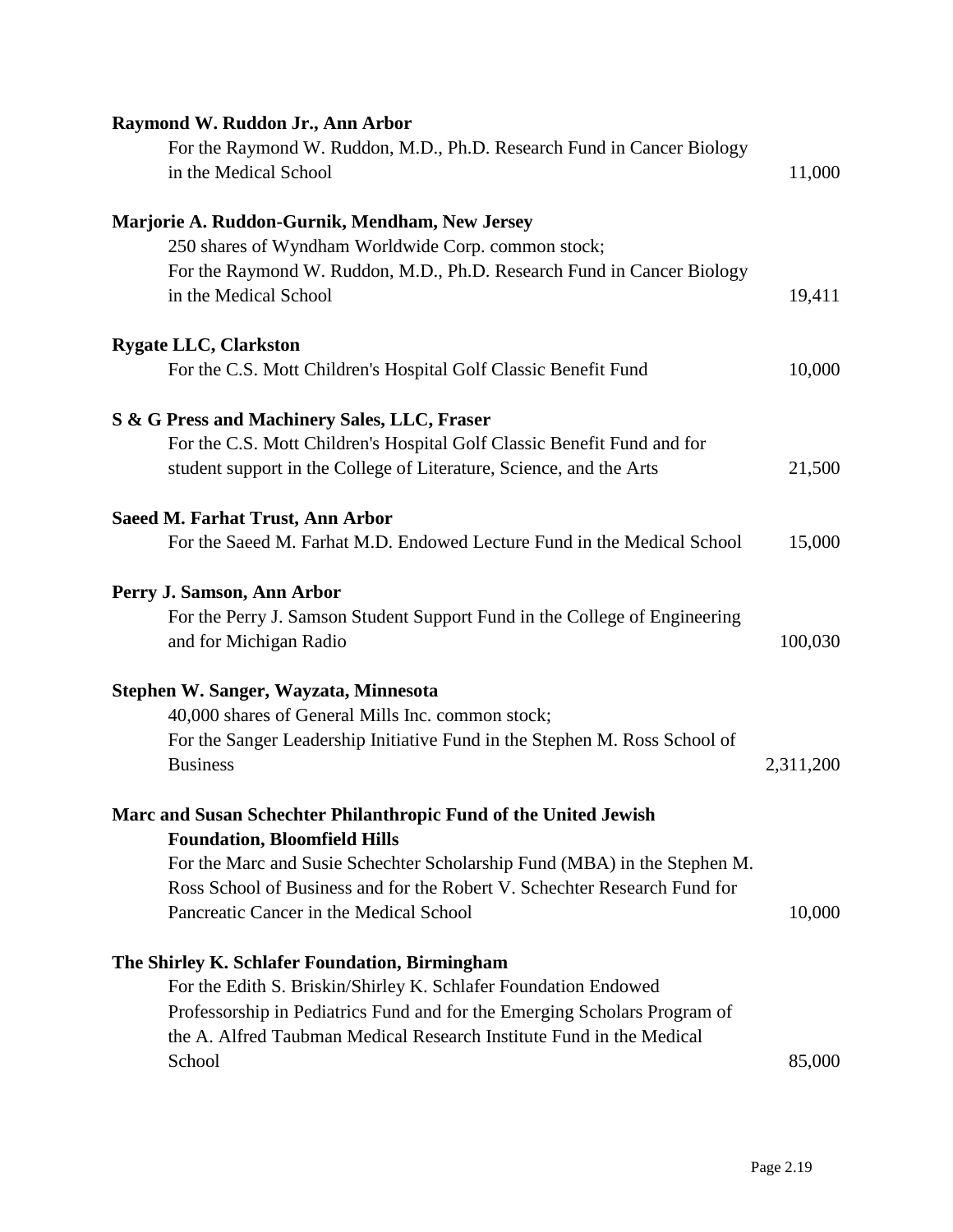| <b>Wallace C. Schloerke, Ames, Iowa</b><br>For the Wallace C. Schloerke Charitable Remainder Unitrust, for the ultimate                              |         |
|------------------------------------------------------------------------------------------------------------------------------------------------------|---------|
| benefit of the School of Education                                                                                                                   | 12,045  |
| <b>Edward R. Schulak, Birmingham</b>                                                                                                                 |         |
| For the University Musical Society                                                                                                                   | 10,000  |
| David Seewack, Beverly Hills, California<br>For the Lawrence B. Seewack Adrenal Cancer Research Fund in the Medical<br>School                        | 16,667  |
| Tina Seewack, Oak Park, California                                                                                                                   |         |
| For the Lawrence B. Seewack Adrenal Cancer Research Fund in the Medical<br>School                                                                    | 16,700  |
| Shang Hai Yue-Guang Electrical Control Equipment, Inc., Shanghai, China<br>For research in the College of Engineering                                | 87,500  |
| David P. Shapiro, New York, New York                                                                                                                 |         |
| For the David Shapiro and Abigail Pogrebin Scholarship Fund for Men's<br>Basketball in the Department of Athletics                                   | 50,000  |
| Lynn B. Singer, Chicago, Illinois                                                                                                                    |         |
| 77 shares of International Business Machine Corp. common stock;<br>For the Lynn B. Singer Endowed Scholarship Fund in the School of Public<br>Health | 10,323  |
| <b>Alfred P. Sloan Foundation, New York, New York</b>                                                                                                |         |
| For research in the Gerald R. Ford School of Public Policy                                                                                           | 252,891 |
| Philip L. Smith, Cordillera, Colorado                                                                                                                |         |
| 40 shares of Amazon.com Inc. common stock;                                                                                                           |         |
| For support in the Stephen M. Ross School of Business                                                                                                | 25,446  |
| Peter and Betsy Snow Fund at Schwab Charitable Fund, San Francisco,<br>California                                                                    |         |
| For the Laurie Snow Promise Fund for Individualized Cancer Research in the                                                                           |         |
| Medical School, in memory of Laurie Snow                                                                                                             | 25,000  |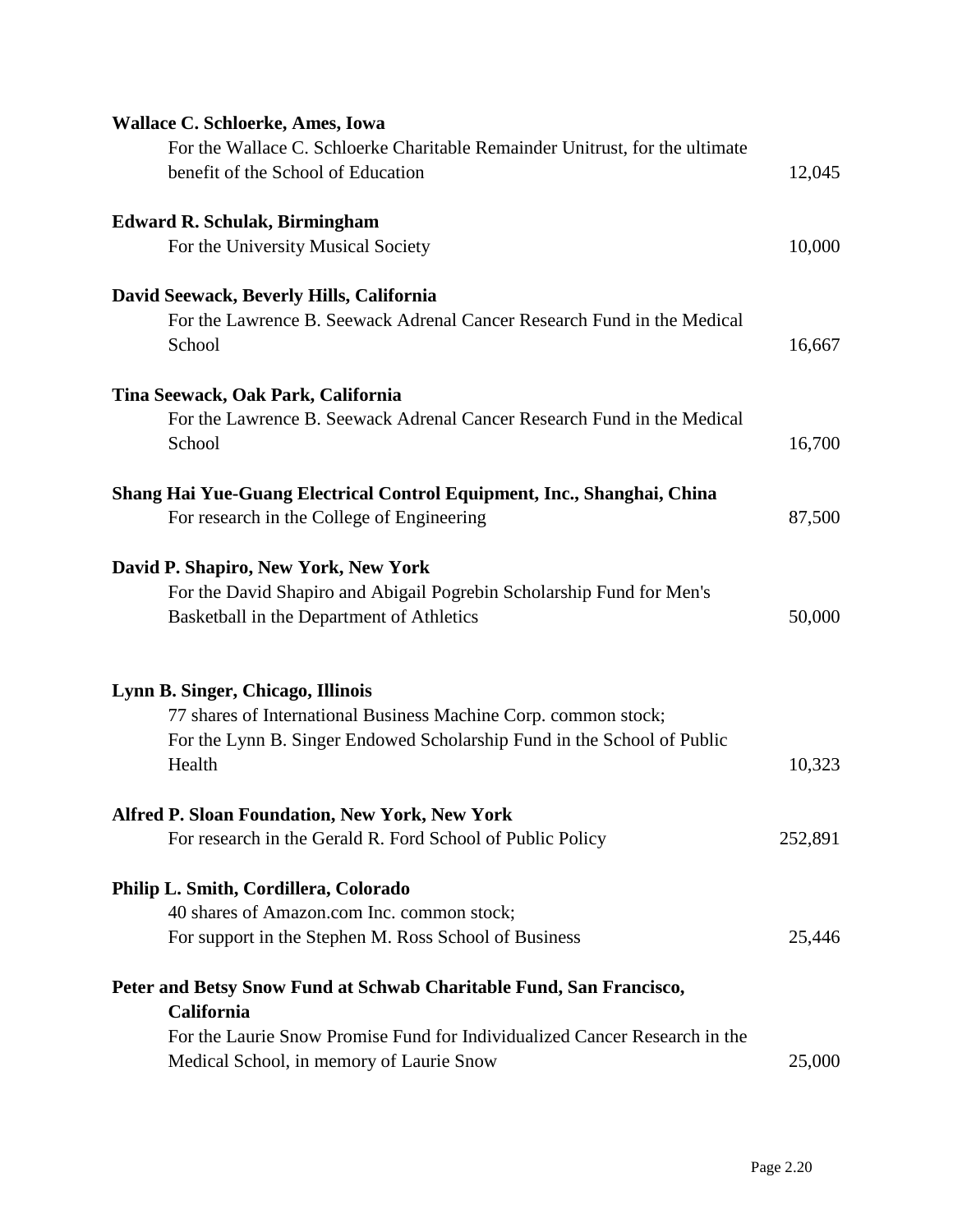| <b>Philip Sotiroff, Naples, Florida</b><br>For support in the Law School                                                                                                                                                                                          | 10,000  |
|-------------------------------------------------------------------------------------------------------------------------------------------------------------------------------------------------------------------------------------------------------------------|---------|
| The Spencer Foundation, Chicago, Illinois<br>For support in the Institute for Social Research and for research in the School<br>of Education                                                                                                                      | 355,354 |
| Stephanie A. Spillane, Novi<br>For the Dr. James A. McNamara Endowed Orthodontic Student Fellowship<br>Fund in the School of Dentistry                                                                                                                            | 10,000  |
| William Stamelos Fund of Dechomai Foundation, Inc, Jacksonville, Florida<br>For the William and Electra Stamelos Gallery Fund at the University of<br>Michigan-Dearborn                                                                                           | 267,811 |
| <b>Janet S. Steere, Chelsea</b><br>50 shares of Walt Disney Co. common stock;<br>For support in the College of Engineering and in the College of Literature,<br>Science, and the Arts                                                                             | 11,653  |
| Susan Stoltz, Royal Oak, Maryland<br>For the Stoltz Fibromyalgia and Chronic Pain Research Gift Fund in the<br><b>Medical School</b>                                                                                                                              | 50,000  |
| <b>Thomas F. Sweeney, Birmingham</b><br>300 shares of Metlife Inc. common stock and a cash gift;<br>For the Tom and Susan Sweeney Merit Scholarship Fund in the College of<br>Literature, Science, and the Arts and for support in the Department of<br>Athletics | 15,574  |
| <b>Alan B. Tarr Estate</b><br>For the Alan B. Tarr Charitable Remainder Unitrust, for the ultimate benefit<br>of the College of Literature, Science, and the Arts                                                                                                 | 503,270 |
| The Taubman Foundation, Bloomfield Hills<br>For the A. Alfred Taubman Medical Research Institute Fund in the Medical<br>School, in memory of Linda Kughn                                                                                                          | 10,000  |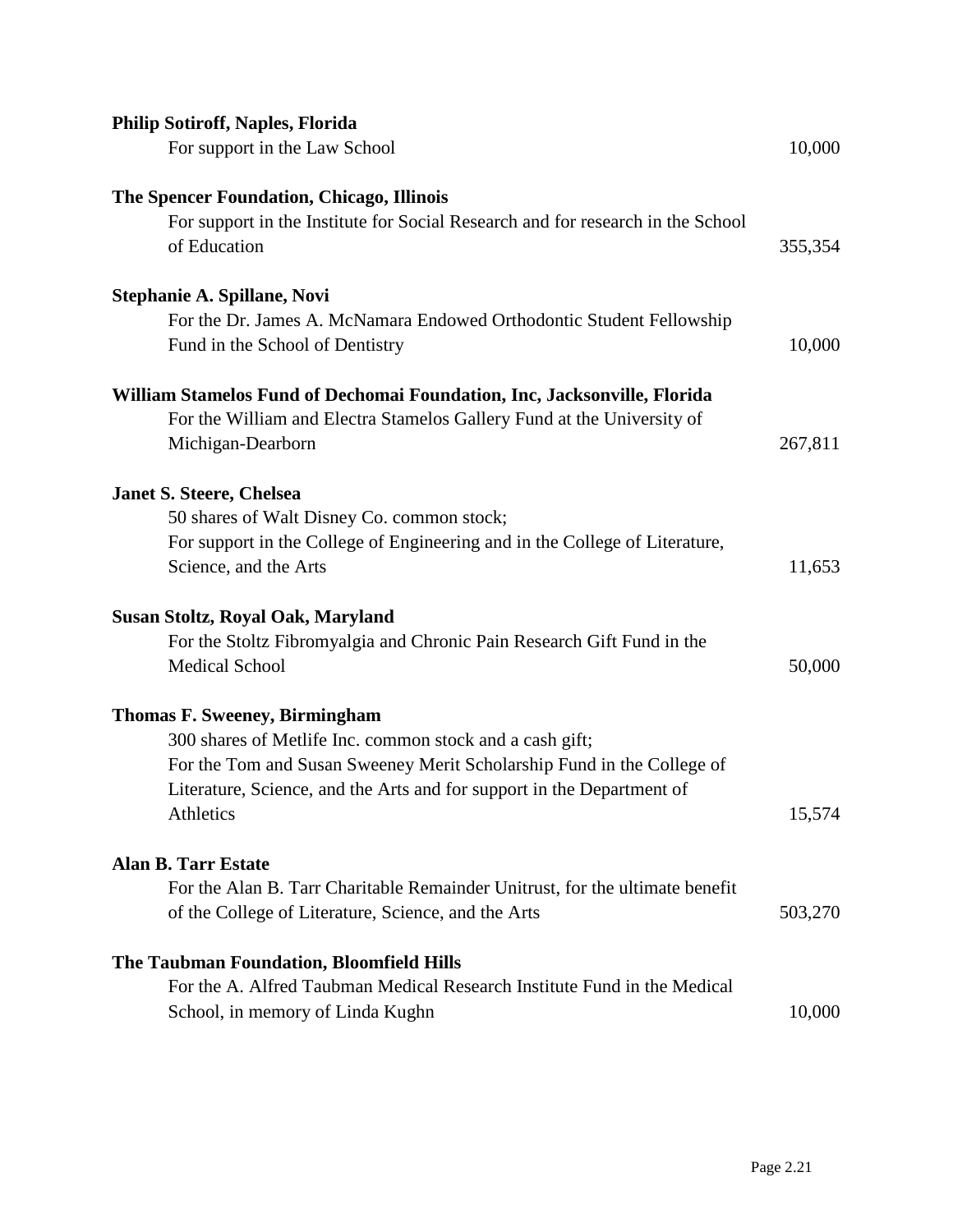| Robert F. Taylor, Milwaukee, Wisconsin                                        |         |
|-------------------------------------------------------------------------------|---------|
| 645 shares of Starbucks Corp. common stock;                                   |         |
| For the Taylor Opportunity Fund in the Medical School                         | 39,613  |
| John Templeton Foundation, West Conshohocken, Pennsylvania                    |         |
| For research in the Institute for Social Research                             | 376,256 |
| <b>Texas Instruments, Dallas, Texas</b>                                       |         |
| For research in the College of Engineering                                    | 25,000  |
| <b>Bruce E. Thal, Birmingham</b>                                              |         |
| 70 shares of Allergan PLC common stock;                                       |         |
| For the Ileane and Bruce E. Thal Family Fund in the College of Literature,    |         |
| Science, and the Arts                                                         | 21,761  |
| Teri Threadgill McMahon, Decatur, Georgia                                     |         |
| 130 shares of Visa Inc. Cl A common stock;                                    |         |
| For the Douglas A. Kahn Collegiate Professorship Fund in the Law School       | 10,120  |
| Toyota Motor North America, Inc., New York, New York                          |         |
| For the University Musical Society                                            | 25,000  |
| <b>Trinity Health, Livonia</b>                                                |         |
| For support in the School of Public Health                                    | 10,000  |
| Valerie A. Trotman, Weston, Massachusetts                                     |         |
| For support in the University Hospitals                                       | 50,000  |
| Tomohiro Tsuchiya, Chiyoda-Ku, Tokyo, Japan                                   |         |
| For research in the Law School                                                | 30,000  |
| Helen R. Uete, St Pete Beach, Florida                                         |         |
| For the Dr. Hiroyuki and Mrs. Helen Rinehart Uete Fellowship Fund in          |         |
| Japanese Studies in the College of Literature, Science, and the Arts, for the |         |
| Dr. Hiroyuki and Mrs. Helen Rinehart Uete Fellowship Fund in Mechanical       |         |
| Engineering in the College of Engineering and for support in the Department   |         |
| of Athletics                                                                  | 42,480  |
|                                                                               |         |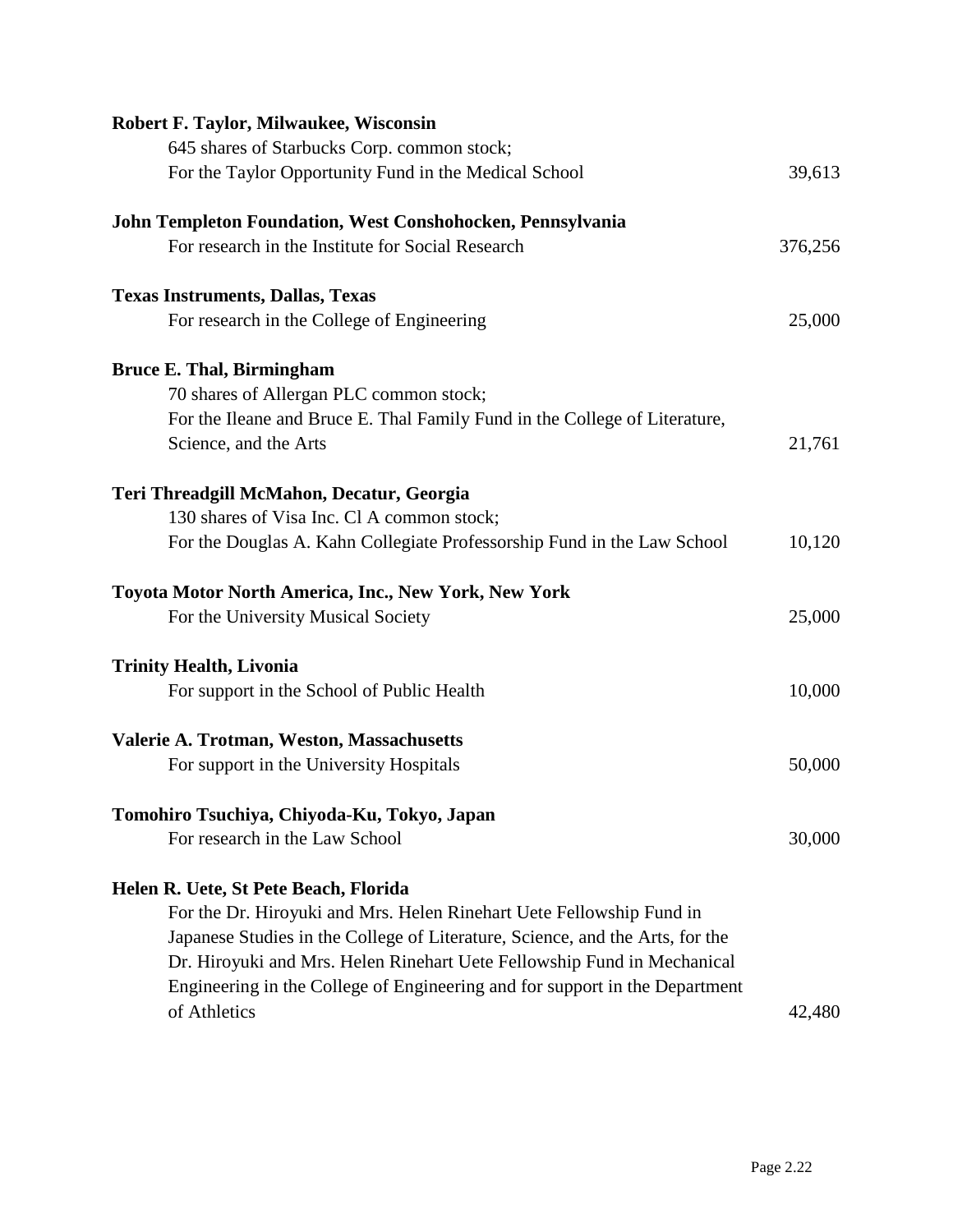| <b>Underground Printing, Inc., Ann Arbor</b>                               |           |
|----------------------------------------------------------------------------|-----------|
| For the Lloyd and Laurie Carr Cancer Fund in the University Hospitals, and |           |
| for the Chad Tough Fund and the Charles Woodson Endowed Clinical           |           |
| Research Fund in the Medical School                                        | 11,867    |
| <b>Union 4 Life, Chelsea</b>                                               |           |
| For research in the Medical School                                         | 12,000    |
| Union Pacific, Washington, District of Columbia                            |           |
| For support in the College of Engineering and the College of Literature,   |           |
| Science, and the Arts                                                      | 25,000    |
| United Healthcare of Michigan, Southfield                                  |           |
| For support in the University Hospitals                                    | 24,000    |
| <b>John H. Varney Estate</b>                                               |           |
| For the President's Fund                                                   | 10,002    |
| Ted and Jane Von Voigtlander Foundation, Howell                            |           |
| For the C.S. Mott Children's & Von Voigtlander Women's Hospital            | 1,500,000 |
| The Wallace Family Fund of the Silicon Valley Community Foundation,        |           |
| <b>Mountain View, California</b>                                           |           |
| For the Richard P. and Mara F. Wallace Scholarship Fund in the College of  |           |
| Engineering                                                                | 100,000   |
| Julian H. Wan, Ann Arbor                                                   |           |
| For support in the Department of Athletics                                 | 10,320    |
| <b>Gail L. Warden, Grosse Pointe</b>                                       |           |
| For support in the School of Nursing                                       | 20,000    |
| John D. Warner, Seattle, Washington                                        |           |
| 132 shares of Vanguard Mid-Cap Index Fund;                                 |           |
| For the John D. Warner Endowed Scholarship Fund in the College of          |           |
| Engineering                                                                | 20,455    |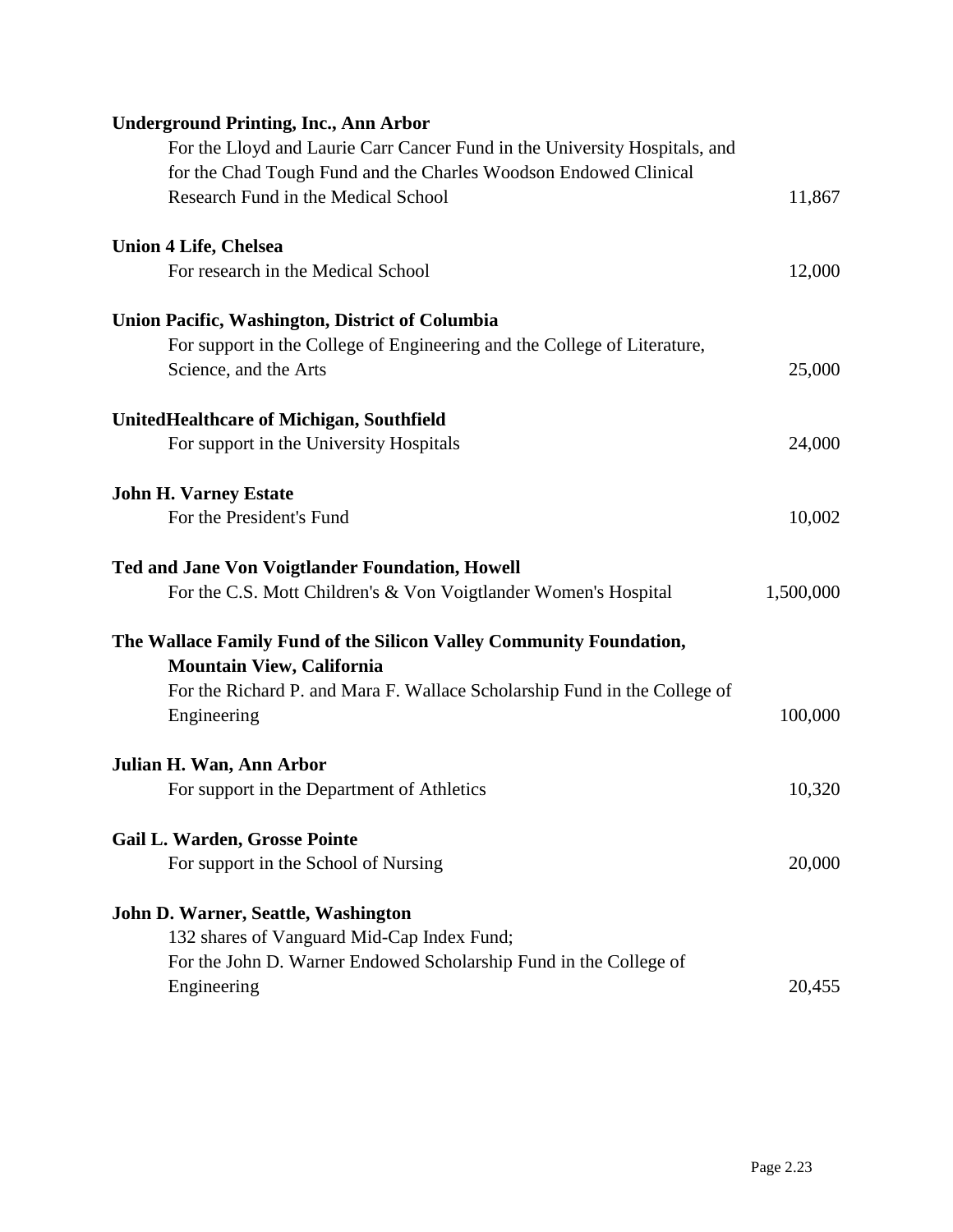| Howard C. Webber Jr., Rochester, New York                                                                               |         |
|-------------------------------------------------------------------------------------------------------------------------|---------|
| For the Howard C. Webber Jr. Charitable Gift Annuity, for the ultimate                                                  |         |
| benefit of the Department of Athletics and the Stephen M. Ross School of<br><b>Business</b>                             | 109,677 |
| <b>Janine J. Weins Estate</b>                                                                                           |         |
| For the Janine Johnson Weins Endowed Professorship Fund in the College of<br>Engineering                                | 373,412 |
| Robert E. Welke M.D., Mahomet, Illinois                                                                                 |         |
| For the Welke Family Medical Scholarship Fund in the Medical School                                                     | 34,000  |
| Paul A. Weller, Grand Rapids                                                                                            |         |
| For support in the Department of Athletics                                                                              | 19,265  |
| Gary and Mary West Health Policy Center, Washington, District of Columbia<br>For support in the School of Public Health | 10,000  |
| <b>William P. White, Farmington</b>                                                                                     |         |
| For support in the Department of Athletics                                                                              | 14,640  |
| Robert J. Wilensky, Washington, District of Columbia                                                                    |         |
| 135 shares of Vanguard Small-Cap ETF common stock;                                                                      |         |
| For support in the College of Literature, Science, and the Arts                                                         | 15,127  |
| <b>Alfred M. Wolin, Warren, New Jersey</b>                                                                              |         |
| 950 shares of Facebook Inc. common stock;                                                                               |         |
| For the Gershwin Operating Fund in the School of Music, Theatre & Dance                                                 | 100,558 |
| Thomas B. Woodworth, Sanibel, Florida                                                                                   |         |
| For the Upjohn Woodworth Professorship Fund and research in the Medical                                                 |         |
| School and for support in the University Hospitals                                                                      | 30,000  |
| Joseph A. Zangara, Basking Ridge, New Jersey                                                                            |         |
| For the Zangara Research Fund and the Jake Zangara Pediatric Nephrology                                                 |         |
| Experimental Research Fund in the Medical School                                                                        | 10,000  |
| <b>Roger Zatkoff, Birmingham</b>                                                                                        |         |
| For support in the Department of Athletics                                                                              | 14,880  |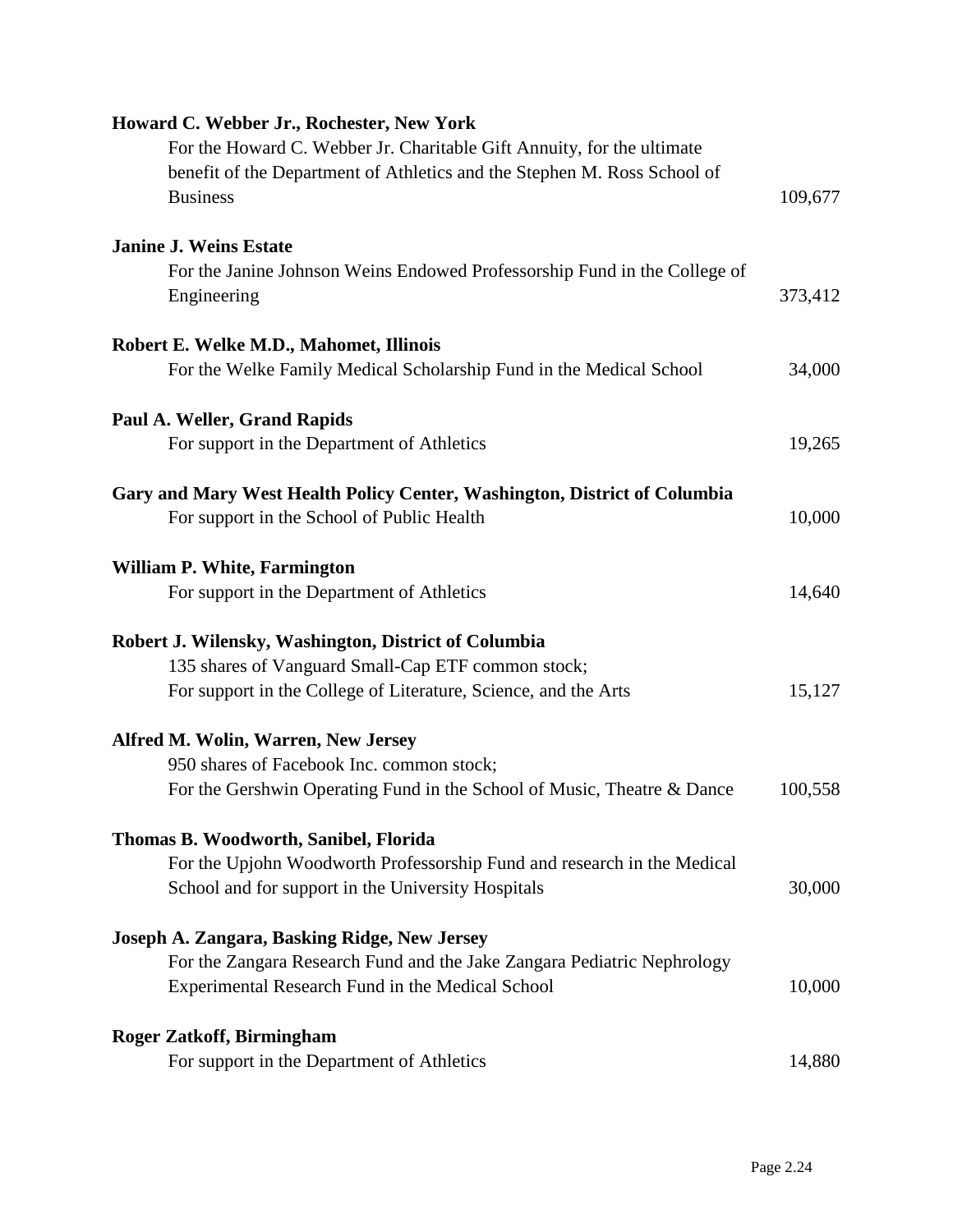# **Stanley R. Zax, Beverly Hills, California**

| For support in the Law School                                                   | 10,000 |
|---------------------------------------------------------------------------------|--------|
| Smilka Zdravkovska, Ann Arbor                                                   |        |
| 250 shares of various corporate common stocks;                                  |        |
| For the Petar and Zdravka Zdravkovski Fund in the Center for the Education      |        |
| of Women                                                                        | 20,583 |
| Frederick H. Zeitz, Winchester, Massachusetts                                   |        |
| For the Frederick H. Zeitz Charitable Gift Annuity, for the ultimate benefit of |        |
| the College of Engineering                                                      | 12,000 |
|                                                                                 |        |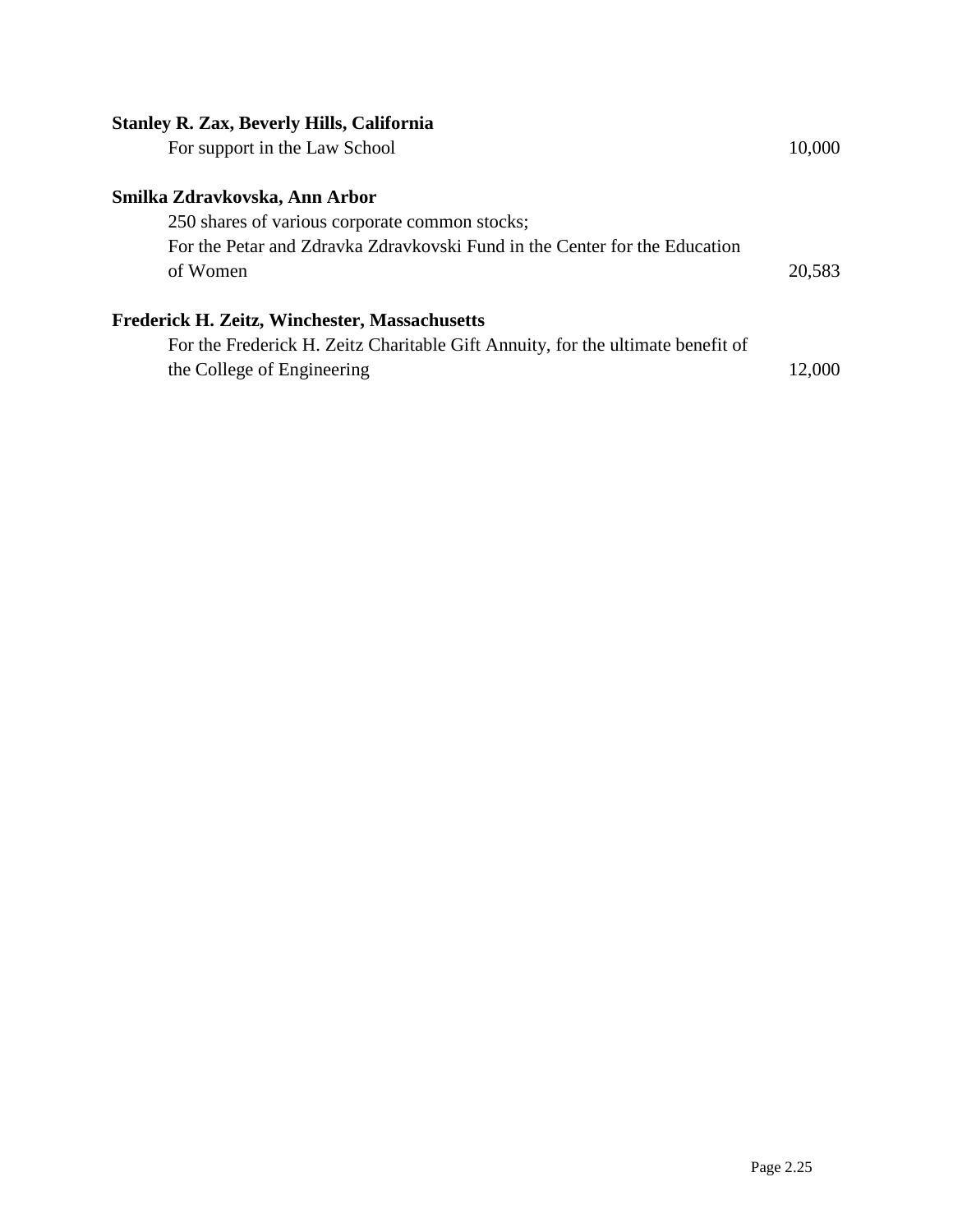## **ADDITIONAL GIFTS RANGING FROM \$5,000 TO \$9,999**

**1530309 Ontario Limited, O/A International Machinery, Ontario, Canada American Association of University Women, Ann Arbor American Express PAC Match, Princeton, New Jersey Anonymous Donor Anonymous Donor Anthem Blue Cross Blue Shield of CT, Cincinnati, Ohio BACA Systems, LLC, Macomb Thomas C. Barrett, Port Huron Matthew B. Bayer, Chicago, Illinois Lawrence D. Bell, Rhinebeck, New York Jeff T. Blau, New York, New York Nikolas A. Bletsos, Huntington Beach, California Michael L. Boehnke, Ann Arbor Joel and Lorraine Brown Charitable Gift Fund of the Fidelity Gift Fund, Cincinnati, Ohio Thomas J. Buiteweg J.D., Ann Arbor Burr Family Charitable Fund of the Vanguard Charitable Endowment, Southeastern, Pennsylvania Bush and Jamie Helzberg Fund of the Jewish Community Foundation of Greater Kansas City, Overland Park, Kansas Harish C. Chawla, Troy Arul M. Chinnaiyan, Ann Arbor Chubb & Sons, Warren, New Jersey Steven M. Clark, Greenwood, Indiana CNTS Investments LLC, Birmingham Lisa R. Corey, Birmingham Casey G. Cowell, Chicago, Illinois Bradford D. Coyle, Fairport, New York Dorothy L. Crooks, Trenton James C. Curvey, Boston, Massachusetts Danaher Corporation, Washington, District of Columbia William R. Dawson, Ann Arbor Delta Dental Foundation, Lansing Diamabrush, LLC, Madison Heights Jeffrey P. Dillon, Jackson Steven M. Donn, Ann Arbor Dorfman Family Philanthropic Fund of the United Jewish Foundation, Bloomfield Hills DTE Energy, Detroit Gary H. Dwight, East Lansing**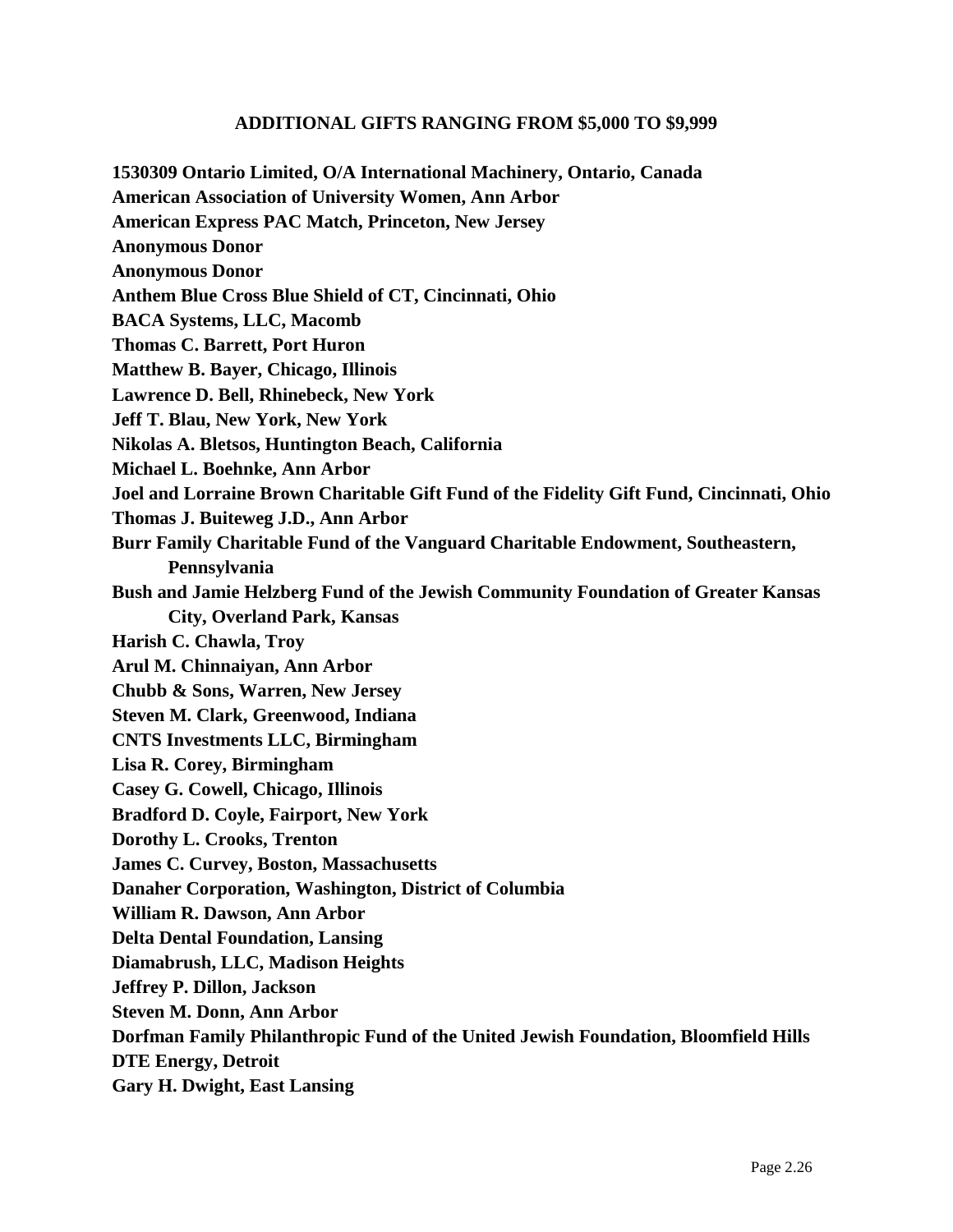**Marvin J. Elenbaas, Dearborn H. Richard Elmquist, Huntington Woods Mark W. Engle, Voorhees, New Jersey Carolyn B. Estoker, Hudson, Ohio Mr. and Mrs. John C. Fechushak Fund of the Fidelity Charitable Gift Fund, Cincinnati, Ohio David P. Fessell, Ann Arbor The Scott Fink and Kathy Klein Fund at Vanguard Charitable Gift Fund, Boston, Massachusetts Jason T. Flynn, Northville George W. Ford, Ann Arbor Foundation for Modern Greek Studies, Canton Fraternal Order of Eagles Grand Aerie, Grove City, Ohio Kurt C. and Sally S. Frisch Family Foundation, Woodstock, Connecticut Emily M. Fulkerson, Carmel, Indiana Richard J. Gardner, Ann Arbor Arthur R. Gaudi, Santa Barbara, California Jonathan Ginns, Chevy Chase, Maryland Skip and Carrie Gordon Fund at the Community Foundation of Greenville, Greenville, South Carolina Douglas A. Greene, Ann Arbor Eileen Grove, St Pete Beach, Florida Ted N. Haddad, Bloomfield Hills Paul M. Hamburger, Potomac, Maryland Steven K. Hamp, Detroit James T. Hartman, Lubbock, Texas John A. Henke, Ann Arbor Norman G. Herbert, Ann Arbor Hero Demolition Corp, Ontario, Canada Robert V. Hogikyan, Ann Arbor Honigman Miller Schwartz and Cohn LLP Fund of the Community Foundation for Southeast Michigan, Detroit Daniel F. Hopp, Saint Joseph Mark A. Houska, Plymouth Fritz Hunting, New London, New Hampshire Ikamas Foundation, Rockford International Industrial Contracting Corporation, Sterling Heights James A. Jacob, Troy David M. Jaffe, Saginaw The Japan Foundation, New York, New York**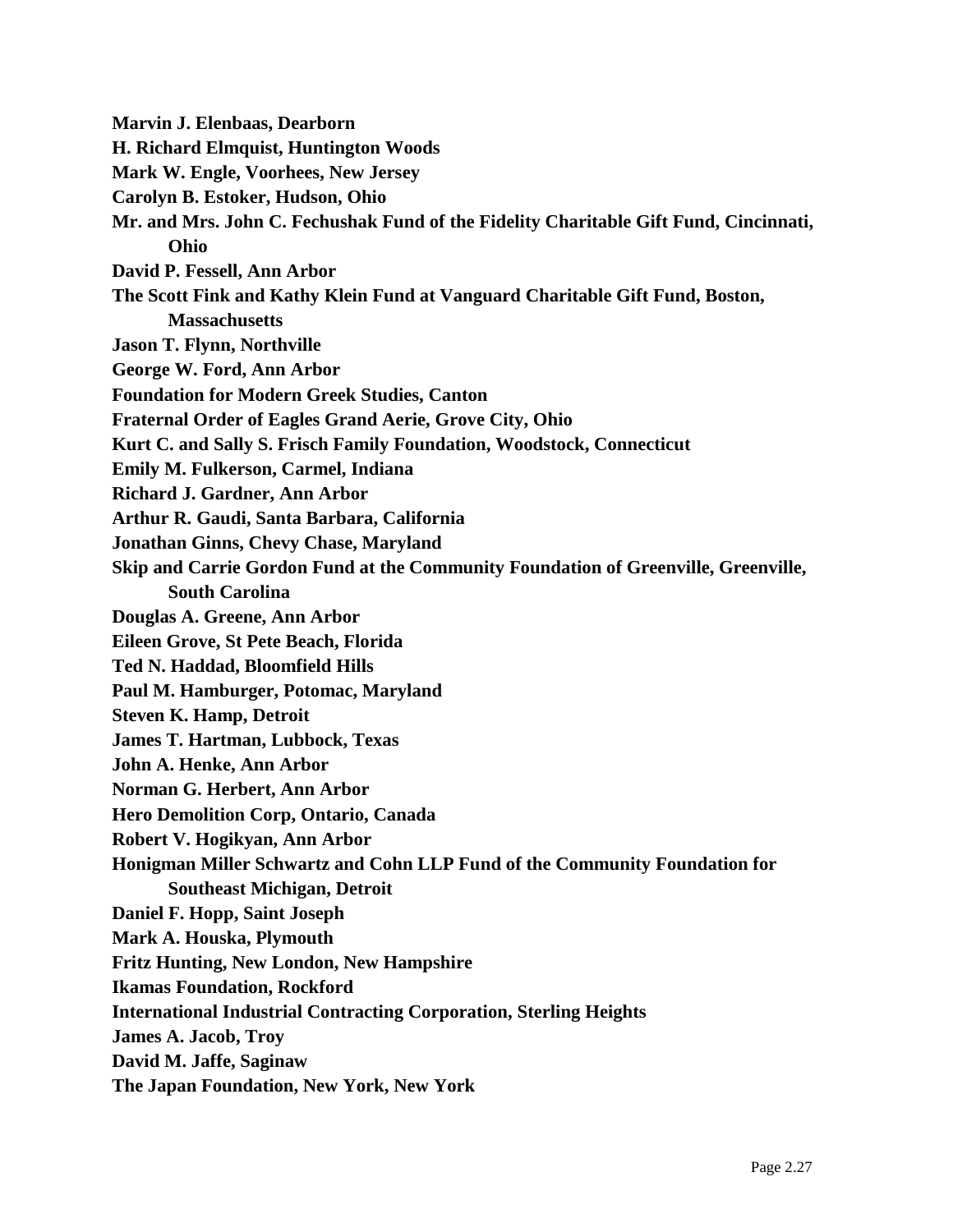**Jennifer and Jamie Gift Fund of the Fidelity Charitable Gift Fund, Cincinnati, Ohio JRM Investments of MI Inc., Canton The Jury Foundation, Saginaw Charles S. Kennedy III, Grosse Pointe Steven H. Klein, New York, New York Jerry Kolins, La Jolla, California Betty L. Konnak Trust, Ann Arbor David W. Kurtz, Northville William Lawrence, Ventura, California Brian P. Levine, Dallas, Texas Chad A. Link, Okemos Susan M. Liss, Washington, District of Columbia Daniel B. Littmann, Highland Park, Illinois James T. Lucas, Milford Edward L. Maier Jr., Clifton Springs, New York The Mardi Gras Fund, Ann Arbor Mardigian Foundation, Bloomfield Hills Joy and John Matthews Fund of the Tennessee Healthcare Foundation, Wilmington, Delaware Douglas P. McLaury Revocable Trust, Northfield, Illinois Guy H. McMichael III, Washington, District of Columbia Peter C. Mertz, Hanover, New Hampshire Metal Stamping Support Group, LLC, Roseville miRcore, Ann Arbor Harold K. Moores, Tustin Mark A. Moran, Washington, District of Columbia Anne B. Morrison, Ann Arbor MPS Foundation, Harbor Springs MS Bioworks, LLC, Ann Arbor Carol A. Muehlig, Ann Arbor William T. Muir, Franklin, Tennessee New Leaf Venture Partners, New York, New York Neal D. Nielsen, Brighton David R. Noonan, Wixom Northrop Grumman Corporation, Baltimore, Maryland Northrop Grumman Integrated Systems, Irving, Texas Amy S. Nowlan, Bloomfield Hills Timothy W. O'Day, TTEE, Hinsdale, Illinois George A. Orley Memorial Philanthropic Fund of the United Jewish Foundation of** 

**Metropolitan Detroit, Bloomfield Hills**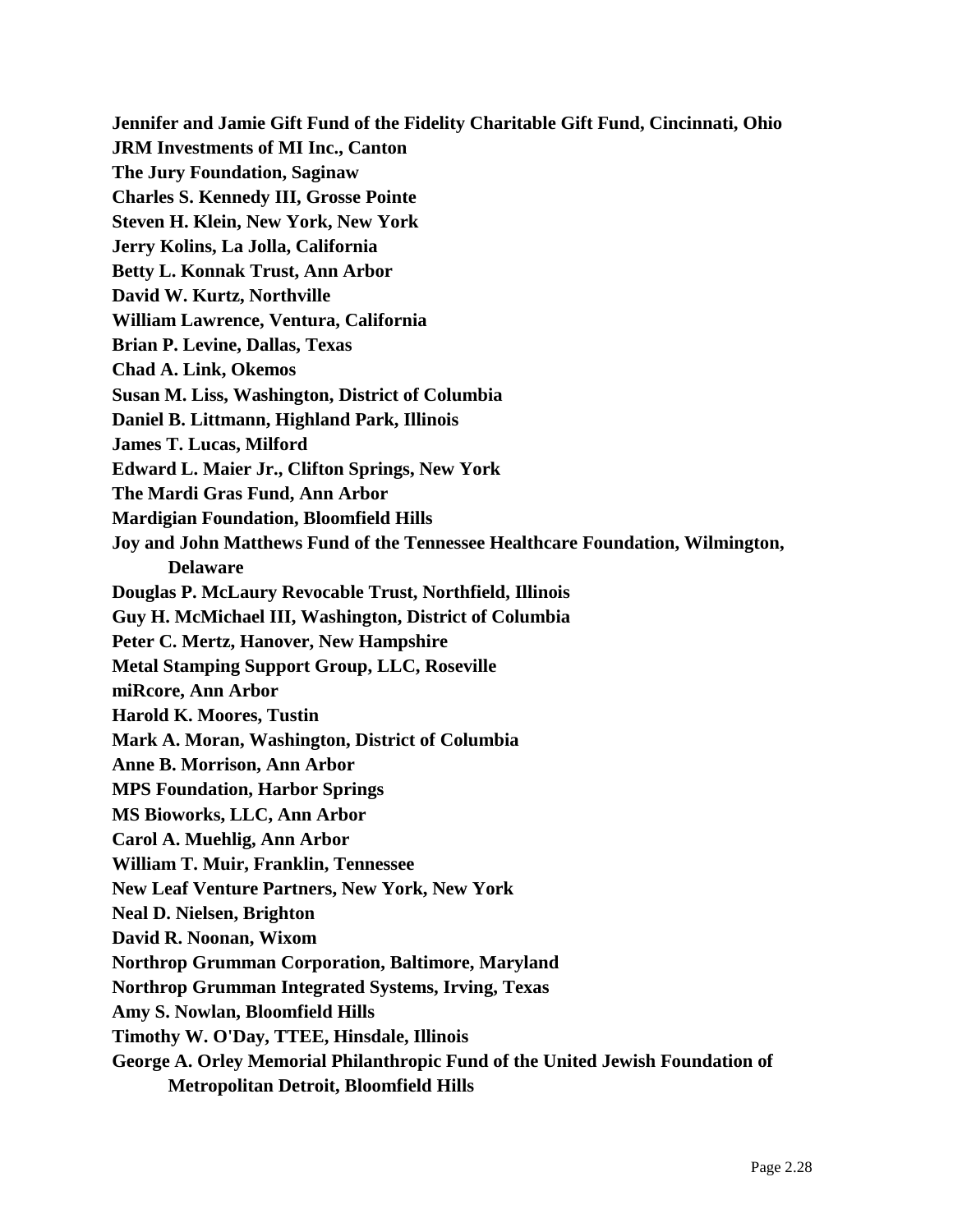**David A. Parent, Ann Arbor James P. Patton, Malvern, Pennsylvania Pfizer Foundation, Princeton, New Jersey Theodore R. Plafchan, Naples, Florida Richard W. and Patricia R. Pogue Fund at the Cleveland Foundation, Cleveland, Ohio Ronald L. Poulos, Fort Mitchell, Kentucky D. William Pumphrey Jr., Ann Arbor reDirect, Ann Arbor Bruce G. Redman, Plymouth Kurt and Rali Retzler Family Foundation, Wayzata, Minnesota Donna L. Robinson, Saginaw Brett N. Rosen, New York, New York Carolyn H. Rosenberg, Highland Park, Illinois Leo Rosner Foundation, Inc., White Plains, New York Jerry G. Rubenstein, Gladwyne, Pennsylvania James A. Samborn, Ann Arbor Michael S. Schaftel, Greenwich, Connecticut Charles E. Schultz, Ann Arbor Schwartz/Zimmerman Fund, Cleveland, Ohio Thomas P. Shannon D.D.S., Ada The Shaw Foundation, Kowloon, Kowloon, Hong Kong Ronald M. Siegel, Boca Raton, Florida Sigma Management Services, Inc., Southfield Frederick G. Smith Jr., Ann Arbor Sharon Smith, Farmington Hills James P. Sohigian, Wilmette, Illinois Michael H. Sonnabend, Short Hills, New Jersey Deborah A. Sprecher, Melbourne, Arkansas Catherine Rosenthal Stormzand, Northville Douglas L. Strong, Ann Arbor George T. Sugiyama, Ann Arbor The Summer Fund of the Charlevoix County Community Foundation, East Jordan SVS Vision, Mount Clemens Gerald P. Sweet, Plymouth George Tanasijevich, Singapore, Singapore David C. Thomas, Chicago, Illinois Toyota Motor Corporation, Bunkyo-ku, Tokyo, Japan Toyota Motor Engineering & Manufacturing North America, Inc., Erlanger, Kentucky Tracy Foundation, Columbia Falls, Montana Tyler Tribble, Ann Arbor**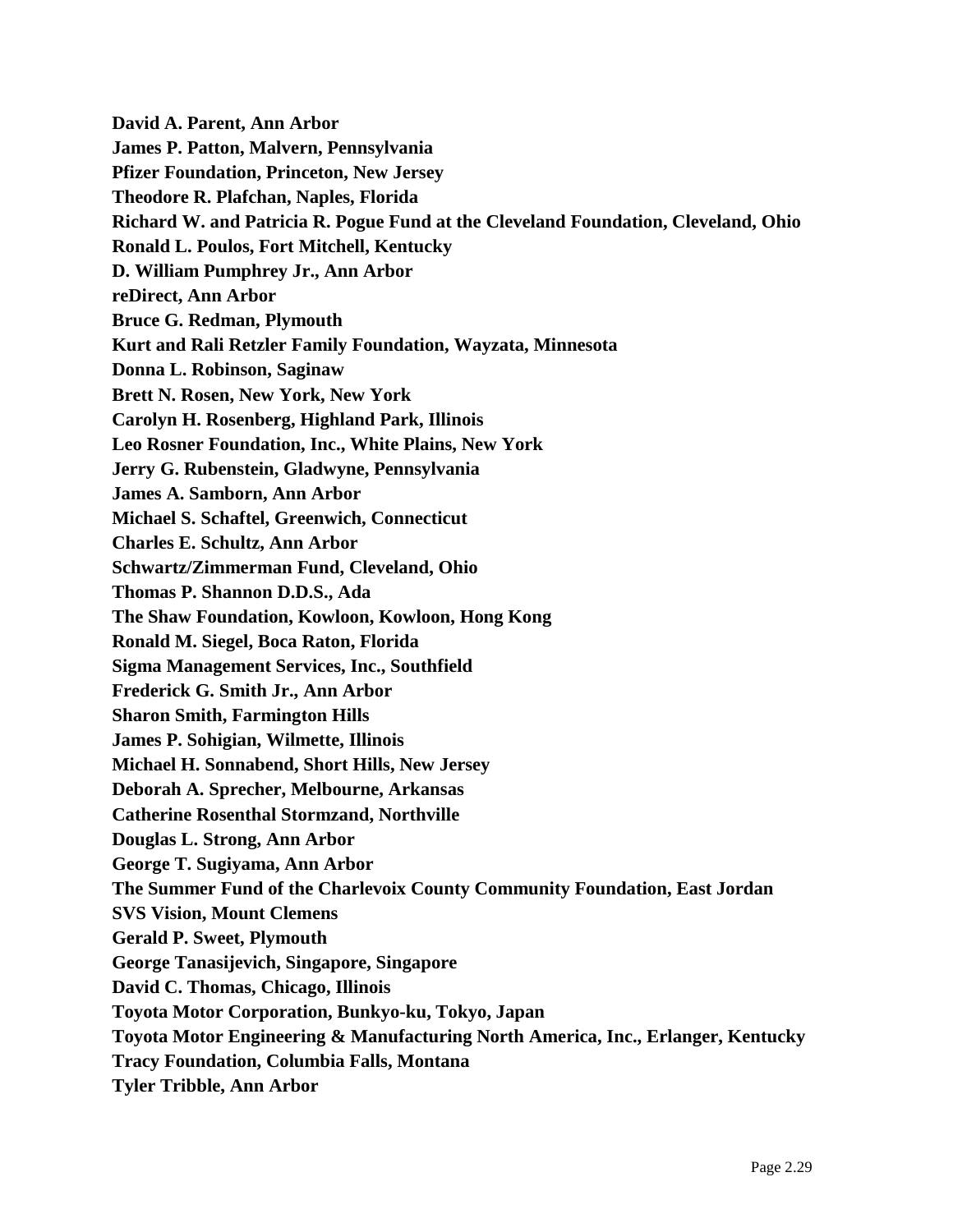**True Industrial Corporation, Roseville University of Michigan Club of Los Angeles, Beverly Hills, California Viviano, Pagano & Howlett PLLC, Mount Clemens William Vogt, Alexandria, Virginia George A. Wade, Boise, Idaho Ed H. Wahtera, Breckenridge, Colorado Shoou-I Wang, Las Vegas, Nevada Margaret Waterman Alumnae Group, Ann Arbor Robert V. Weiland II, Grosse Pointe Eric S. White, Ann Arbor Richard J. Wiesner, Granite Bay, California World One Consulting, LLC, Clinton Township James Yinger, Monroe Bill J. Zirinsky, Ann Arbor**